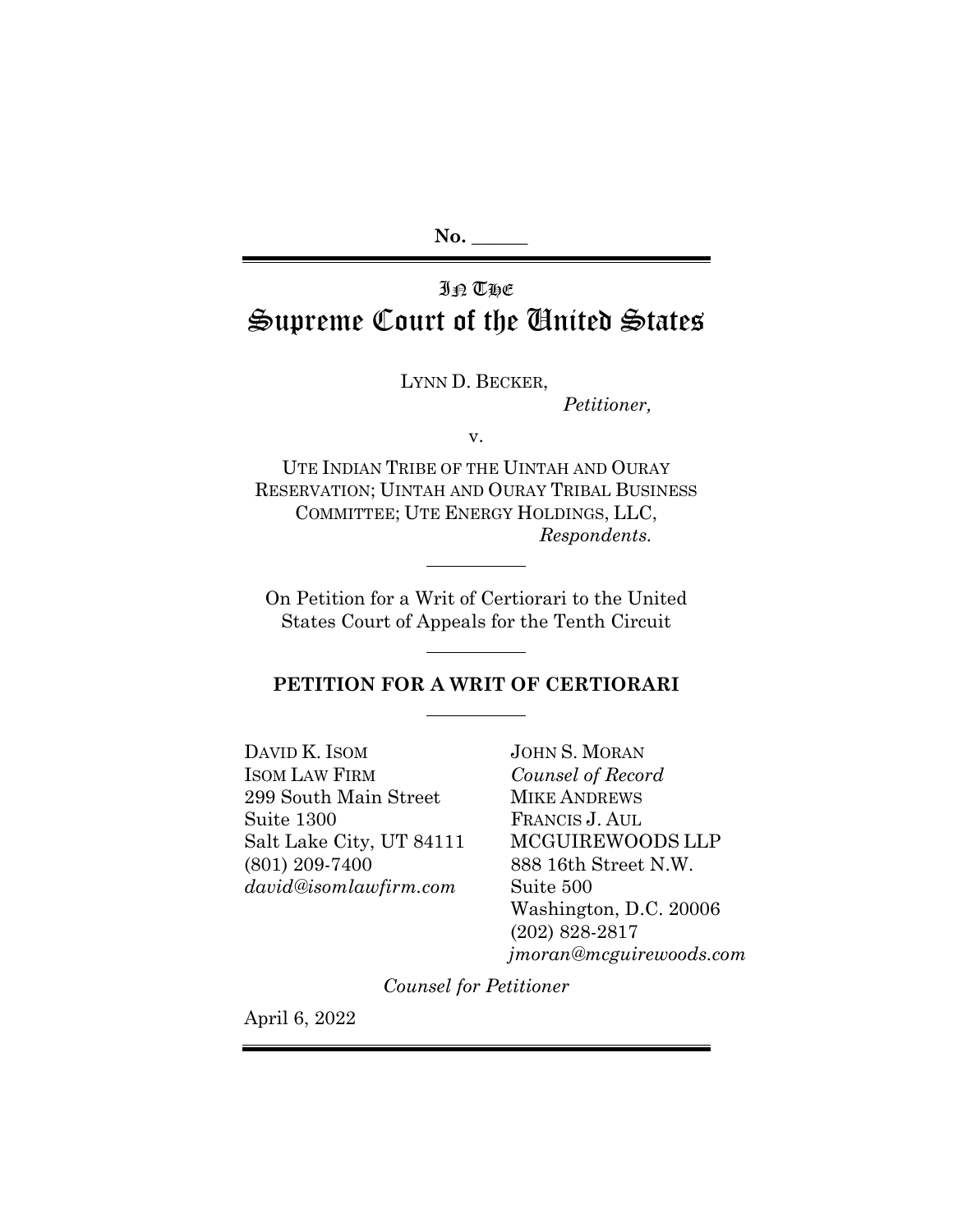## **QUESTIONS PRESENTED**

- <span id="page-1-0"></span>1. Whether a federal court may force a non-consenting, non-Indian plaintiff to exhaust his claims in tribal court when the defendant tribe has expressly consented by contract to federal or state court jurisdiction and waived both sovereign immunity and tribal exhaustion.
- 2. Whether a state court may adjudicate a contractual dispute between a tribe and a non-Indian where the tribe has provided specific contractual consent to state court jurisdiction; or instead, whether the Constitution or laws of the United States prohibit such exercises of state court jurisdiction unless the State has assumed general civil jurisdiction over tribal territory under Sections 1322 and 1326 of Title 25.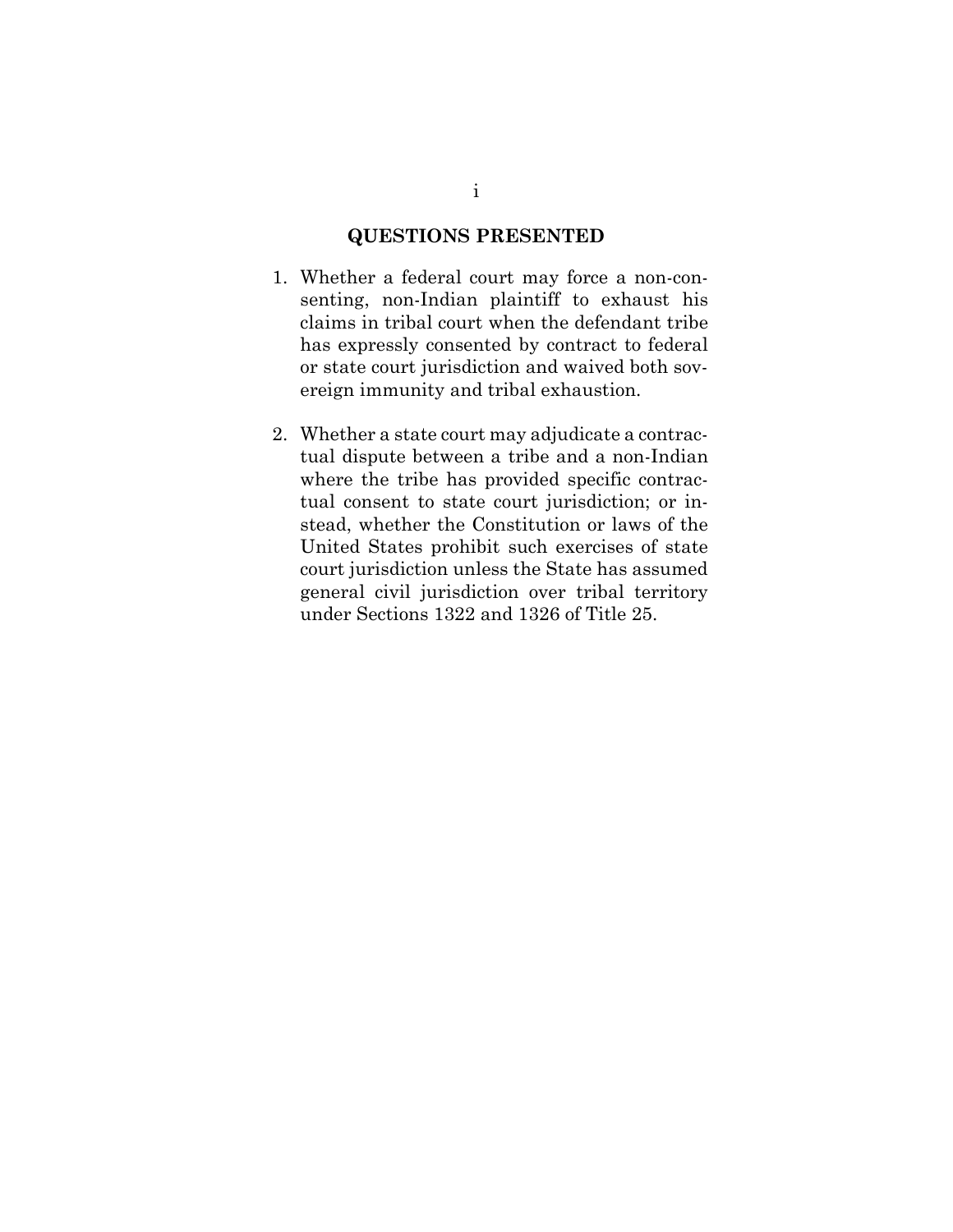## **PARTIES TO THE PROCEEDINGS**

<span id="page-2-0"></span>All parties appear in the caption of the case on the cover page except for the Hon. Barry G. Lawrence, District Judge, Utah Third Judicial District Court.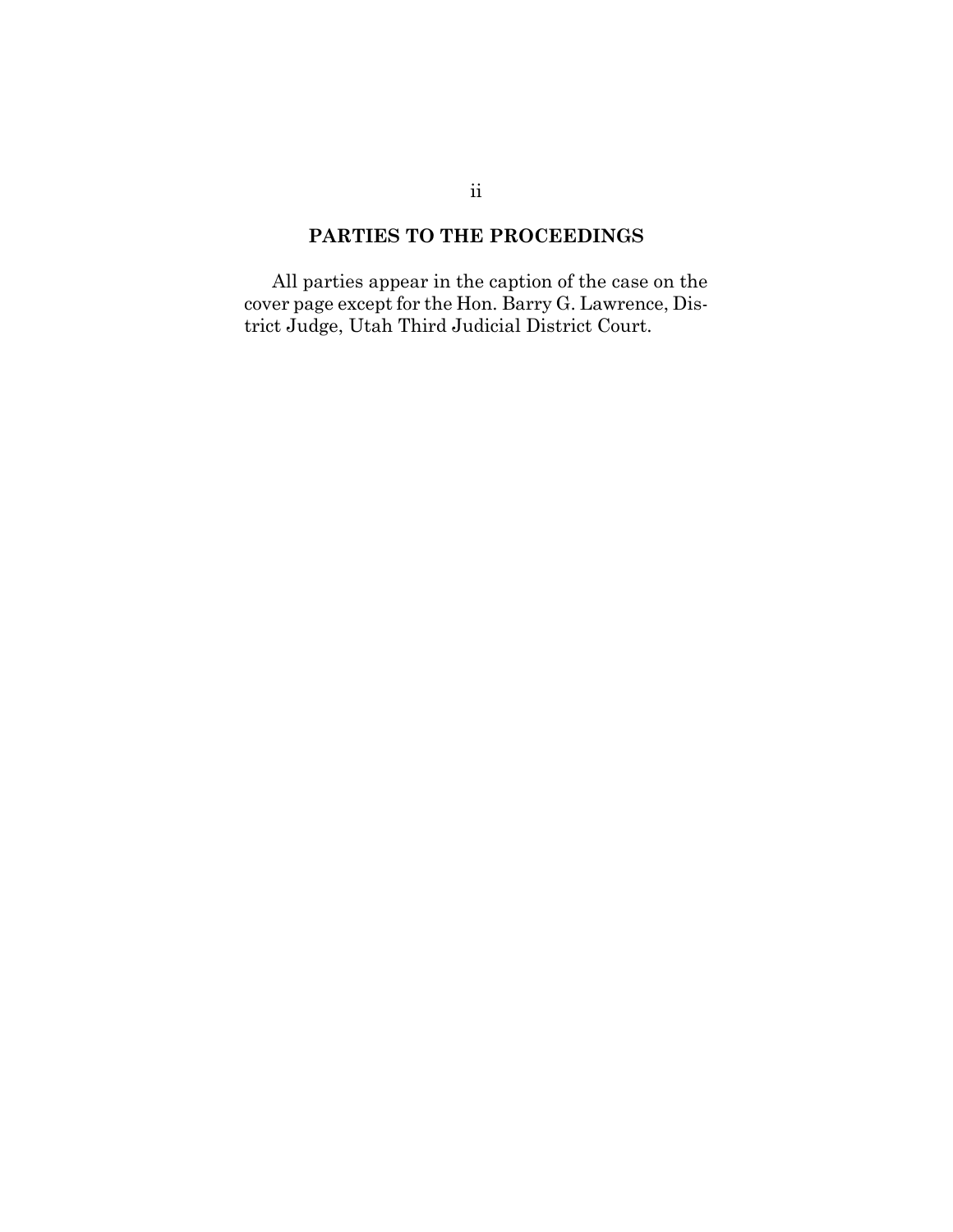### <span id="page-3-0"></span>**STATEMENT OF RELATED PROCEEDINGS**

This case is directly related to the following proceedings in the U.S. Court of Appeals for the Tenth Circuit:

*Becker v. Ute Indian Tribe of the Uintah & Ouray Rsrv.*, No. 13-4172 (CA10) (Oct. 21, 2014)

*Becker v. Ute Indian Tribe of the Uintah & Ouray Rsrv.*, No. 16-4175 (CA10) (Aug. 25, 2017)

*Ute Indian Tribe v. Lawrence*, No. 16-4154 (CA10) (Nov. 7, 2017)

*Becker v. Ute Indian Tribe of Uintah & Ouray Rsrv.*, Nos. 18-4030 & 18-4072 (CA10) (Aug. 3, 2021)

*Becker v. Ute Indian Tribe of Uintah & Ouray Rsrv.*, Nos. 18-4030 & 18-4072 (CA10) (Jan. 12, 2022) (denying rehearing)

*Ute Indian Tribe of the Uintah & Ouray Rsrv. v. Lawrence*, No. 18-4013 (CA10) (Jan. 6, 2022)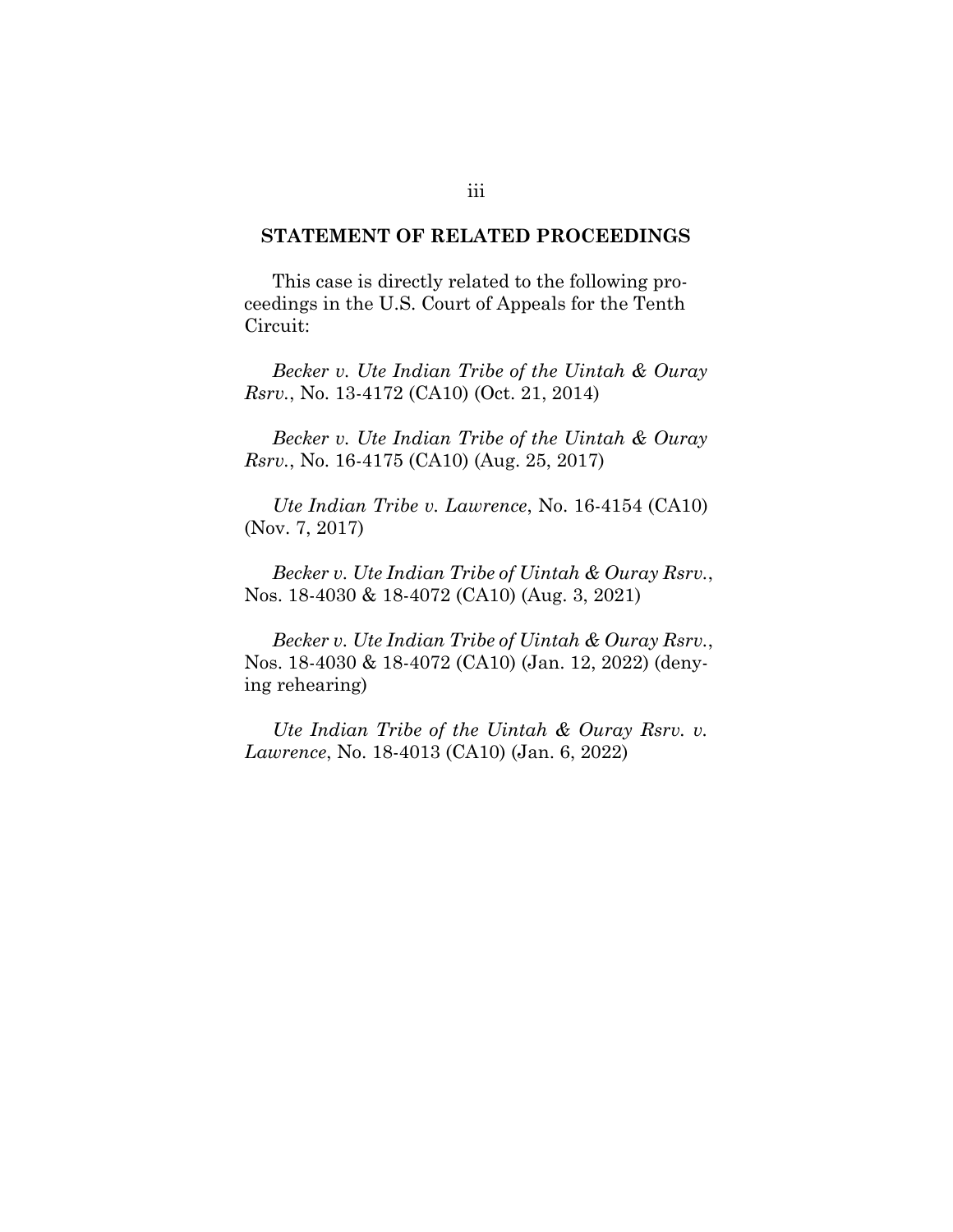# **TABLE OF CONTENTS**

<span id="page-4-0"></span>

| PARTIES TO THE PROCEEDINGs ii                                                                                                                                       |
|---------------------------------------------------------------------------------------------------------------------------------------------------------------------|
| STATEMENT OF RELATED PROCEEDINGSiii                                                                                                                                 |
|                                                                                                                                                                     |
|                                                                                                                                                                     |
|                                                                                                                                                                     |
| PETITION FOR A WRIT OF CERTIORARI1                                                                                                                                  |
|                                                                                                                                                                     |
|                                                                                                                                                                     |
| CONSTITUTIONAL & STATUTORY<br>PROVISIONS INVOLVED 4                                                                                                                 |
|                                                                                                                                                                     |
|                                                                                                                                                                     |
| B. Becker's Contract with the Tribe9                                                                                                                                |
|                                                                                                                                                                     |
| REASONS FOR GRANTING THE PETITION20                                                                                                                                 |
| I.<br>The Courts of Appeals Are Divided on<br>Two Important Questions Involving                                                                                     |
| A. The Tenth Circuit's Decision in Becker III<br>Deepens a Recognized Split over the<br>Application of the Tribal Exhaustion<br>Doctrine to Contracts that Select a |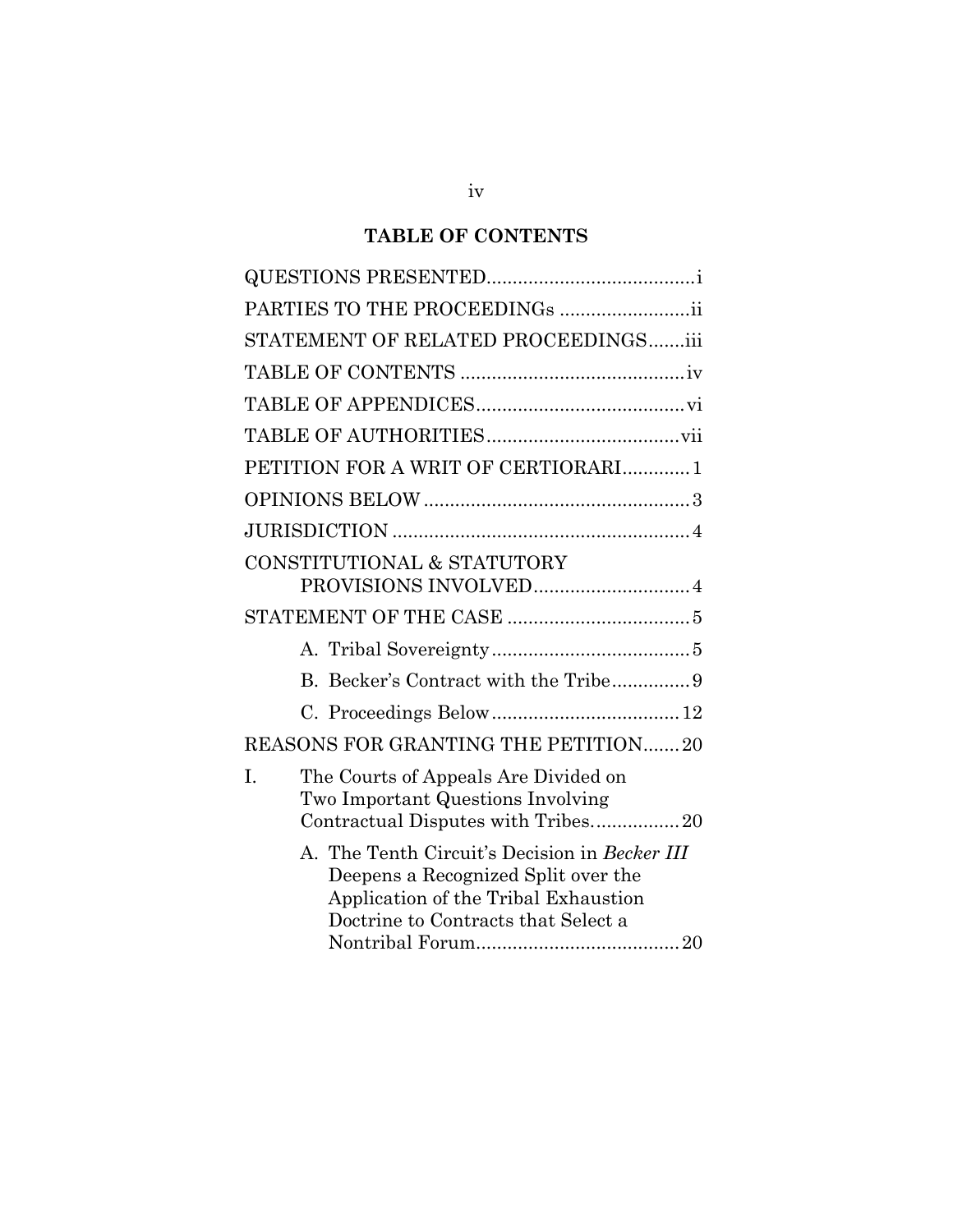|   | B. Becker IV Created a Split on Whether<br><b>Contractual Consent Suffices for State</b><br>Court Jurisdiction over a Contractual |  |
|---|-----------------------------------------------------------------------------------------------------------------------------------|--|
| H | The Court Should Grant Review to<br>Resolve Irreconcilable Conflicts Among                                                        |  |
|   |                                                                                                                                   |  |
| Ш | The Decisions Below Are Wrong33                                                                                                   |  |
|   | A. Tribal Exhaustion Is Not Required. 33                                                                                          |  |
|   | B. The Utah Courts Have Jurisdiction. 35                                                                                          |  |
|   |                                                                                                                                   |  |

v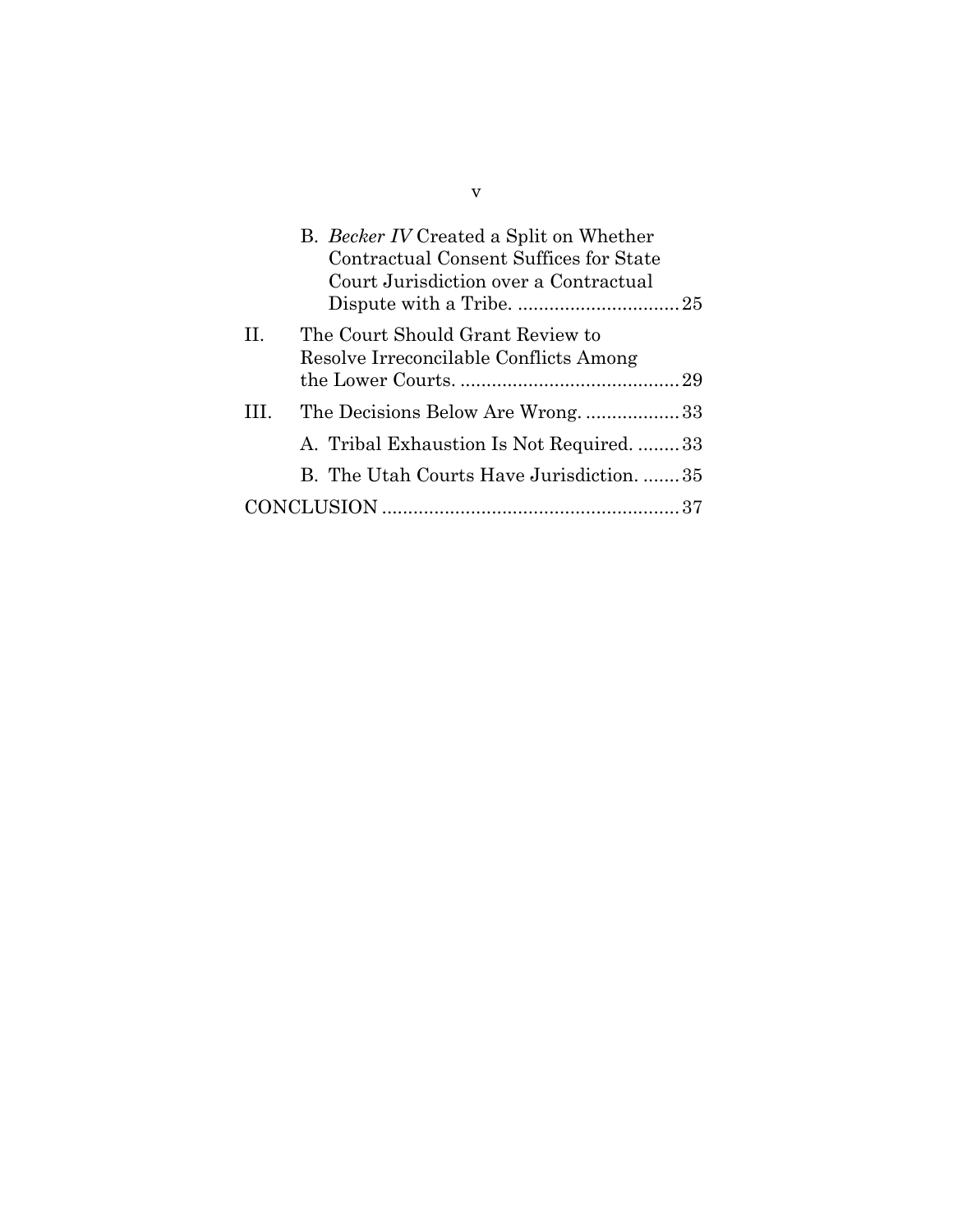# **TABLE OF APPENDICES**

<span id="page-6-0"></span>

| Appendix A<br>Opinion, United States Court of Appeals for the<br>Tenth Circuit, Ute Indian Tribe of the Uintah &<br>Ouray Rsrv. v. Lawrence, No. 18-4013 |
|----------------------------------------------------------------------------------------------------------------------------------------------------------|
| Appendix B                                                                                                                                               |
| Order & Opinion, United States Court of Appeals<br>for the Tenth Circuit, Becker v. Ute Indian Tribe<br>of Uintah & Ouray Rsrv., Nos. 18-4030 & 18-4072  |
| Appendix C                                                                                                                                               |
| Memorandum Decision and Order, United States                                                                                                             |
| District for the District of Utah, Becker v. Ute In-                                                                                                     |
| dian Tribe of Uintah, No. 2:16-cv-00958-CW                                                                                                               |
|                                                                                                                                                          |
| Appendix D                                                                                                                                               |
| Memorandum Decision and Order, United States                                                                                                             |
| District Court for the District of Utah, Becker v.                                                                                                       |
| Ute Indian Tribe of Uintah, No. 2:16-cv-00579-CW                                                                                                         |
|                                                                                                                                                          |
| Appendix E                                                                                                                                               |
| Order Denying Rehearing, United States Court of                                                                                                          |
| Appeals for the Tenth Circuit, Ute Indian Tribe of                                                                                                       |
| the Uintah & Ouray Rsrv. v. Lawrence, Nos. 18-                                                                                                           |
| 4013 & 18-4072                                                                                                                                           |
|                                                                                                                                                          |
|                                                                                                                                                          |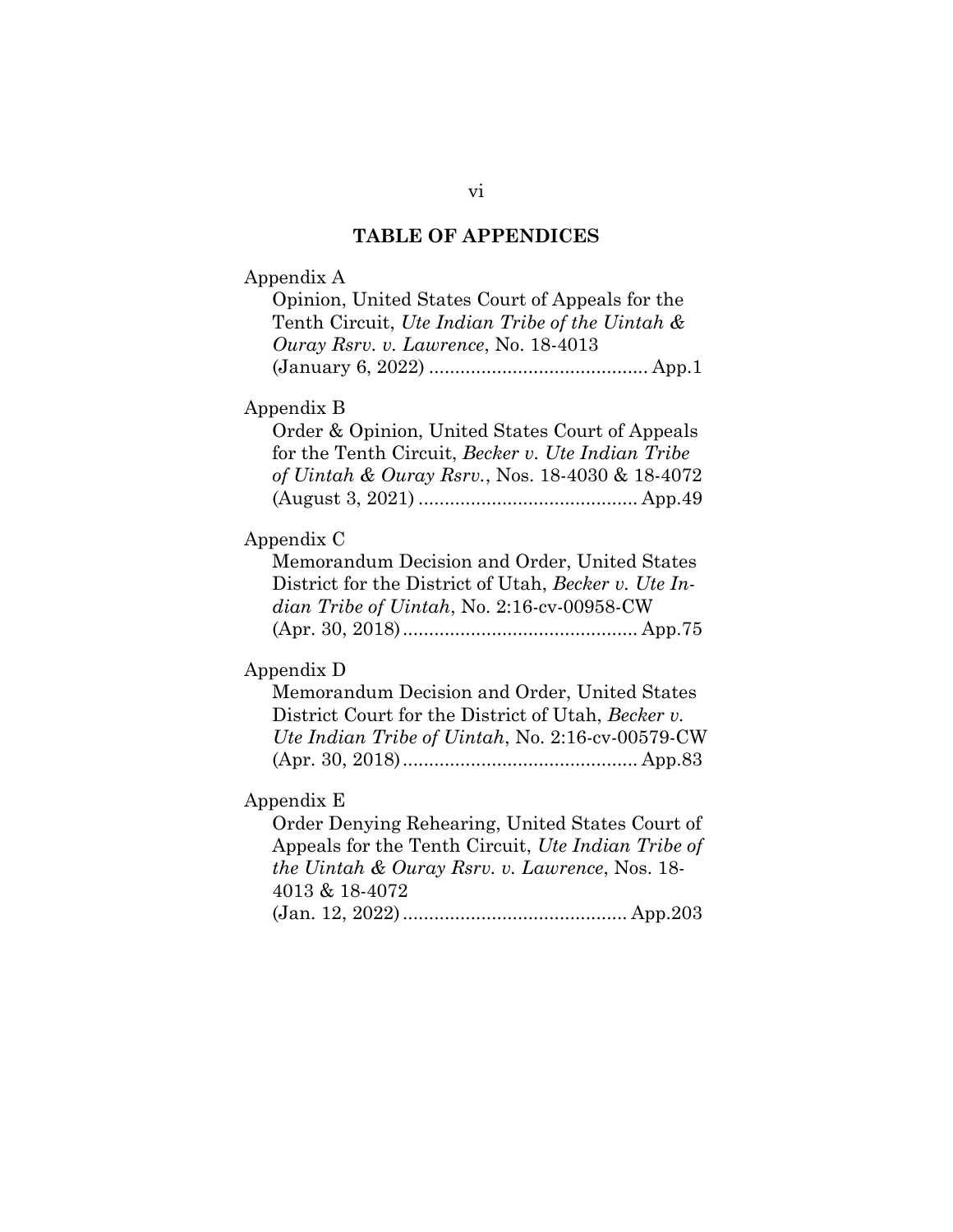# **TABLE OF AUTHORITIES**

# **Page(s)**

## <span id="page-7-0"></span>**Cases**

| Altheimer & Gray v. Sioux Mfg. Corp.,                                                       |
|---------------------------------------------------------------------------------------------|
| AT&T Mobility LLC v. Concepcion,                                                            |
| Atl. Marine Const. Co. v. U.S. Dist. Ct.<br>for W. Dist. of Texas,                          |
| Bank One, N.A. v. Shumake,                                                                  |
| Basil Cook Enterprises, Inc. v. St. Regis<br>Mohawk Tribe,                                  |
| Becker v. Ute Indian Tribe of Uintah &<br>Ouray Rsrv.,<br>11 F.4th 1140 (CA10 2021)  21, 32 |
| Becker v. Ute Indian Tribe of the Uintah<br>& Ouray Reservation,                            |
| Becker v. Ute Indian Tribe of the Uintah<br>& Ouray Rsrv.,                                  |
| Bradley v. Crow Tribe of Indians,                                                           |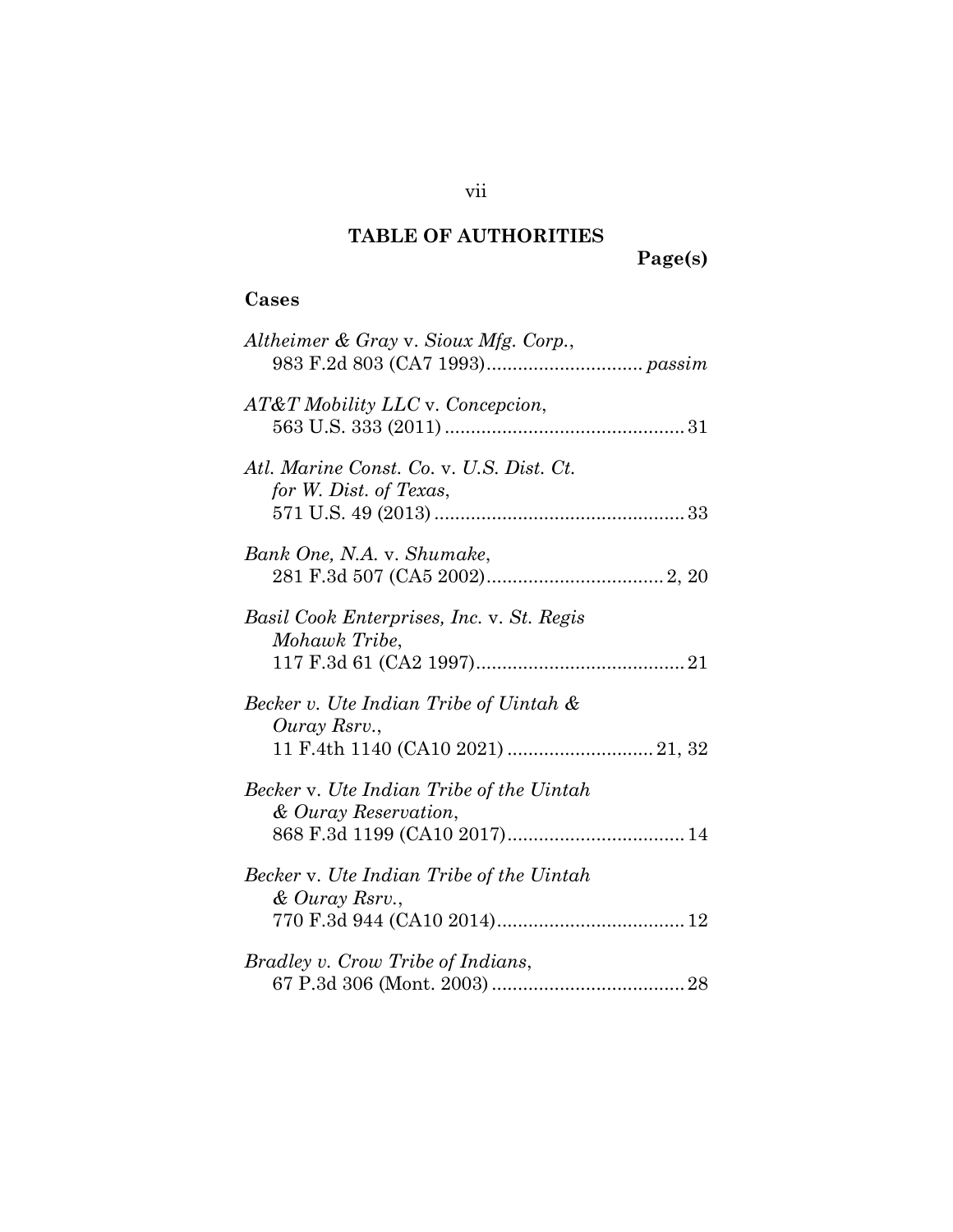| C & L Enterprises, Inc. v. Citizen Band<br>Potawatomi Indian Tribe of Okla.,                         |
|------------------------------------------------------------------------------------------------------|
| Campo Band of Mission Indians v.<br>Superior Ct.,                                                    |
| El Paso Nat. Gas Co. v. Neztsosie,                                                                   |
| Enerplus Res. (USA) Corp. v. Wilkinson,                                                              |
| FGS Constructors, Inc. v. Carlow,                                                                    |
| Harvey v. Ute Indian Tribe of Uintah<br>and Ouray Reservation,<br>2018 WL 1327120 (Mar. 7, 2018)  30 |
| Iowa Mutual Insurance Co. v. LaPlante,                                                               |
| Kiowa Tribe of Okla. v. Mfg. Techs., Inc.,                                                           |
| Marra v. Papandreou,                                                                                 |
| Meyer & Assocs., Inc. v. Coushatta Tribe<br>of Louisiana,                                            |
| Michigan v. Bay Mills Indian Cmty.,                                                                  |

# viii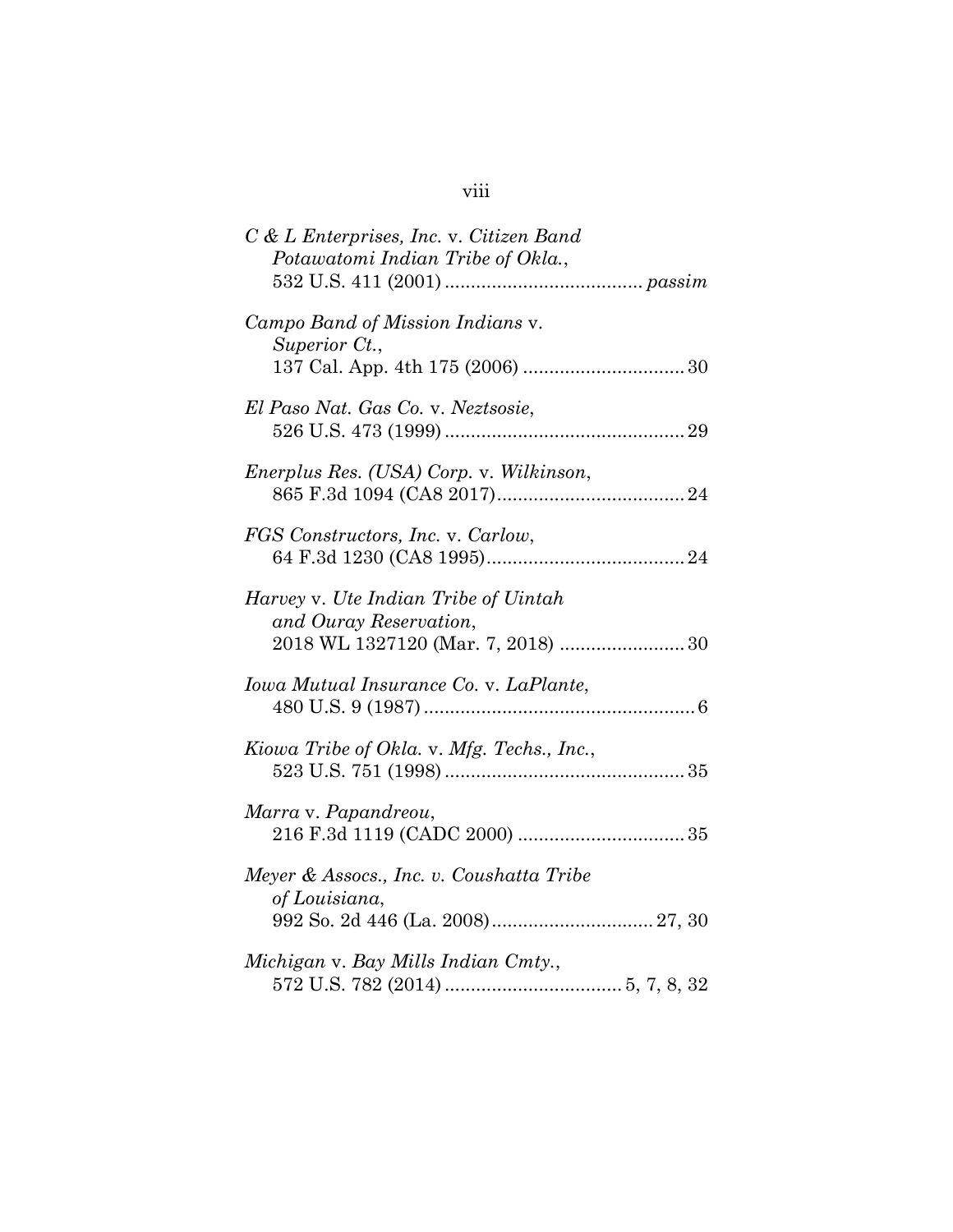| National Farmers Union Insurance<br>Companies v. Crow Tribe of Indians,                                            |
|--------------------------------------------------------------------------------------------------------------------|
| Nevada v. Hicks,                                                                                                   |
| Ninigret Dev. Corp. v. Narragansett<br>Indian Wetuomuck Hous. Auth.,                                               |
| Oglala Sioux Tribe v. $C \& W$<br><i>Enterprises, Inc.,</i>                                                        |
| Okla. Tax Comm'n v. Sac & Fox Nation,<br>508 U.S. 114 (1993) ("Oklahoma did<br>not assume jurisdiction pursuant to |
| Outsource Servs. Mgmt., LLC v.<br>Nooksack Bus. Corp.,<br>333 P.3d 380 (Wash. 2014) (en banc)  27, 30              |
| Rent-A-Ctr., W., Inc. v. Jackson,                                                                                  |
| Rocca v. Thompson,                                                                                                 |
| Sage v. Sicangu Oyate Ho, Inc.,                                                                                    |
| Scherk v. Alberto–Culver Co.,                                                                                      |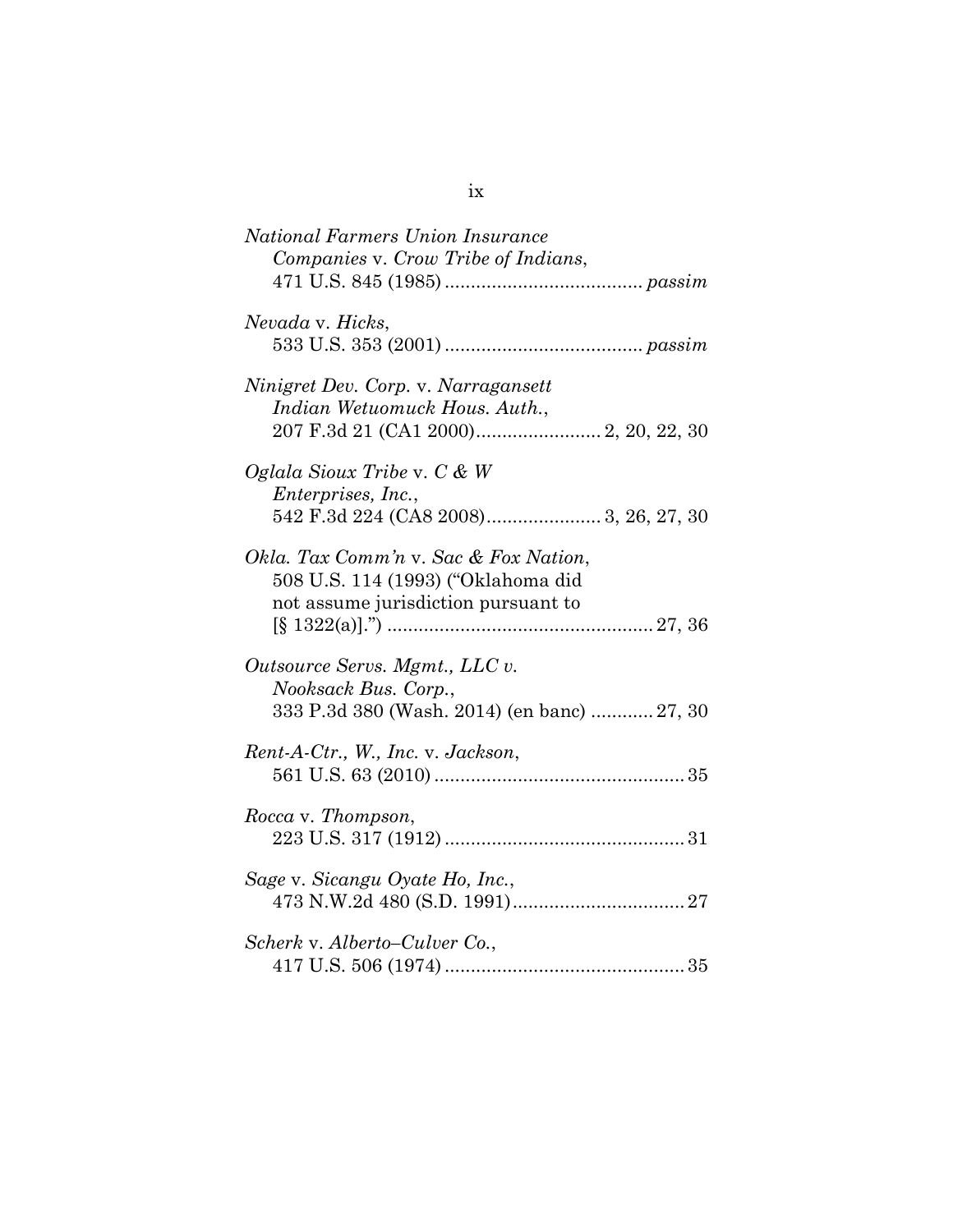| Sheffer v. Buffalo Run Casino, PTE,<br>Inc.,                                                                                         |
|--------------------------------------------------------------------------------------------------------------------------------------|
| Stifel, Nicolaus & Co. v. Lac du<br><b>Flambeau Band of Lake Superior</b><br>Chippewa Indians,<br>807 F.3d 184 (CA7 2015) 23, 30, 34 |
| Strate v. A-1 Contractors,                                                                                                           |
| United States v. Wheeler,                                                                                                            |
| Ute Indian Tribe of the Uintah & Ouray<br>Rsrv. v. Lawrence,                                                                         |
| Ute Indian Tribe v. Lawrence,                                                                                                        |
| Western Sky Financial v. Jackson,<br>2015 WL 678189 (Feb. 13, 2015)  30                                                              |
| Williams v. Lee,                                                                                                                     |
| <b>Constitutional Provisions</b>                                                                                                     |
|                                                                                                                                      |
| <b>Statutes</b>                                                                                                                      |
|                                                                                                                                      |
|                                                                                                                                      |

x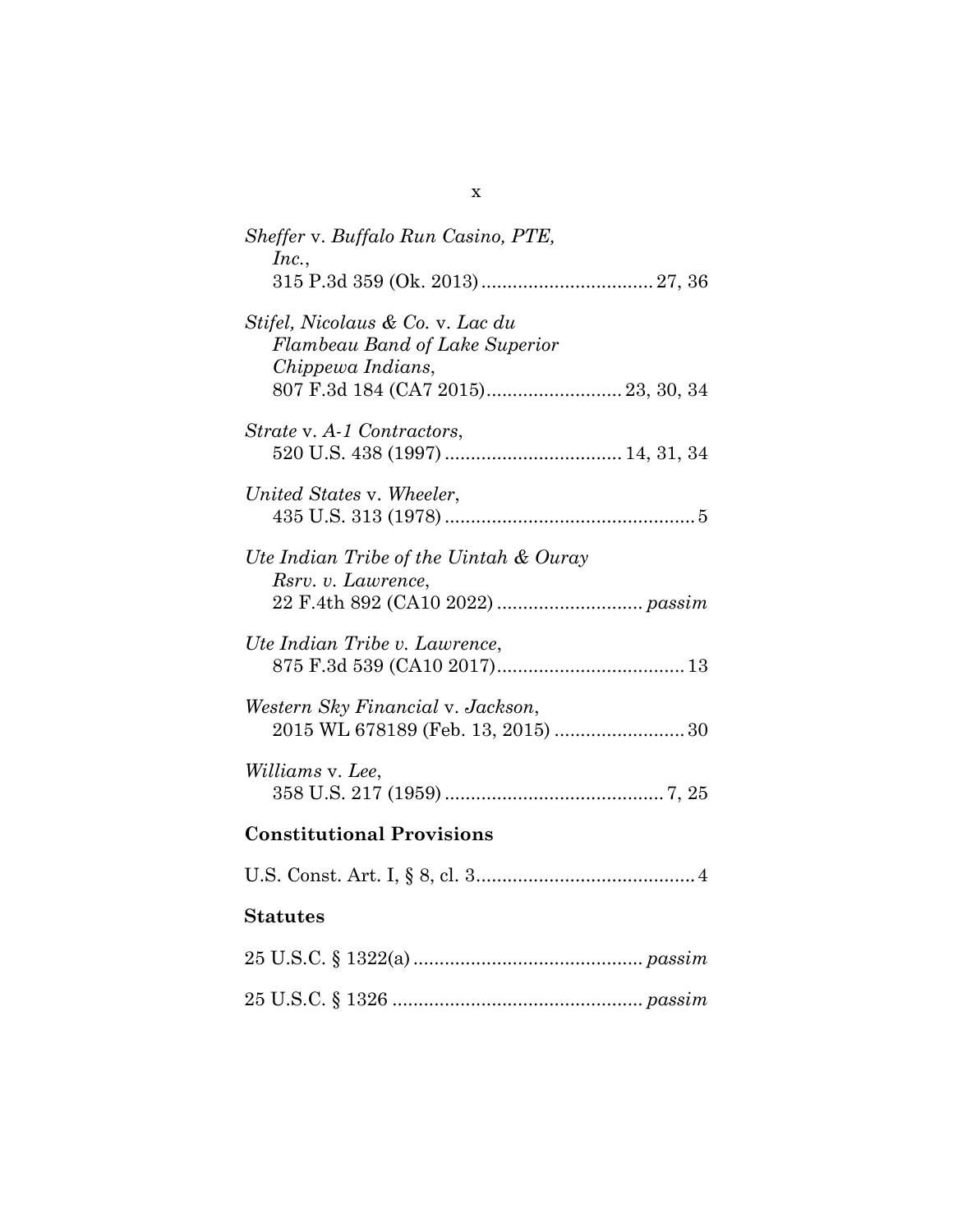# **Other Authorities**

| News Release, National Indian Gaming<br>Commission (Aug. 17, 2021),<br>https://www.nigc.gov/news/detail/202<br>0-indian-gaming-revenues-of-27.8- |  |
|--------------------------------------------------------------------------------------------------------------------------------------------------|--|
|                                                                                                                                                  |  |
| U.S. Dep't of Agric., American<br>Indian/Alaska Native Producers<br>(2017),                                                                      |  |
| https://www.nass.usda.gov/Publicatio                                                                                                             |  |
| ns/Highlights/2019/2017 Census_Ame                                                                                                               |  |
| ricanIndianAlaskaNative Producers.                                                                                                               |  |
|                                                                                                                                                  |  |
| U.S. Dep't of the Interior, Natural                                                                                                              |  |
| Resources Revenue Data,                                                                                                                          |  |
| https://revenuedata.doi.gov/query-                                                                                                               |  |
| data/?dataType=Revenue&landType                                                                                                                  |  |
|                                                                                                                                                  |  |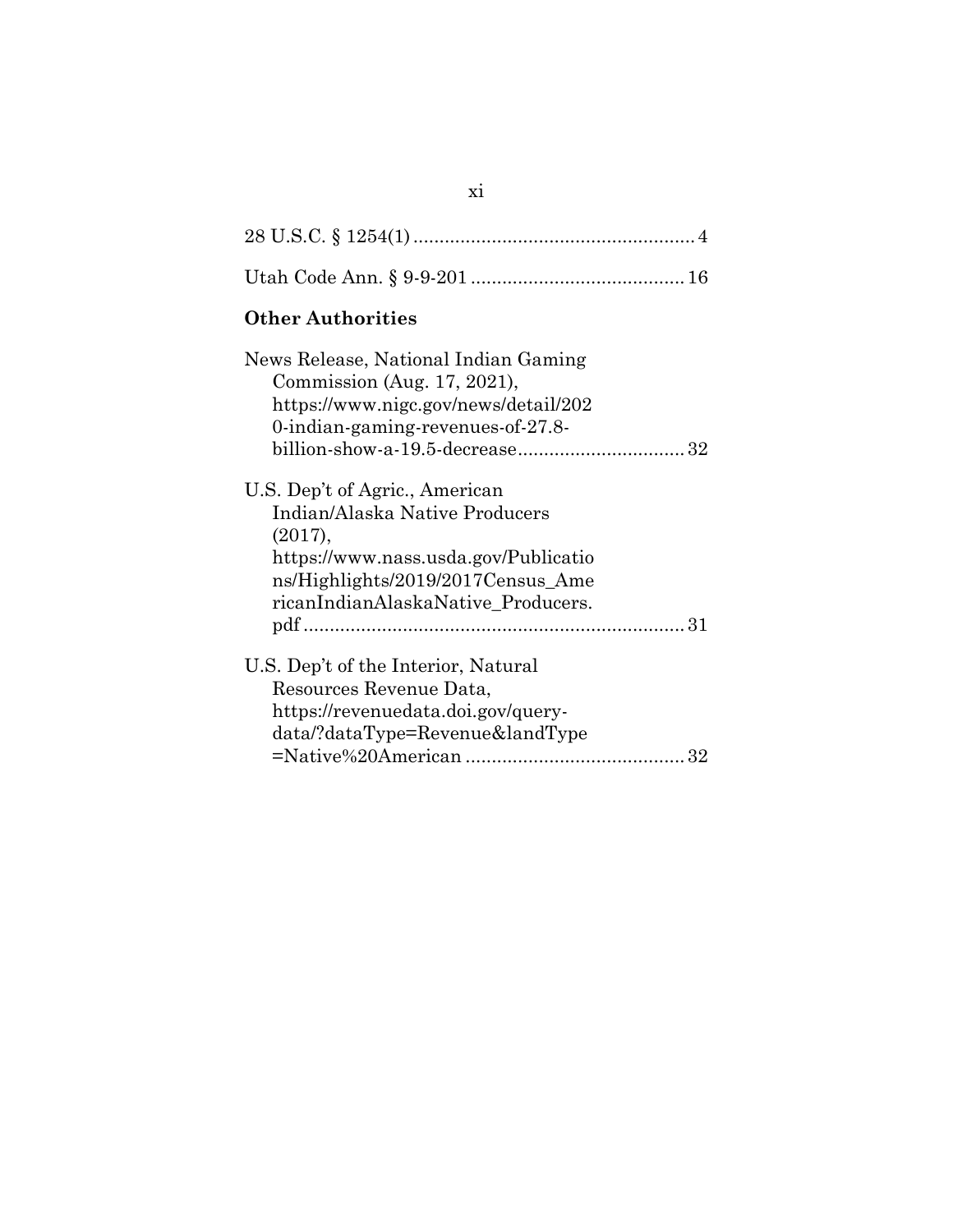#### <span id="page-12-1"></span><span id="page-12-0"></span>**PETITION FOR A WRIT OF CERTIORARI**

When an Indian Tribe agrees to resolve disputes with a counterparty in federal or state court, "[t] o refuse enforcement of this routine contract provision would be to undercut the Tribe's self-government and self-determination." *Altheimer & Gray* v. *Sioux Mfg. Corp.*, 983 F.2d 803, 815 (CA7 1993). That is precisely what the Tenth Circuit did in the two decisions below.

<span id="page-12-2"></span>The Court of Appeals denied Petitioner Lynn Becker a federal or state forum for his contractual dispute with Respondent Ute Indian Tribe of Uintah and Ouray Reservation ("the Tribe"), notwithstanding the parties' express choice of forum and notwithstanding the Tribe's express waiver of "tribal exhaustion"—a doctrine this Court articulated in *National Farmers Union Insurance Companies* v. *Crow Tribe of Indians*, 471 U.S. 845 (1985). *See also Nevada* v. *Hicks*, 533 U.S. 353, 369 (2001). The Tenth Circuit thus deepened one circuit split and created another. And it erected barriers to commerce that will harm Tribes' self-determination and self-government and discourage economic development if left uncorrected.

<span id="page-12-3"></span>Years ago, the Tribe retained Becker to develop and market the Tribe's oil and natural gas reserves. In their contract, the Tribe unambiguously agreed that disputes would be litigated in federal or state court—rather than tribal court—and provided multiple guarantees to that effect: (1) the Tribe waived sovereign immunity for disputes arising from the Agreement, App.59-60; (2) the Tribe expressly waived tribal exhaustion and agreed to submit to the jurisdiction of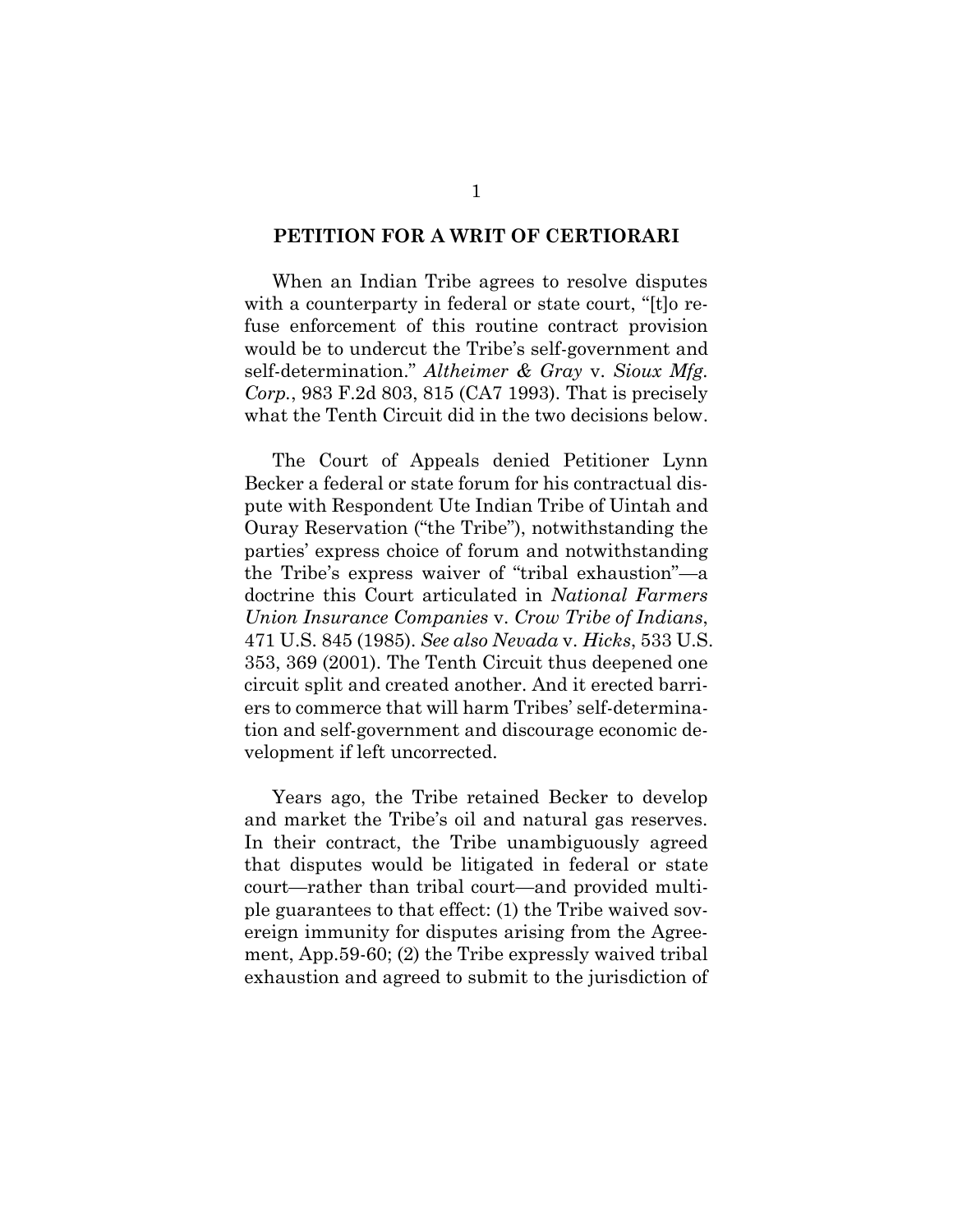the U.S. District Court for the District of Utah, or alternatively, any court of competent jurisdiction, App.60; and (3) the parties agreed that "all disputes arising [from the contract] shall be subject to, governed by and construed in accordance with the laws of the State of Utah." App.59.

Notwithstanding this clarity, when a dispute arose, the Tribe fought Becker's efforts to bring his claims first in federal court and later in state court. The Tribe instead sought to force Becker to exhaust his claims in tribal court. And in the two decisions below, the Tenth Circuit blessed the Tribe's tactics.

<span id="page-13-1"></span>In the first decision, the Court of Appeals held that Becker was required to exhaust his claims in tribal court. The court recognized that, in the Agreement, the Tribe had consented to federal or state court jurisdiction and waived both sovereign immunity and tribal exhaustion. But the court nevertheless held that tribal exhaustion was required. The Tenth Circuit thus deepened an acknowledged circuit split over "whether contractual forum-selection clauses escape application of the [tribal exhaustion] doctrine." *Ninigret Dev. Corp.* v. *Narragansett Indian Wetuomuck Hous. Auth.*, 207 F.3d 21, 33 (CA1 2000).<sup>1</sup> This established split now stands at 3-2: The First, Second, and Tenth Circuits apply the doctrine notwithstanding a Tribe's clear waiver of exhaustion and agreement to submit to another forum, while the Seventh and Eighth Circuits honor a Tribe's agreement.

<span id="page-13-0"></span><sup>1</sup> *See also Bank One, N.A.* v. *Shumake*, 281 F.3d 507, 515 n.32 (CA5 2002) (describing the split without taking a position).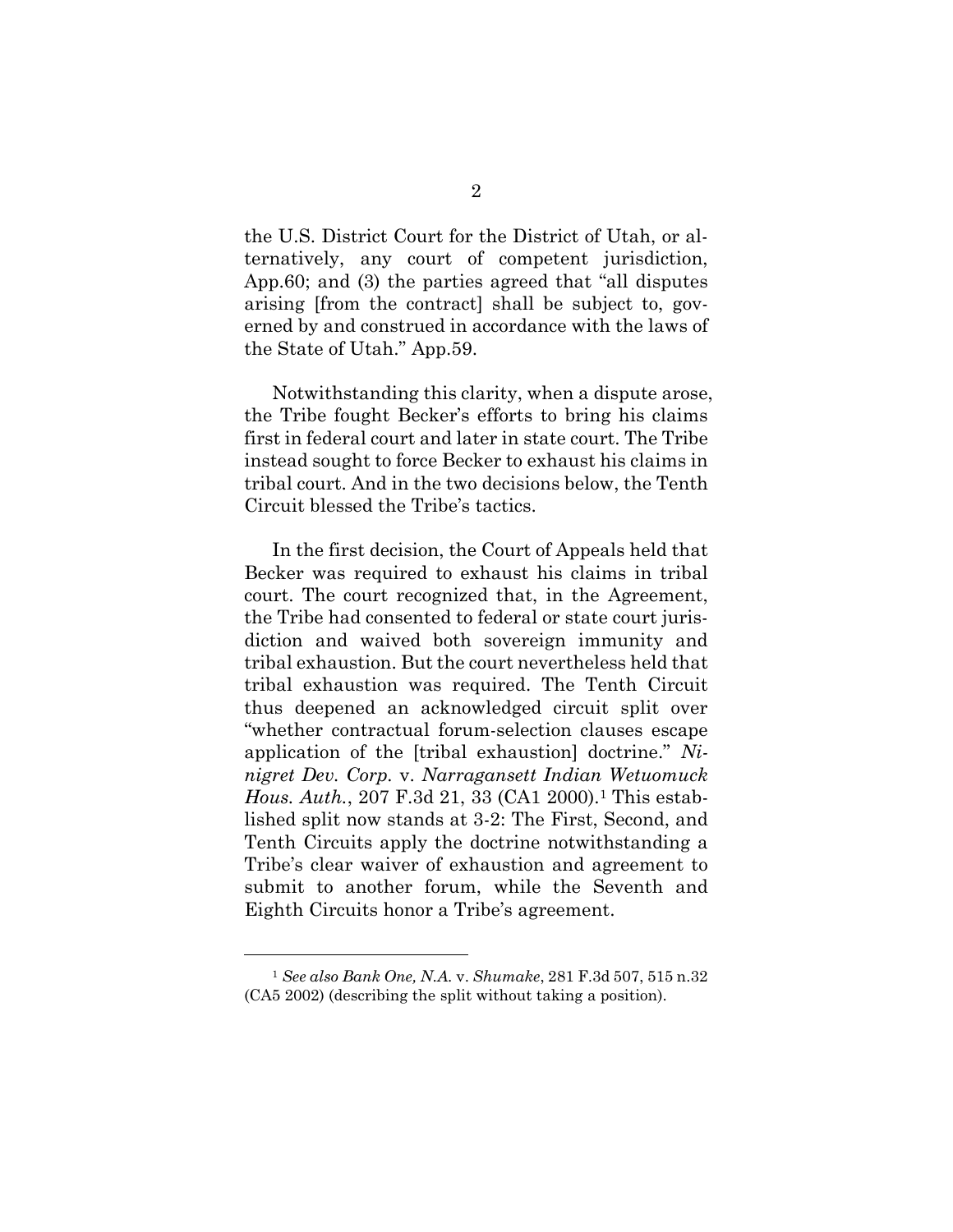<span id="page-14-2"></span>In its second decision, the Tenth Circuit held that Utah courts—where Becker filed suit after the federal court declined jurisdiction—lacked jurisdiction over the dispute. Notwithstanding the Tribe's contractual consent, the court concluded that Utah courts could not exercise civil jurisdiction over this *specific* contractual dispute absent tribal consent to *general* civil jurisdiction under 25 U.S.C. § 1322(a), provided through a special election under § 1326. The Tenth Circuit thus split from the Eighth Circuit and several state courts over whether a Tribe may contractually consent to state-court jurisdiction in specific cases. *See Oglala Sioux Tribe* v. *C & W Enterprises, Inc.*, 542 F.3d 224 (CA8 2008).

These important issues affect non-Indians, Tribes, and tribal members alike. If allowed to stand, the Tenth Circuit's approach renders even the clearest contractual waiver illusory. Nothing about the tribal exhaustion doctrine or principles of tribal sovereignty requires such an inequitable result. This case presents an excellent vehicle for the Court to provide guidance on the adjudication of contracts between Tribes and non-Indians. This Court should grant the petition.

#### <span id="page-14-1"></span>**OPINIONS BELOW**

<span id="page-14-0"></span>The Tenth Circuit's opinion in Case Nos. 18-4030 & 18-4072 is reported at 11 F.4th 1140 and reproduced at App.52. The district court's memorandum decision and order is reported at 311 F.Supp.3d 1284 and reproduced at App.78.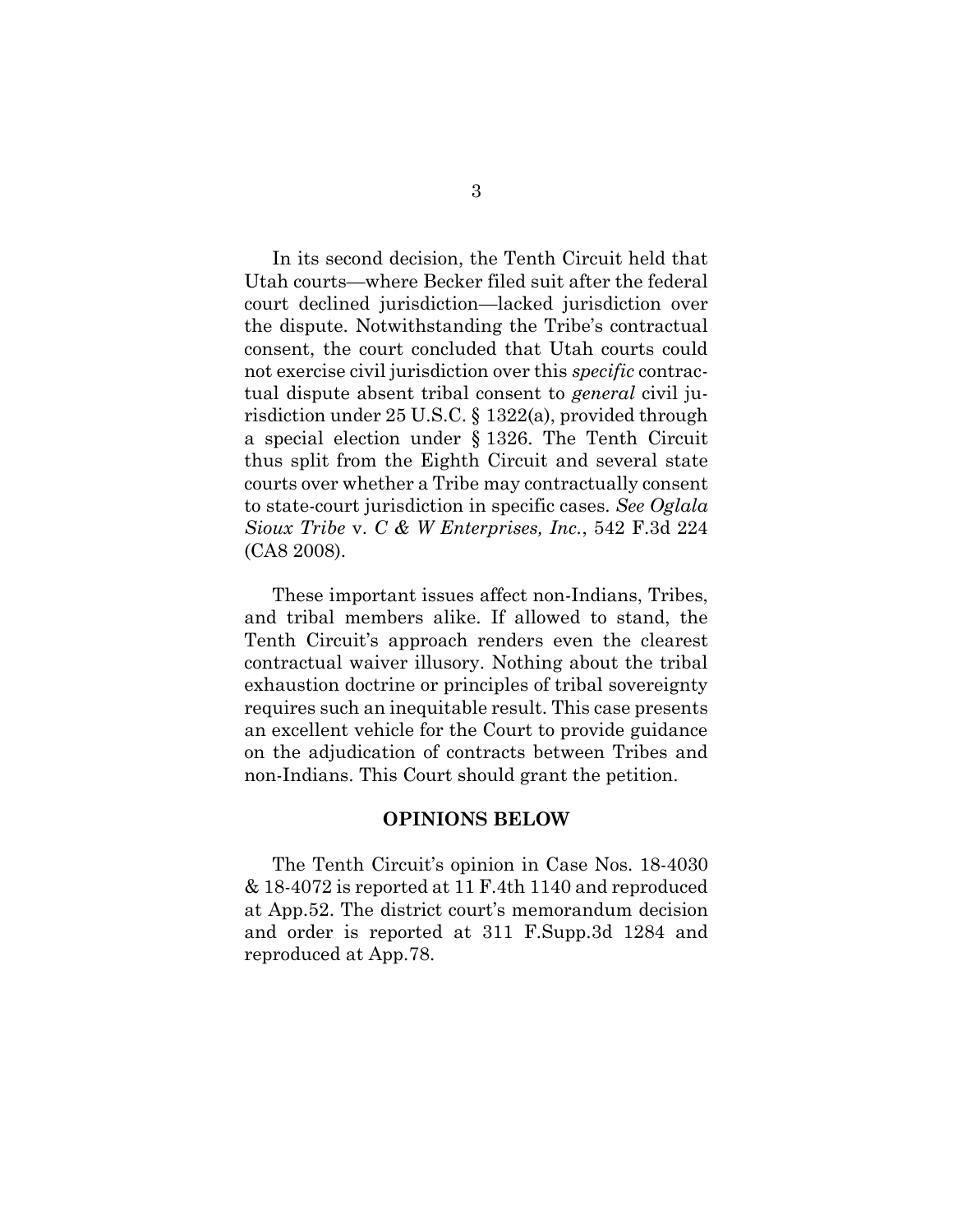The Tenth Circuit's opinion in Case No. 18-4013 is reported at 22 F.4th 892 and reproduced at App.1. The district court's memorandum decision and order is reported at 312 F.Supp.3d 1219 and reproduced at App.86.

#### **JURISDICTION**

<span id="page-15-0"></span>The Court of Appeals entered its judgment in Case Nos. 18-4030 & 18-4072 on August 3, 2021 and denied Becker's timely rehearing petition on January 12, 2022. The Court of Appeals entered judgment in Case No. 18-4013 on January 6, 2022. This Court has jurisdiction under 28 U.S.C. § 1254(1).

## <span id="page-15-3"></span><span id="page-15-1"></span>**CONSTITUTIONAL & STATUTORY PROVISIONS INVOLVED**

<span id="page-15-2"></span>Article I, Section 8, clause 3 of the U.S. Constitution, the "Commerce Clause," provides that "Congress shall have power \* \* \* To regulate Commerce with foreign Nations, and among the several States, and with the Indian Tribes  $* * *$ ." U.S. CONST. art. I, § 8, cl. 3.

Section 1322 of Title 25 provides that "[t]he consent of the United States is hereby given to any State not having jurisdiction over civil causes of action \* \* \* to which Indians are a party which arise in the areas of Indian country situated within such State to assume, with the consent of the tribe \* \* \* such measure of jurisdiction over any or all such civil causes of action arising within such Indian country \* \* \* to the same extent that such State has jurisdiction over other civil causes of action \* \* \* ." 25 U.S.C. § 1322(a).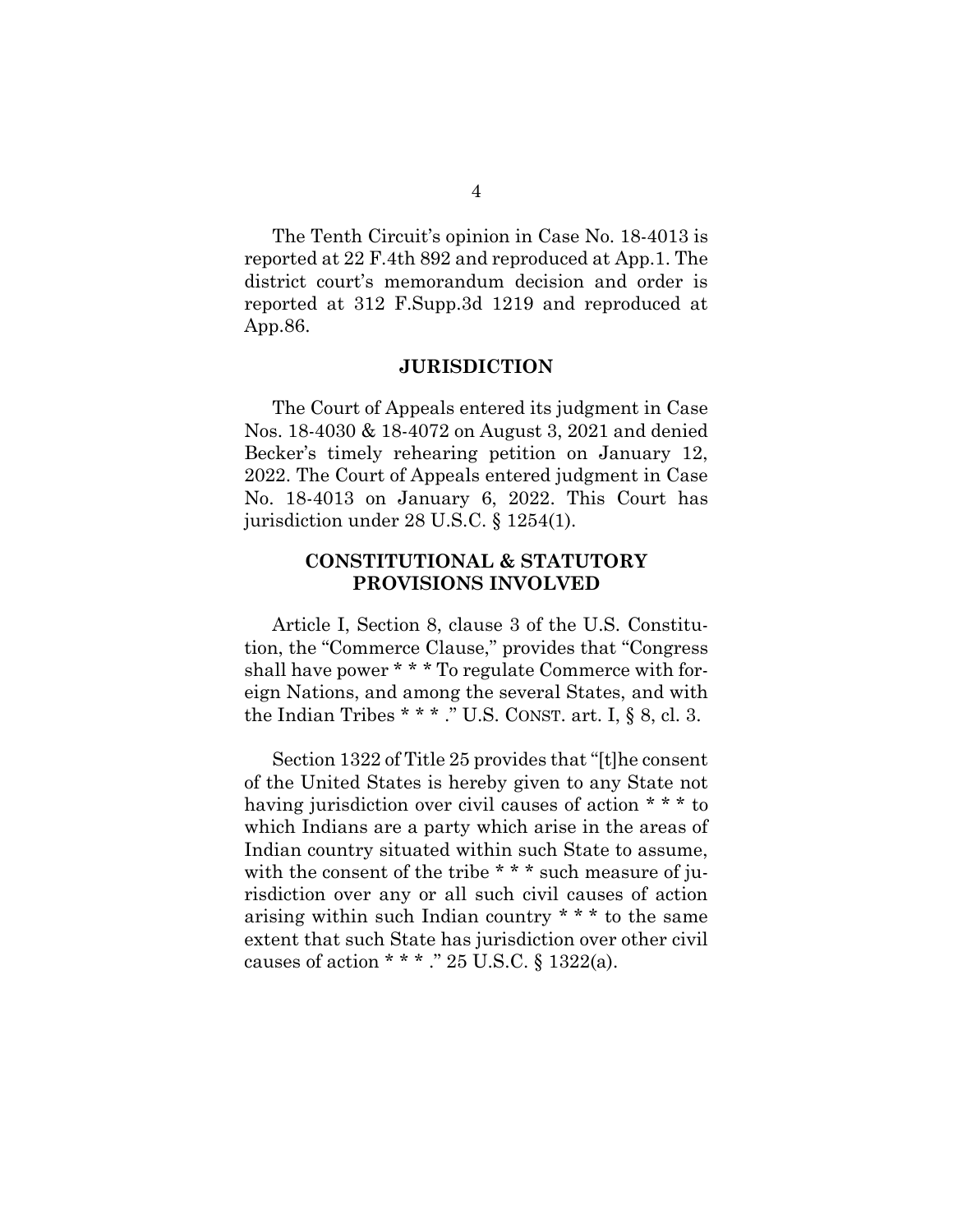Section 1326 of Title 25 provides that "State jurisdiction acquired pursuant to this subchapter with respect to criminal offenses or civil causes of action, or with respect to both, shall be applicable in Indian country only where the enrolled Indians within the affected area of such Indian country accept such jurisdiction by a majority vote of the adult Indians voting at a special election held for that purpose." 25 U.S.C. § 1326.

### <span id="page-16-2"></span>**STATEMENT OF THE CASE**

## <span id="page-16-1"></span><span id="page-16-0"></span>**A. Tribal Sovereignty**

"Indian tribes are 'domestic dependent nations' that exercise 'inherent sovereign authority'" subject to "plenary and exclusive" control by Congress. *Michigan*  v. *Bay Mills Indian Cmty.*, 572 U.S. 782, 788 (2014) (quoting *Okla. Tax Comm'n* v. *Citizen Band Potawatomi Tribe of Okla.*, 498 U.S. 505, 509 (1991)). As dependent nations, Tribes generally enjoy the "right of internal self-government" including "the right to prescribe laws applicable to tribe members and to enforce those laws by criminal sanctions." *United States* v. *Wheeler*, 435 U.S. 313, 322 (1978).

<span id="page-16-3"></span>This Court has articulated two ways in which tribal sovereignty limits federal and state court jurisdiction. First, since "tribal courts are important mechanisms for protecting significant tribal interests," *Wheeler*, 435 U.S. at 332, federal courts should abstain from deciding certain claims against Tribes until tribal remedies have been exhausted. This Court first articulated this "tribal exhaustion" doctrine in *National Farmers Union Insurance Companies* v. *Crow*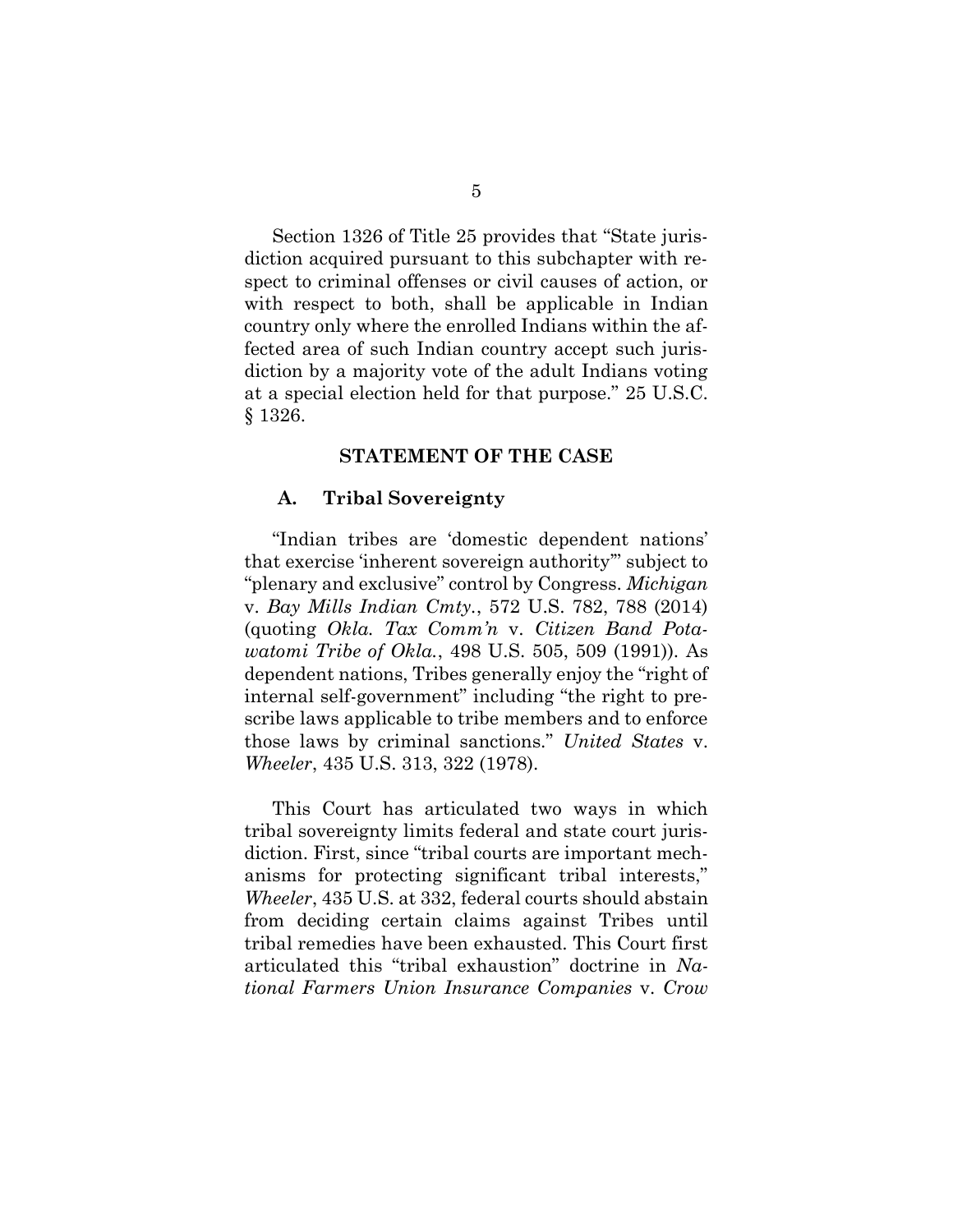*Tribe of Indians*, 471 U.S. 845 (1985). There, a tribal member obtained a default judgment in tribal court for injuries sustained in an accident on the school property within reservation boundaries. *Id.* at 847. Rather than appealing, the school district and its insurer sued in federal court to enjoin further tribal proceedings. *Id.* at 848.

The Court held that the "question whether a tribal court has the power to exercise civil subject-matter jurisdiction over non-Indians" "should be conducted in the first instance in the Tribal Court itself." *Id.* at 855– 56. The Court emphasized Congress's "policy of supporting tribal self-government and self-determination," which "favors a rule that will provide the forum whose jurisdiction is being challenged the first opportunity to evaluate the factual and legal bases for the challenge." *Id.* at 856. The Court pointed to additional prudential considerations. Exhaustion would promote "the orderly administration of justice in the federal court" because a tribal court could develop a "full record \* \* \* before either the merits or any question concerning appropriate relief is addressed" and "rectify any errors it may have made." *Id.* at 856–57. And the rule would "encourage tribal courts to explain to the parties the precise basis for accepting jurisdiction," which would "provide other courts with the benefit of their expertise in such matters in the event of further judicial review." *Id.* at 857. The Court thus concluded that "[e]xhaustion of tribal court remedies" was a prerequisite to the suit. *Id.*

<span id="page-17-0"></span>The Court addressed tribal exhaustion again in *Iowa Mutual Insurance Co.* v. *LaPlante*, 480 U.S. 9 (1987). After losing in tribal court, an insurer sued in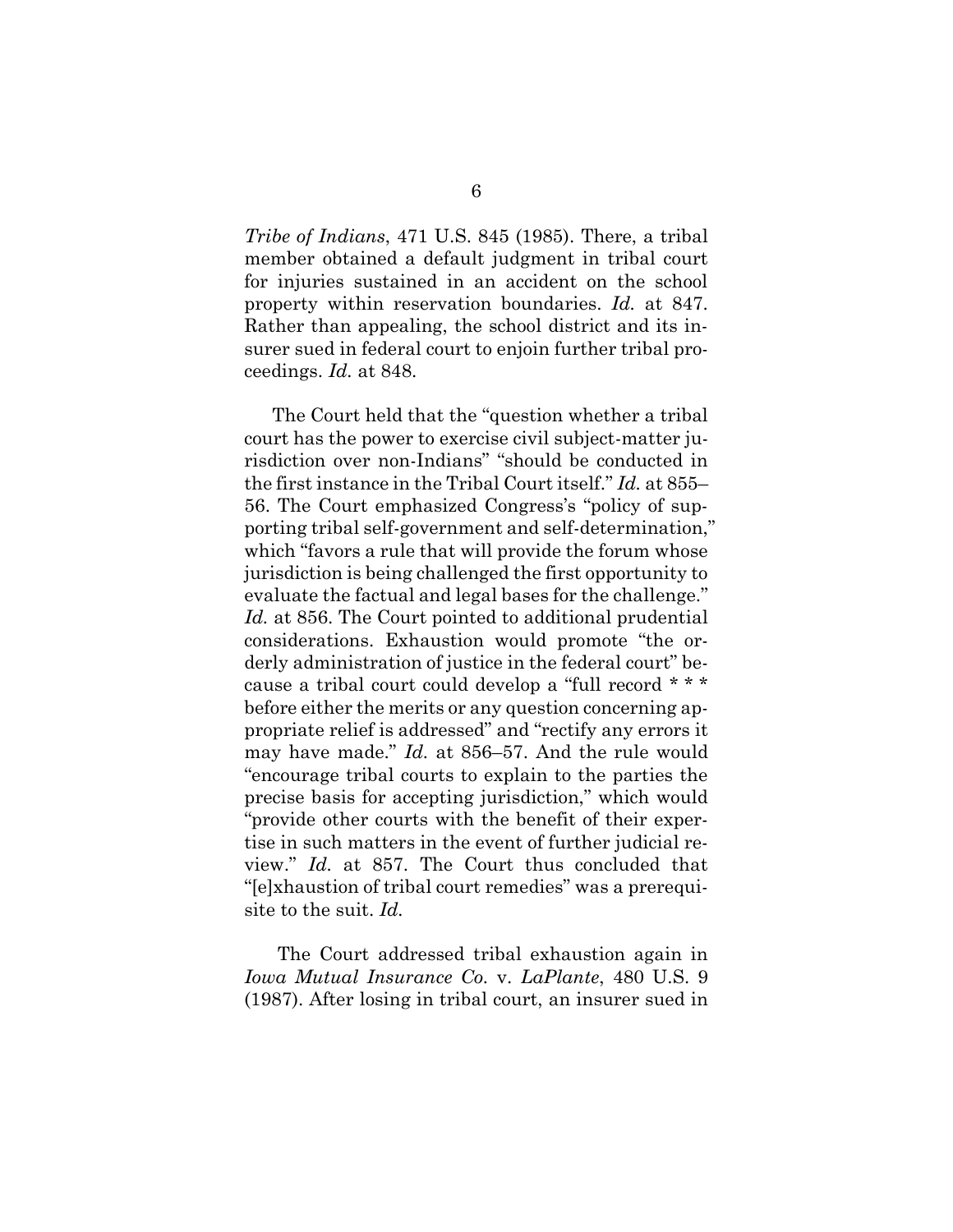federal court seeking a declaration that it had no duty to defend or indemnify its insured for an accident on the reservation. *Id.* at 12–13. The Court clarified that exhaustion was required "[i]n diversity cases, as well as federal-question cases" because "unconditional access to the federal forum would place it in direct competition with the tribal courts, thereby impairing the latter's authority over reservation affairs." *Id.* at 16. The Court further held that "exhaustion of tribal remedies means that tribal appellate courts must have the opportunity to review." *Id.* at 17.

This Court has since recognized limits on the tribal exhaustion doctrine, including where: (1) "an assertion of tribal jurisdiction is motivated by a desire to harass or is conducted in bad faith"; (2) "the action is patently violative of express jurisdictional prohibitions"; (3) "exhaustion would be futile because of the lack of an adequate opportunity to challenge the court's jurisdiction"; or (4) "the exhaustion requirement would serve no purpose other than delay." *Hicks*, 533 U.S. at 369 (quotation omitted).

<span id="page-18-2"></span><span id="page-18-1"></span><span id="page-18-0"></span>Second, tribal sovereignty limits federal and state court jurisdiction because Tribes enjoy the "commonlaw immunity from suit traditionally enjoyed by sovereign powers." *Bay Mills Indian Cmty.*, 572 U.S. at 788 (quoting *Santa Clara Pueblo* v. *Martinez*, 436 U.S. 49, 58 (1978)). Suits against tribal members in state court involving on-reservation conduct are thus generally barred by tribal sovereign immunity. *Williams* v. *Lee*, 358 U.S. 217, 223 (1959). But as this Court has long recognized, a Tribe may be "subject to suit \* \* \* where Congress has authorized the suit or the tribe has waived its immunity." *C & L Enterprises, Inc.* v.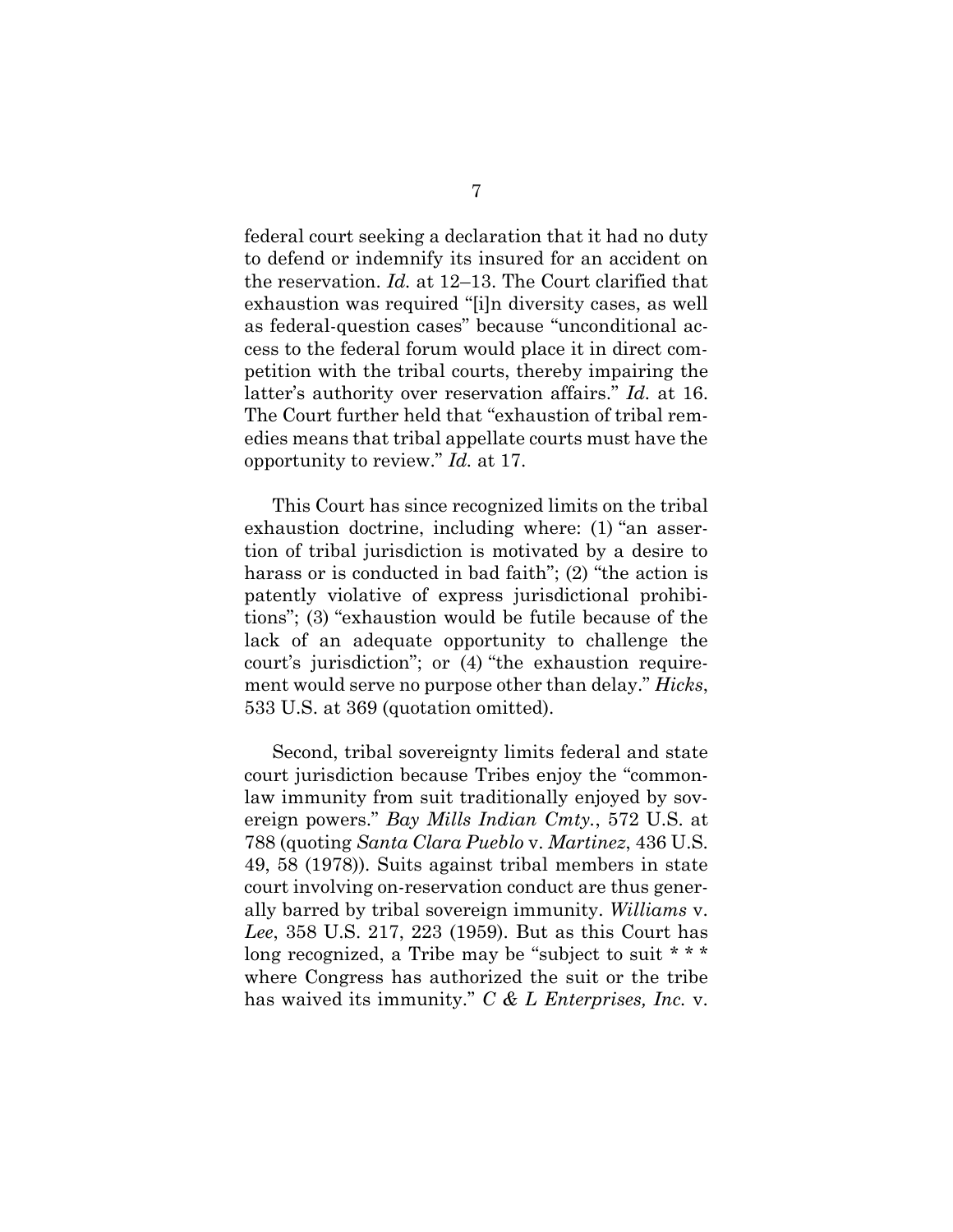*Citizen Band Potawatomi Indian Tribe of Okla.*, 532 U.S. 411, 416 (2001) (quoting *Kiowa Tribe of Okla.* v. *Mfg. Techs., Inc.*, 523 U.S. 751, 754 (1998)). 2

This Court has also held that a Tribe may contractually waive immunity and submit to state court jurisdiction if its waiver is "clear." *C & L Enterprises*, 532 U.S. at 418. In *C & L Enterprises*, the Court held that a Tribe had waived sovereign immunity and consented to state court jurisdiction when it agreed to a contract containing arbitration and choice-of-law provisions. *Id.* at 423. The Court explained that the arbitration provision "require[d] resolution of all contract-related disputes between the parties by binding arbitration" and specified that the American Arbitration Association rules would govern. *Id.* at 419. Those rules, and the arbitration provision itself, provided that a judgment upon the award "may be entered \* \* \* in accordance with applicable law in any court having jurisdiction thereof." *Id.* The contract's choice-of-law provision stated that the contract was "governed by the law of the place where the Project [wa]s located," which was Oklahoma. *Id.* And Oklahoma gave its courts jurisdiction to enforce arbitration awards. *Id.* at 419–420. On these facts, the Court was "satisfied" that the Tribe had "waived, with the requisite clarity, immunity from the suit  $C \& L$  brought [in state court] to enforce its arbitration award." *Id.* at 418.

<span id="page-19-0"></span><sup>2</sup> *See also Bay Mills Indian Cmty.*, 572 U.S. at 789 ("[W]e have time and again treated the doctrine of tribal immunity as settled law and dismissed any suit against a tribe absent congressional authorization (or a waiver).") (cleaned up).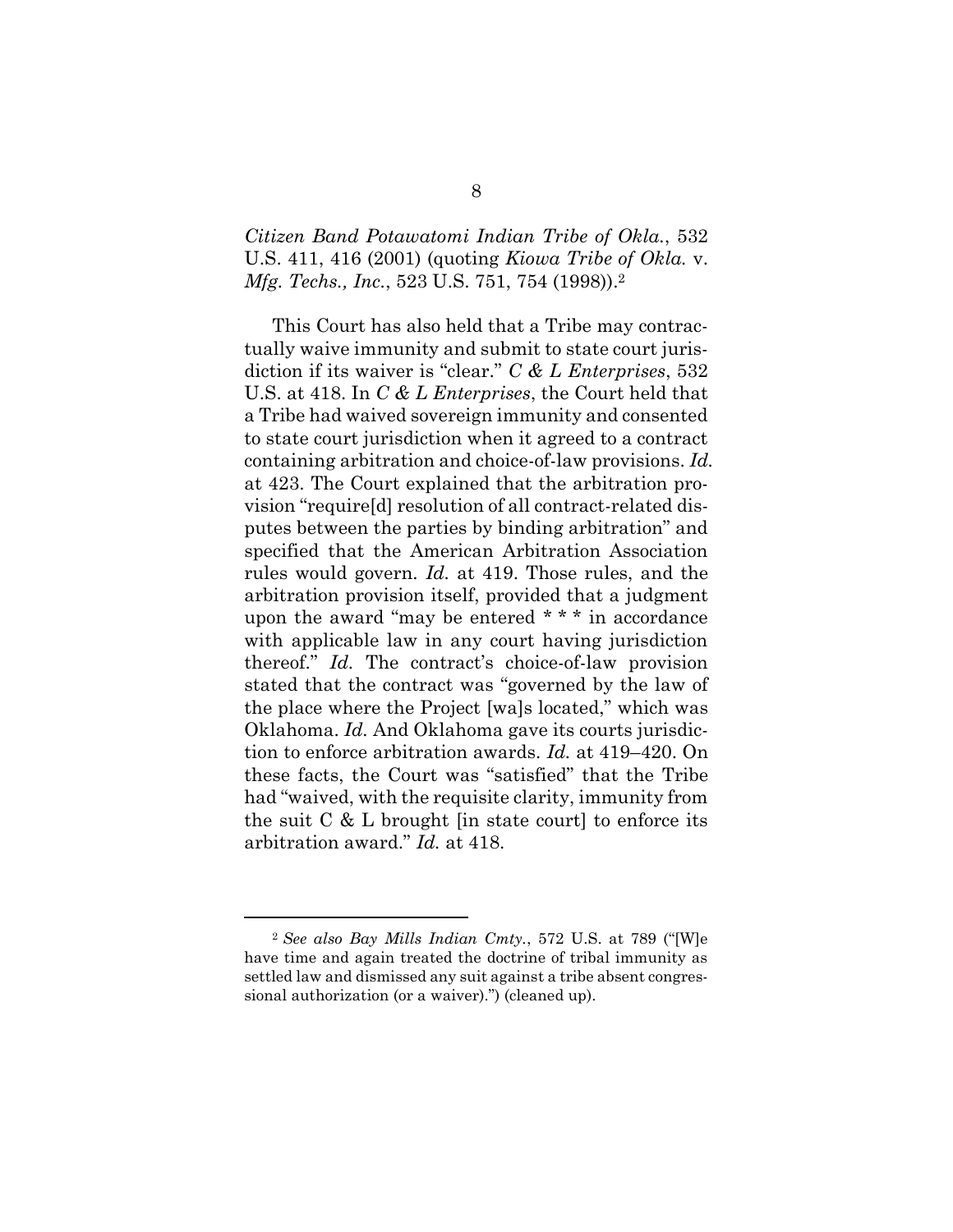#### <span id="page-20-0"></span>**B. Becker's Contract with the Tribe**

In 2001, the Tribe adopted a new approach to managing its natural resources. By referendum, the Tribe decided to transform its "management of the Tribe's assets, revenues and expenses from a passive to an active management methodology, targeting \* \* \* optimal use and deployment of its resources to increase and diversify revenues for the benefit of the Tribe and the Membership." App.55, 175.

Petitioner Lynn Becker would play an important role in that transformation. Becker owns a natural resources development firm based in Colorado. In the early 2000s, he started helping the Tribe develop its reserves, including by creating databases and mapping systems. App.56. In 2004, the Tribe's Business Committee voted unanimously to hire Becker to manage the Tribe's Energy and Minerals Department. *Id.*

In April 2005, the Business Committee unanimously adopted Resolution 05-147 to formalize the Tribe's relationship with Becker. *Id.* The resolution attached a copy of Becker's Independent Contractor Agreement ("Agreement"); it further stated that "Becker should be engaged pursuant to the terms and conditions of the \* \* \* Agreement" and that the "Business Committee hereby agrees to enter into the \* \* \* Agreement." App.61.

The Agreement described Becker as a "Contractor \* \* \* serving as Land Division Manager of the Energy and Minerals Department" and listed his duties as including implementation of the "restructuring and de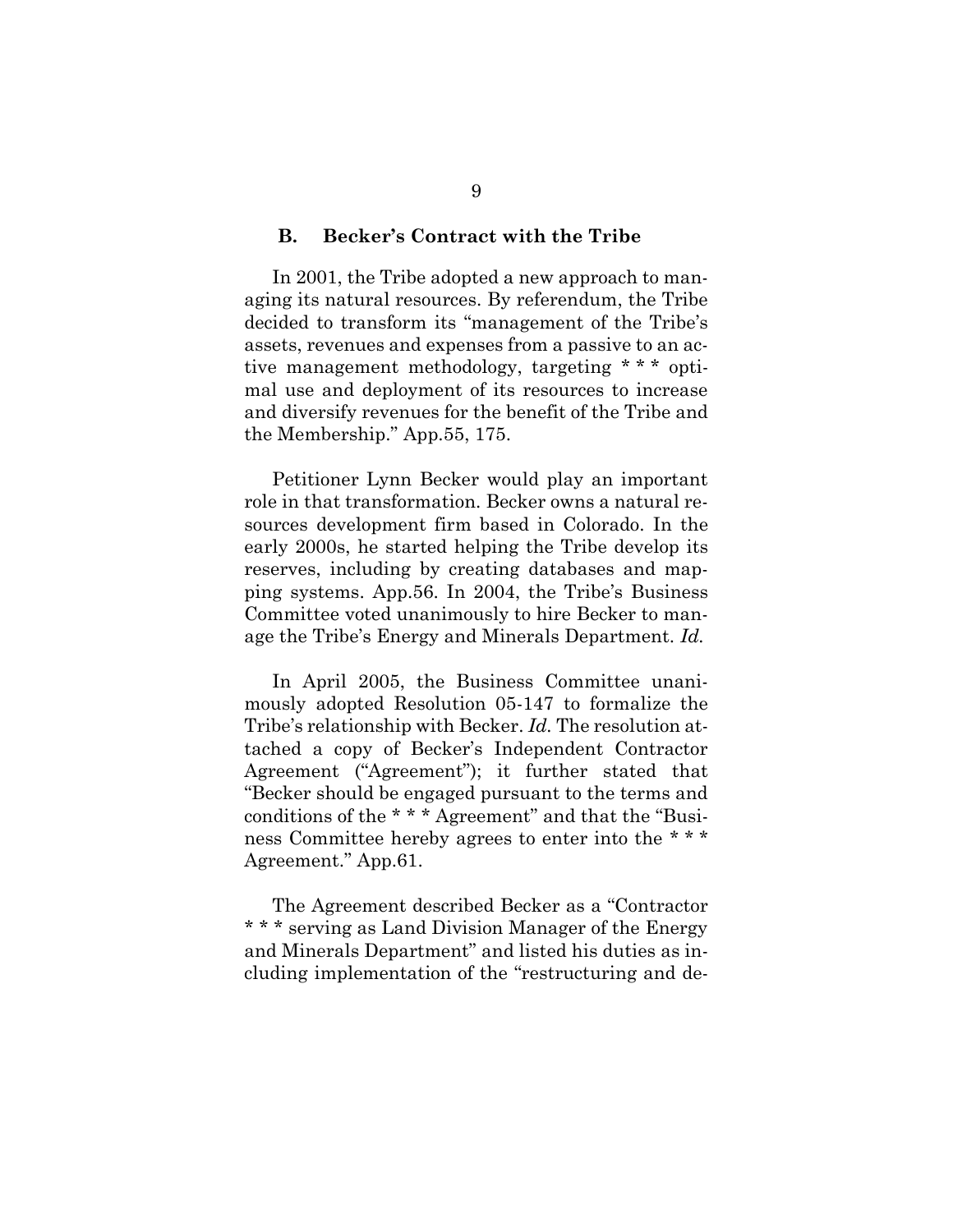velopment of the Tribal Energy and Minerals Department as set forth in Tribal Ordinance 03.003." App.56, 140. In exchange for his services, Becker would "receive a beneficial interest of two percent (2%) of net revenue distributed to Ute Energy Holding, LLC from Ute Energy, LLC (and net of any administrative costs of Ute Energy Holdings) ('Contractor's Interest')." App.57. Becker would also receive a 2% interest in certain other "projects involving the development, exploration and/or exploitation of minerals in which the Tribe has any participating interest and/or earning rights, or similar commercial interests." App.58.

The Agreement also contains several provisions making clear that disputes would be resolved in federal or state court, rather than in tribal court.

*First*, the Tribe waived sovereign immunity for disputes arising from the Agreement:

If any Legal Proceeding \* \* \* should arise between the Parties hereto, the Tribe agrees to a limited waiver of the defense of sovereign immunity \* \* \* in order that such legal proceeding be heard and decided in accordance with the terms of this Agreement. For purposes of this Agreement, a "Legal Proceeding" means any judicial, administrative, or arbitration proceeding conducted pursuant to this Agreement and relating to the interpretation, breach, or enforcement of this Agreement.

\* \* \* The Tribe specifically surrenders its sovereign power to the limited extent necessary to permit the full determination of questions of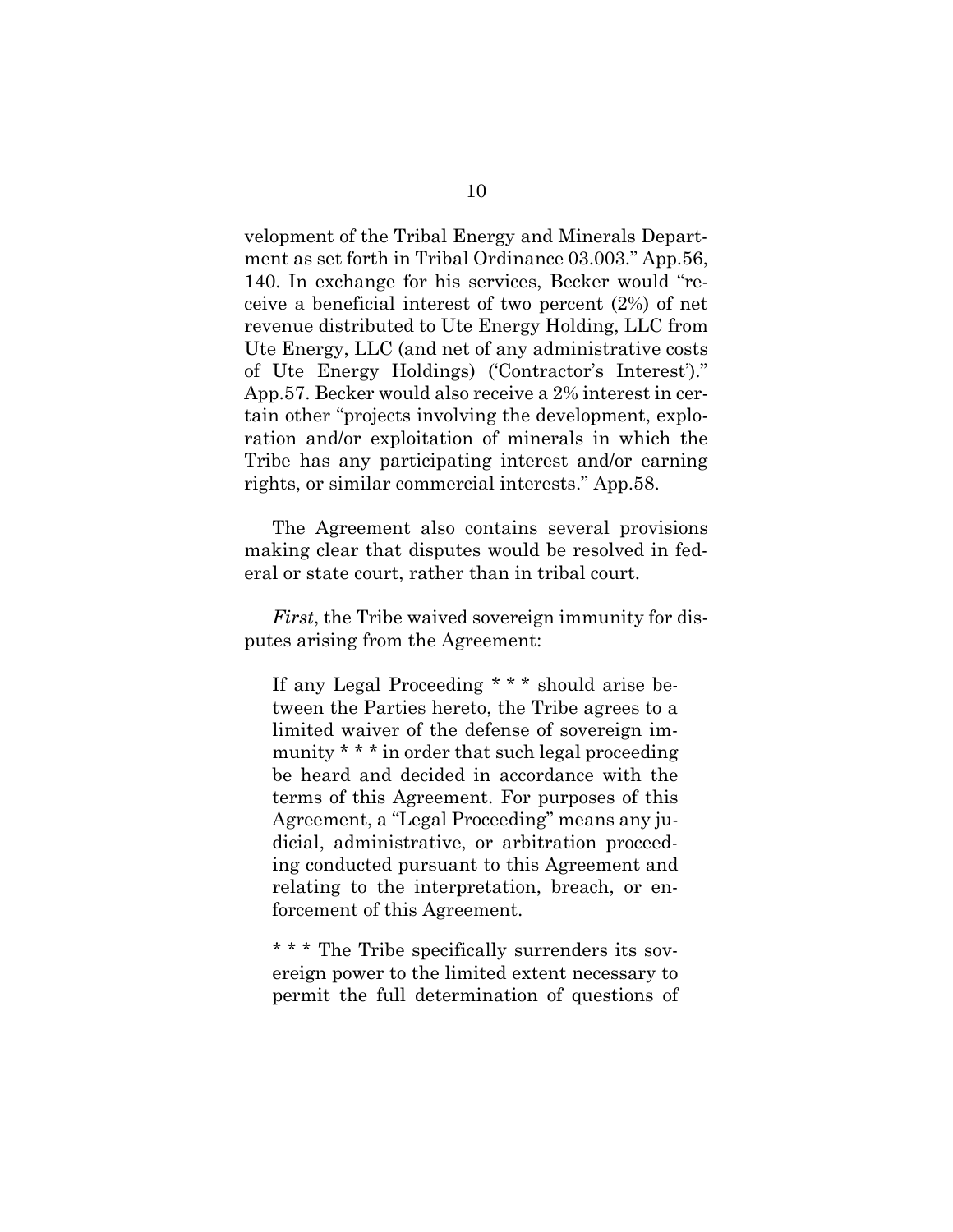fact and law and the award of appropriate remedies in any Legal Proceeding.

App.59-60.<sup>3</sup>

*Second*, the Tribe waived tribal exhaustion and agreed to submit to any court of competent jurisdiction:

The Parties hereto *unequivocally submit to the jurisdiction of the following courts*: (i) U.S. District Court for the District of Utah, and appellate courts therefrom, and (ii) if, and only if, such courts also lack jurisdiction over such case, to any court of competent jurisdiction and associated appellate courts or courts with jurisdiction to review actions of such courts. The court or courts so designated shall have, to the extent the Parties can so provide, original and exclusive jurisdiction, concerning all such Legal Proceedings, and *the Tribe waives any requirement of Tribal law stating that Tribal courts have exclusive original jurisdiction over all matters involving the Tribe and waives any requirement that such Legal Proceedings be brought in Tribal Court or that Tribal remedies be exhausted.*

App.60 (emphasis added).

<sup>3</sup> The Tribe's waiver of sovereign immunity further "extend[ed] to any arbitration and all review and enforcement of any decision or award of the panel so convened in the court or courts so designated." App.61.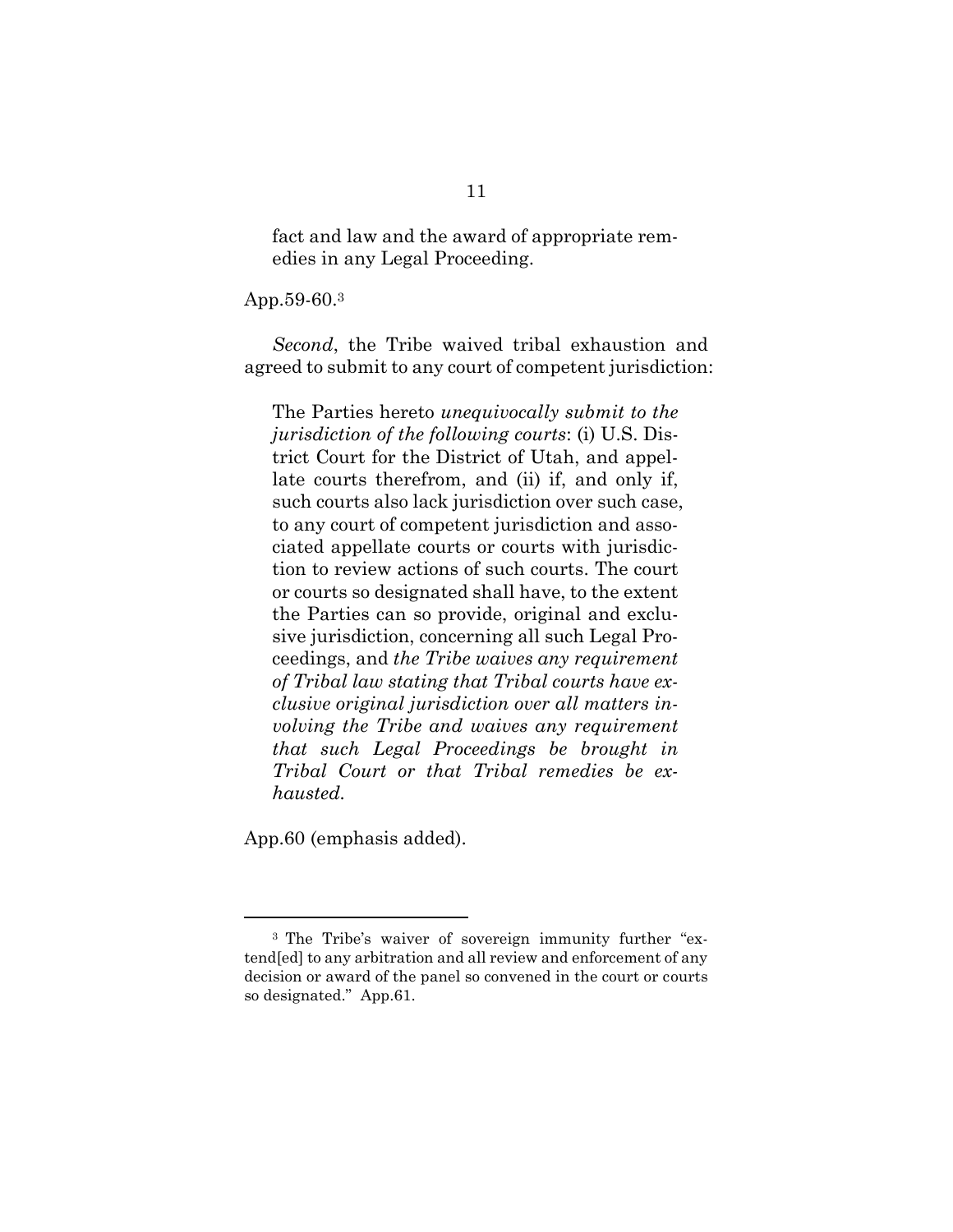*Third*, the parties agreed that Utah law would govern and reiterated their choice of a nontribal forum: "This Agreement and all disputes arising hereunder shall be subject to, governed by and construed in accordance with the laws of the State of Utah. All disputes arising under or relating to this Agreement shall be resolved in the United States District Court for the District of Utah." App.59.

On the same day that the Agreement was executed, all six members of the Tribe's Business Committee signed Resolution 05-147, which declared that the "Business Committee hereby agrees to enter into the \* \* \* Agreement." App.61. Becker worked on oil and natural gas exploration projects for the Tribe for another two-and-a-half years, until he resigned under the terms of the Agreement on October 31, 2007. *Id.*

#### <span id="page-23-0"></span>**C. Proceedings Below**

In February 2013, Becker sued the Tribe in federal district court in Utah alleging that the Tribe had not paid all he was owed under the Agreement. Notwithstanding the clarity of the Agreement, the litigation would continue for nearly a decade; span actions in federal, state, and tribal court; and yield several published Tenth Circuit opinions.

<span id="page-23-1"></span>Becker's first federal suit alleged breach of contract and related claims but was dismissed for lack of federal question jurisdiction. *See Becker* v. *Ute Indian Tribe of the Uintah & Ouray Rsrv.*, 770 F.3d 944 (CA10 2014) ("*Becker I*").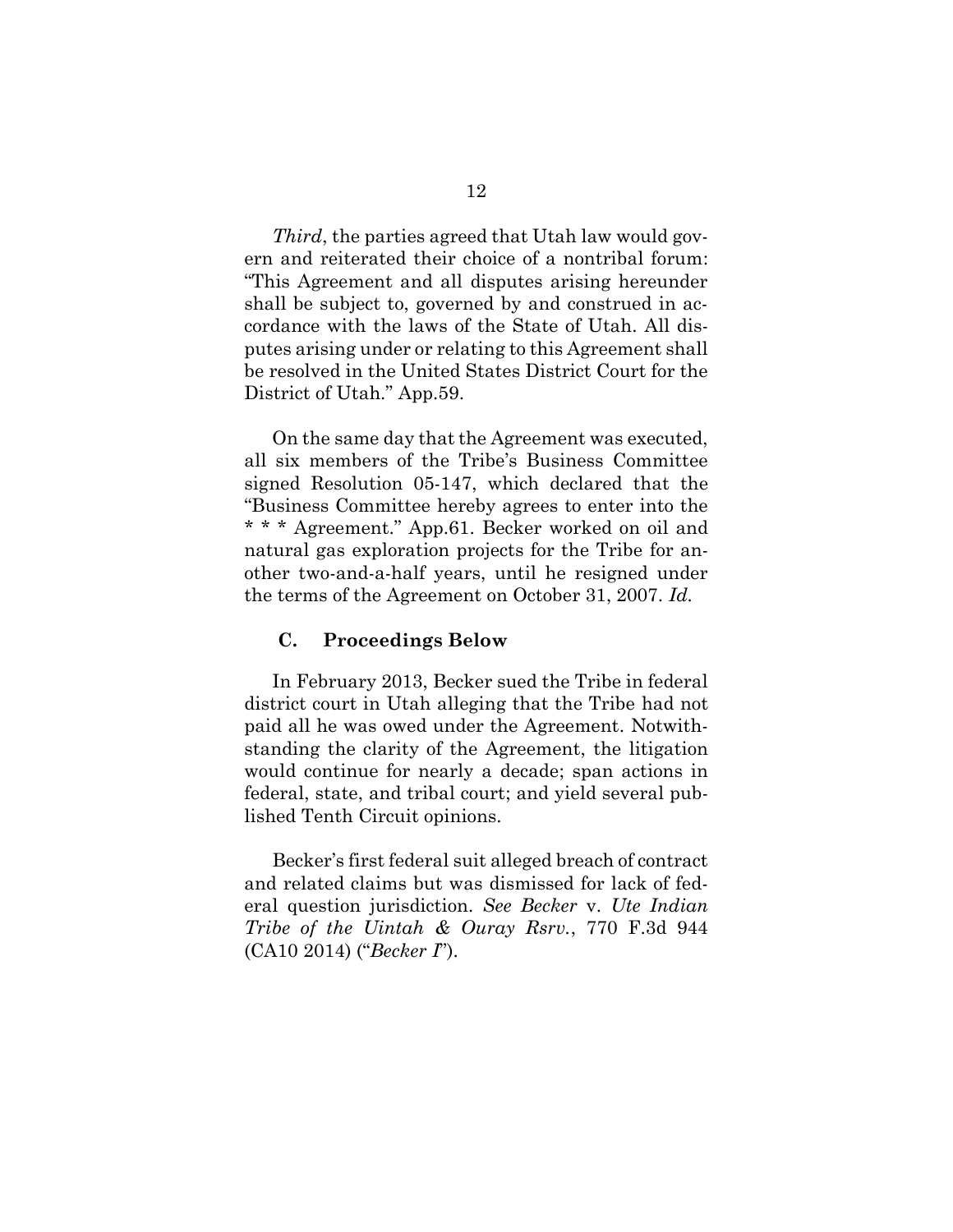In December 2014, Becker sued the Tribe in Utah state court. App.62. The Tribe moved to dismiss and asserted sovereign immunity. Although the Tribe conceded that its Business Committee passed a resolution adopting the Agreement, the Tribe argued that the sovereign immunity waiver had not been properly ratified. App.62-63. The Utah trial court denied the Tribe's motion to dismiss, and the Utah Court of Appeals dismissed the Tribe's appeal for lack of a final, appealable order. App.63.

After discovery in state court, the Tribe moved for summary judgment, arguing that the court lacked jurisdiction, that Becker's action was preempted by federal law, and that the action infringed on the Tribe's sovereignty. *Id.* The court denied the motion. *Id.* The Utah Court of Appeals and the Utah Supreme Court both summarily denied review. App.64. The Utah district court scheduled a trial date but that was later stayed pending the federal suits at issue here. *Id.*

In June 2016, a year-and-a-half after Becker sued in state court, the Tribe filed a federal action to enjoin the state action. The Tribe named both Becker and the Utah judge presiding over Becker's case; it sought a declaratory judgment that the Utah courts lack jurisdiction, the Agreement was void under federal and tribal law, and the Tribe did not waive sovereign immunity. App.5; *Ute Indian Tribe v. Lawrence*, 875 F.3d 539, 541 (CA10 2017).

<span id="page-24-0"></span>Then, in August 2016, three-and-a-half years after the litigation began, the Tribe initiated an action in its own tribal court. App.64. The Tribe sought declara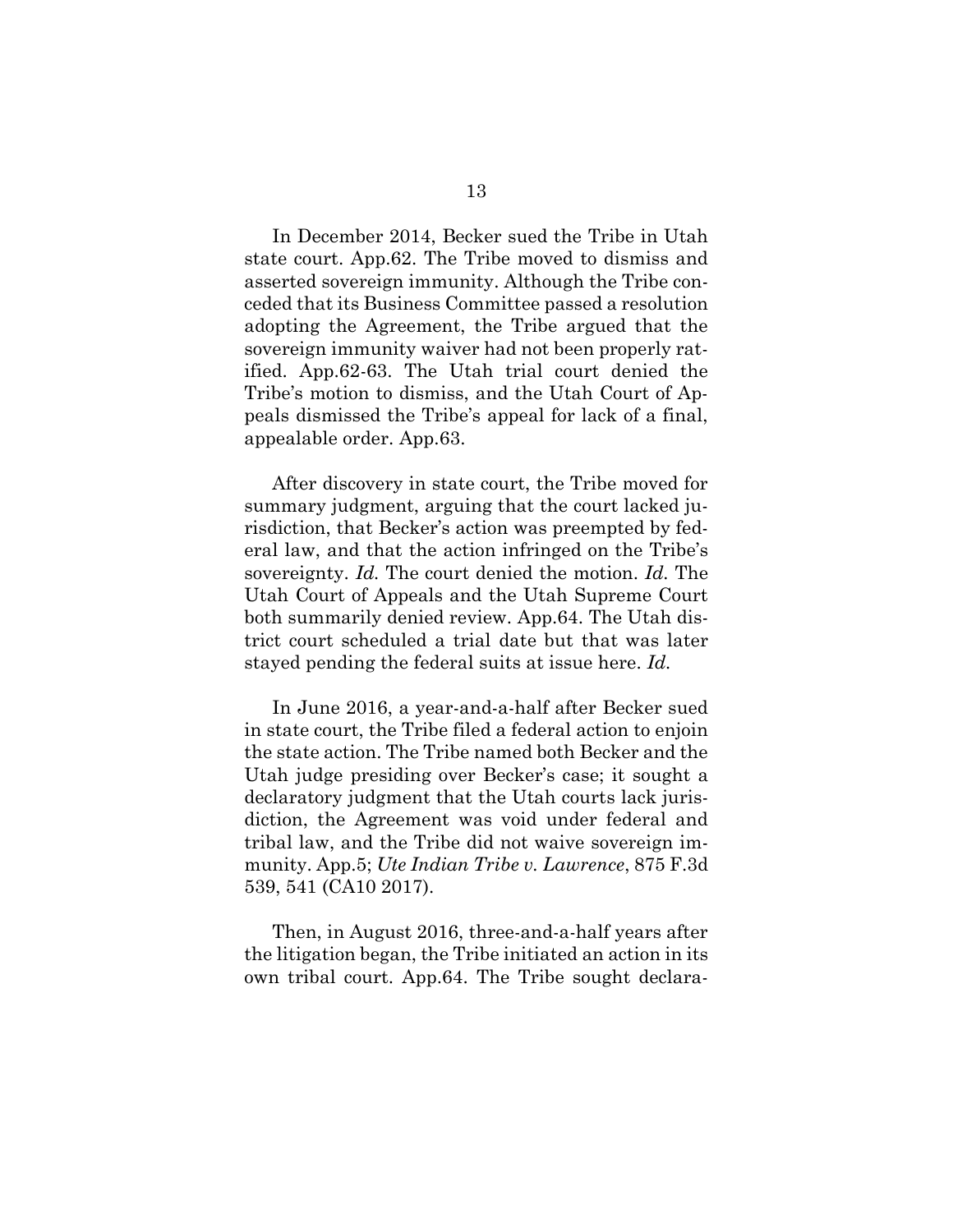tions that the Agreement was void *ab initio* under federal and tribal law, and that the Tribe's contractual waiver of sovereign immunity was not validly executed under tribal law. App.64-65.

Becker filed a fresh federal suit in September 2016 to enjoin the tribal court action and enforce the plain terms of the Agreement. App.65. The Tribe counterclaimed and moved to dismiss. App.66. The district court granted Becker's request for a preliminary injunction against the tribal court proceedings and dismissed the Tribe's counterclaims. *Id.* The court held that the Tribe clearly waived tribal exhaustion and that sending Becker to tribal court "would serve no purpose other than delay."<sup>4</sup> *Id.* On appeal, the Tenth Circuit affirmed in part and reversed in part, vacating the preliminary injunction. *Becker* v. *Ute Indian Tribe of the Uintah & Ouray Reservation*, 868 F.3d 1199, 1201 (CA10 2017) ("*Becker II*").

<span id="page-25-0"></span>On remand, Becker again sought an injunction against the tribal court proceedings, citing intervening rulings in state court, and the Tribe moved for summary judgment and its own injunctive relief. App.68. In February 2018, the district court denied both parties' requests for injunctive relief and held that the tribal court should "address in the first instance whether it has jurisdiction to hear the dispute."

<span id="page-25-1"></span><sup>4</sup> *Accord Strate* v. *A-1 Contractors*, 520 U.S. 438, 459 n.14 (1997) (explaining that tribal exhaustion "must give way" if "it would serve no purpose other than delay" because the tribal court would lack authority to resolve the case); *Hicks*, 533 U.S. at 369 (same).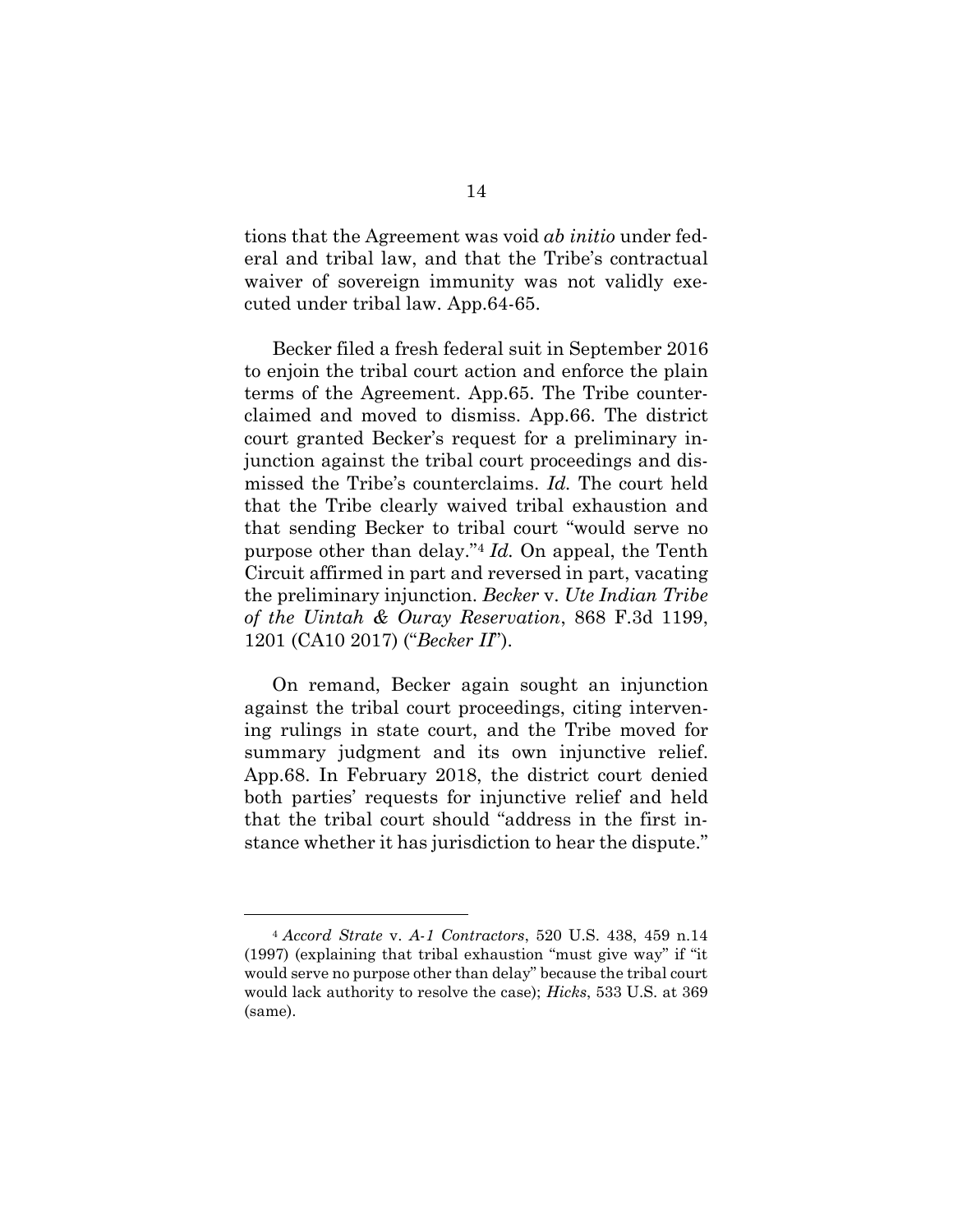App.69. The court ordered the parties to report the ultimate resolution in tribal court (including any appeal). *Id.*

The district court then issued final decisions in both pending federal cases on April 30, 2018: In the Tribe's suit to enjoin state court proceedings, the court issued an 83-page opinion denying injunctive relief against the state court action. App.83. Incorporating that opinion by reference in Becker's suit to enjoin tribal court proceedings, the district court *sua sponte* issued an order holding that the Tribe's contractual waiver of exhaustion was "substantially likely to be valid under both federal and tribal law" and granting Becker a preliminary injunction against tribal court proceedings. App.80-81.

The district court made three critical determinations:

*First*, the Utah courts had jurisdiction based on the Tribe's consent. The court acknowledged that it would take a special election to "permanently authorize the state to assume global [civil or criminal] jurisdiction over a tribe" under 25 U.S.C. §§ 1322(a), 1326. <sup>5</sup> App.108. But those procedures for assuming *general* civil jurisdiction

<sup>5</sup> Congress has authorized "any State not having jurisdiction over civil causes of action between Indians or to which Indians are parties which arise in the areas of Indian country situated within such State to assume" such jurisdiction "with the consent of the tribe occupying the particular Indian country or part thereof which would be affected by such assumption." 25 U.S.C. § 1322(a). A tribe consents "by a majority vote of the adult Indians voting at a special election held for that purpose." 25 U.S.C. § 1326.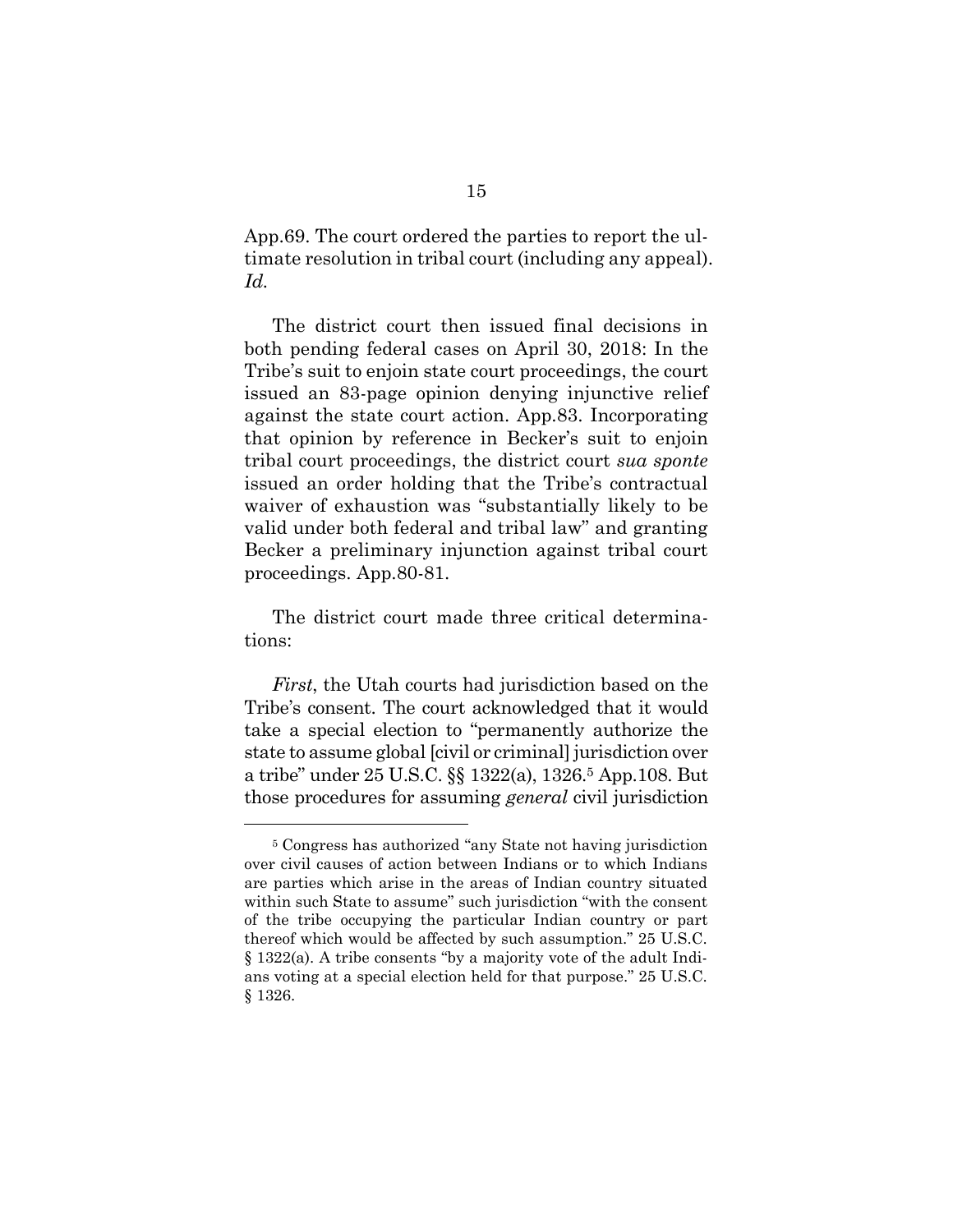do not"foreclose 'selective tribal consent to state exercise of jurisdiction.'" App.109. The court noted that, in *C & L Enterprises*, this Court "held that a sufficiently clear contractual waiver of tribal immunity, combined with a state statute accepting jurisdiction over contracts involving arbitration, was sufficient for a state court to exercise civil jurisdiction," even though Oklahoma had "never accepted general civil jurisdiction over Indians" under Section 1322(a). App.112-13. Since Utah law accepts jurisdiction over Indians subject to consent<sup>6</sup> and the Tribe had consented to state court jurisdiction by contract, the court held that the Utah courts could exercise jurisdiction. App.104-118.

*Second*, the court rejected the Tribe's challenges to the Agreement. The court held that Becker's 2% interest was not a transfer of federal trust property requiring approval of the Secretary of the Interior based on an exhaustive examination of the Tribe's operating agreements, resolutions, and the Agreement. App. 148-72. The court further rejected the argument that the Agreement was invalid under tribal law, since tribal ordinances, decisions, and patterns of practice all confirmed that the Business Committee validly approved the Agreement's waivers by passing Resolution 05-147, which expressly incorporated the Agreement. App.173-97.

<span id="page-27-0"></span><sup>6</sup> *See* Utah Code Ann. § 9-9-201 ("The state of Utah hereby obligates and binds itself to assume criminal and civil jurisdiction over Indians and Indian territory, country, and lands or any portion thereof within this state in accordance with [§ 1322(a)], to the extent authorized by that act and this chapter.") (footnote omitted).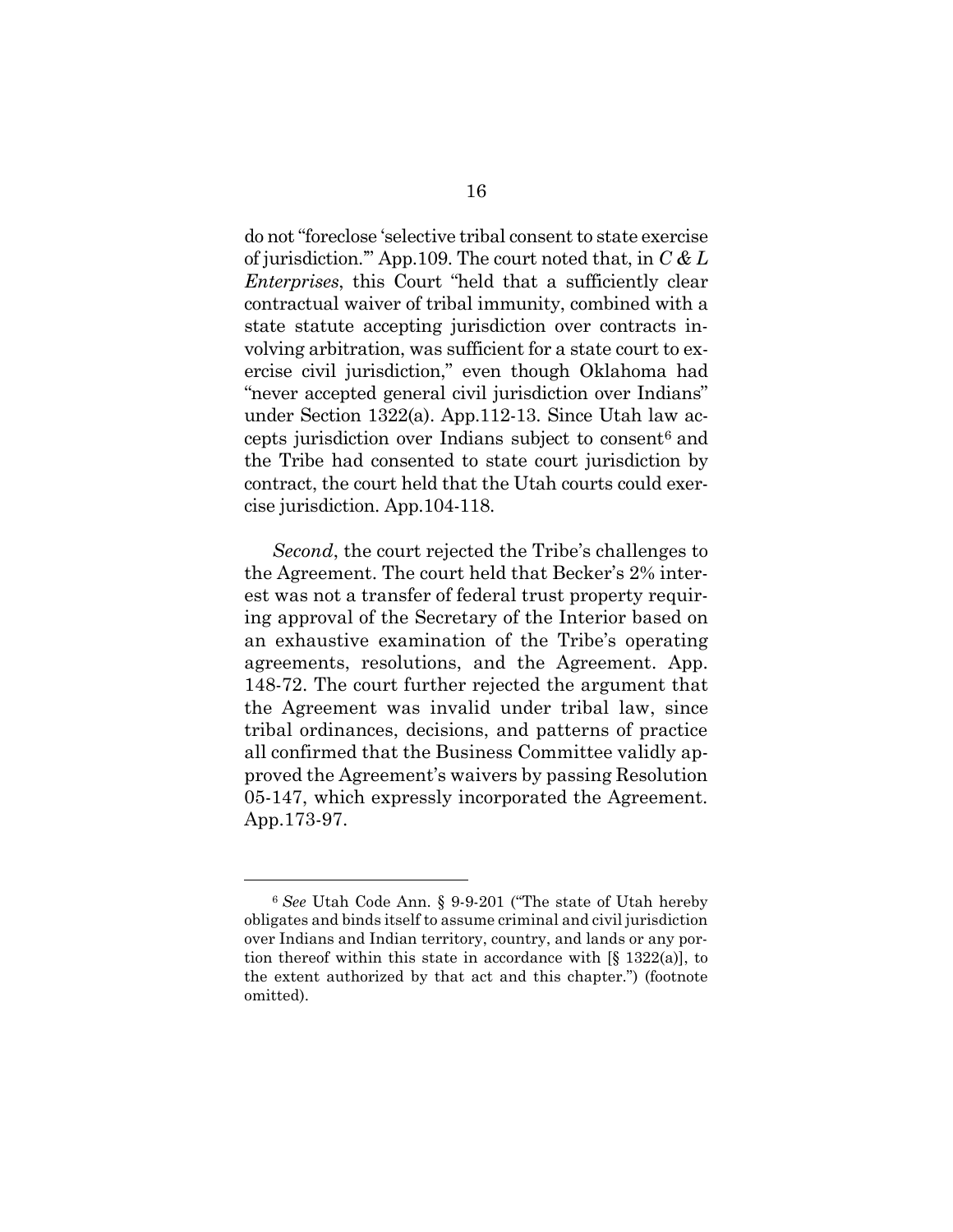*Third*, and finally, given its other findings, the district court concluded that the Tribe validly waived tribal exhaustion. App.197-200.

The Tribe appealed both district court rulings, resulting in the two Tenth Circuit decisions challenged here: *Becker III* and *Becker IV*.

In *Becker III*, arising from Becker's suit to enjoin tribal proceedings, the Tenth Circuit required exhaustion of tribal remedies. App.54. The court held that, out of "respect for tribal self-government and self-determination," federal courts must defer to tribal courts on "the questions the Tribe has raised regarding the validity of the Agreement, as well as the threshold question of whether the Tribal Court has jurisdiction over the parties' dispute." App.72. The court was "not persuaded \* \* \* that any of the narrow exceptions to the tribal exhaustion rule apply here." *Id.* The court held that the Agreement's express waiver was irrelevant because "the Tribe [had] asserted nonfrivolous challenges" to its validity. App.73.

In *Becker IV*, which arose from the Tribe's suit to enjoin state proceedings, the Tenth Circuit held that the Utah courts lacked jurisdiction. App.3. The court held that federal law, not the Agreement, controlled the issue of tribal consent. The court thus considered (1) whether Becker's claims fell within the Tribe's civil jurisdiction; and (2) if so, whether Congress had authorized state court jurisdiction. App.8-10.

After determining that Becker's claims arose on the reservation, the court concluded that Utah courts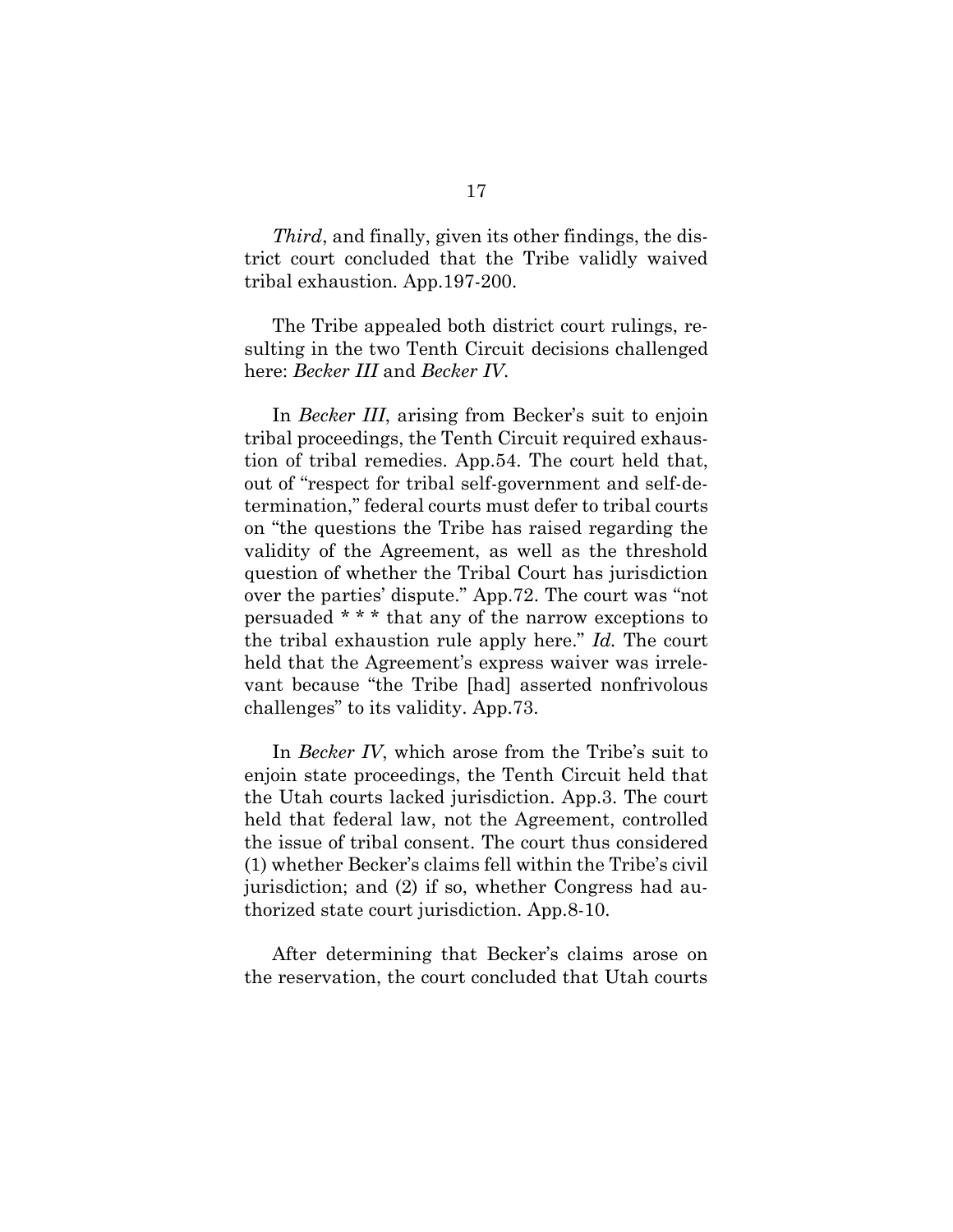lacked jurisdiction because Utah had not validly assumed general civil jurisdiction under §§ 1322(a) and 1326. The court pointed to language in Section 1326 providing that "[s]tate jurisdiction acquired pursuant to *this subchapter* \* \* \* shall be applicable in Indian country *only where* the enrolled Indians within the affected area \* \* \* accept such jurisdiction' by holding a special election." App.19-20 (quoting § 1326) (emphasis in original). The court reasoned that "[t]he use of the limiting term 'only' conveys that a special election is a necessary event that must occur before a state court may assert § 1322 jurisdiction." App.20. Noting no evidence "that the Tribe ever held a special election accepting Utah's assumption of § 1322 jurisdiction," the court held that Utah state courts lacked jurisdiction. App.18-19.

The Tenth Circuit distinguished *C & L Enterprises* as a case "concern[ing] issues of sovereign immunity," rather than subject-matter jurisdiction. App.24. Thus, "even if the Agreement waives tribal sovereign immunity, that waiver does not resolve whether the Utah state court has subject-matter jurisdiction over Becker's case." App.25. The court reiterated that the question of whether Utah courts had jurisdiction "depends instead on whether the requirements of § 1322 and § 1326 are met." *Id.*

Judge Briscoe dissented. She faulted the majority for "mak[ing] no mention of" the Agreement's reference to state court litigation, especially when "the only reasonable inference that can be drawn from reading the contractual language is that the parties intended for any disputes to be heard in the Utah state courts" if a federal forum were unavailable. App.45.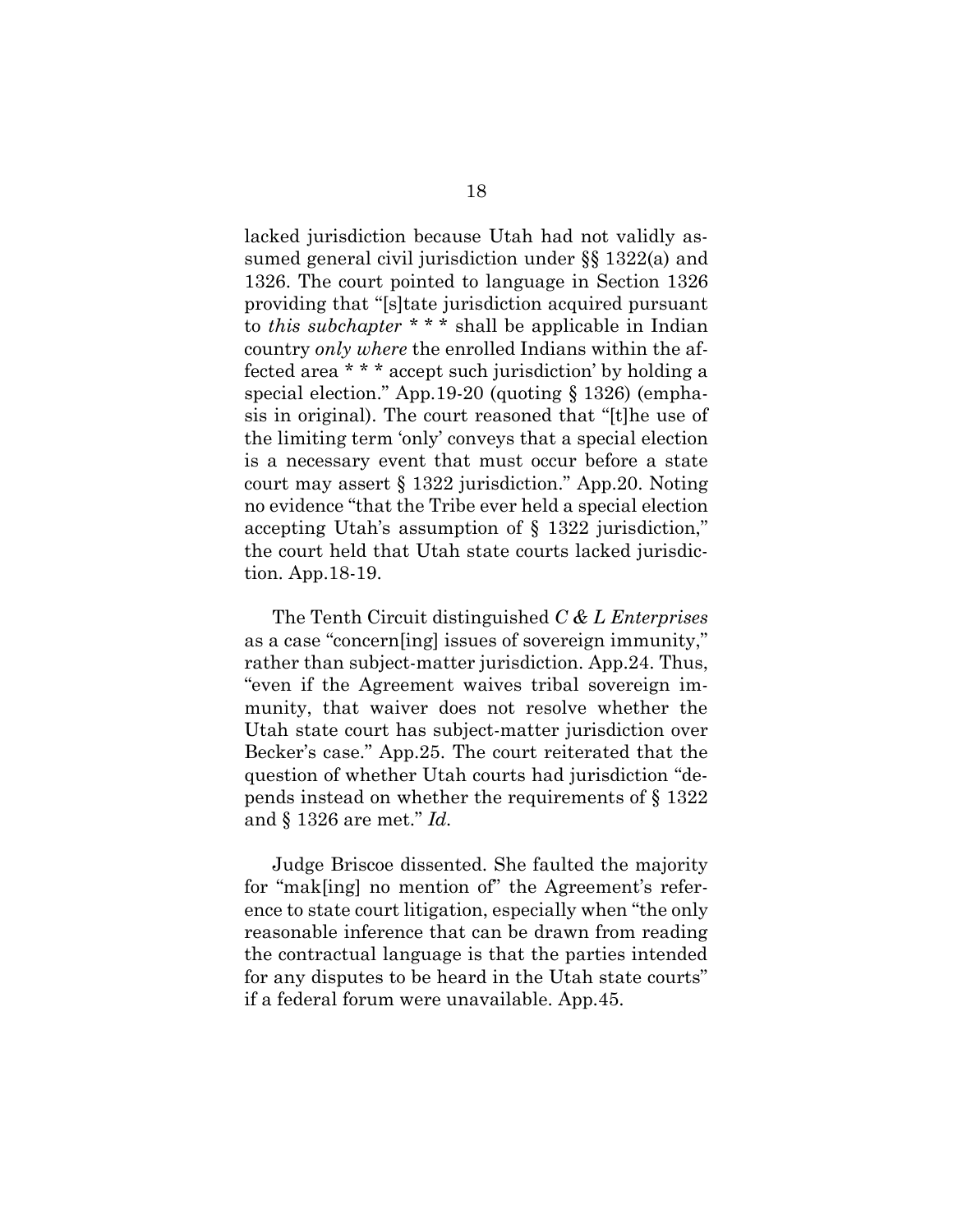Judge Briscoe also explained that the majority erred because § 1322 "addresses only suits involving individual Indians, not Tribes." App.46. Thus, "§ 1322 simply does not address \* \* \* the jurisdictional issue that this case actually poses, i.e., whether a Tribe, by way of a written agreement with a non-Indian, may selectively agree to subject itself to state court jurisdiction and state law for disputes arising out of the agreement." *Id.* Judge Briscoe would have let the Utah courts address *that* question in the first instance, but emphasized the federal interest in "promoting Indian self-governance and autonomy." App.48 (quoting *Three Affiliated Tribes of Fort Berthold Reservation* v. *Wold Eng'g*, 476 U.S. 877, 884 (1986) ("*Three Affiliated Tribes I*"). Under that rubric, she "'fail[ed] to see how the exercise of state-court jurisdiction' over Becker's claims against the Tribe "interfere[d] with the right of" the Tribe 'to govern [itself] under [its] own laws.'" App.48 (quoting *Three Affiliated Tribes of Fort Berthold Rsrv.* v. *Wold Eng'g, P.C.*, 467 U.S. 138, 148 (1984) ("*Three Affiliated Tribes II*") (last two alterations in original).

In short, Judge Briscoe believed that "the majority's holding [was] directly contrary to the principles of Indian autonomy and self-governance because it prohibit[ed] a Tribe from affirmatively choosing, in the context of a commercial contract with a non-Indian, to subject itself to state jurisdiction and state law for disputes arising out of the contract." App.48.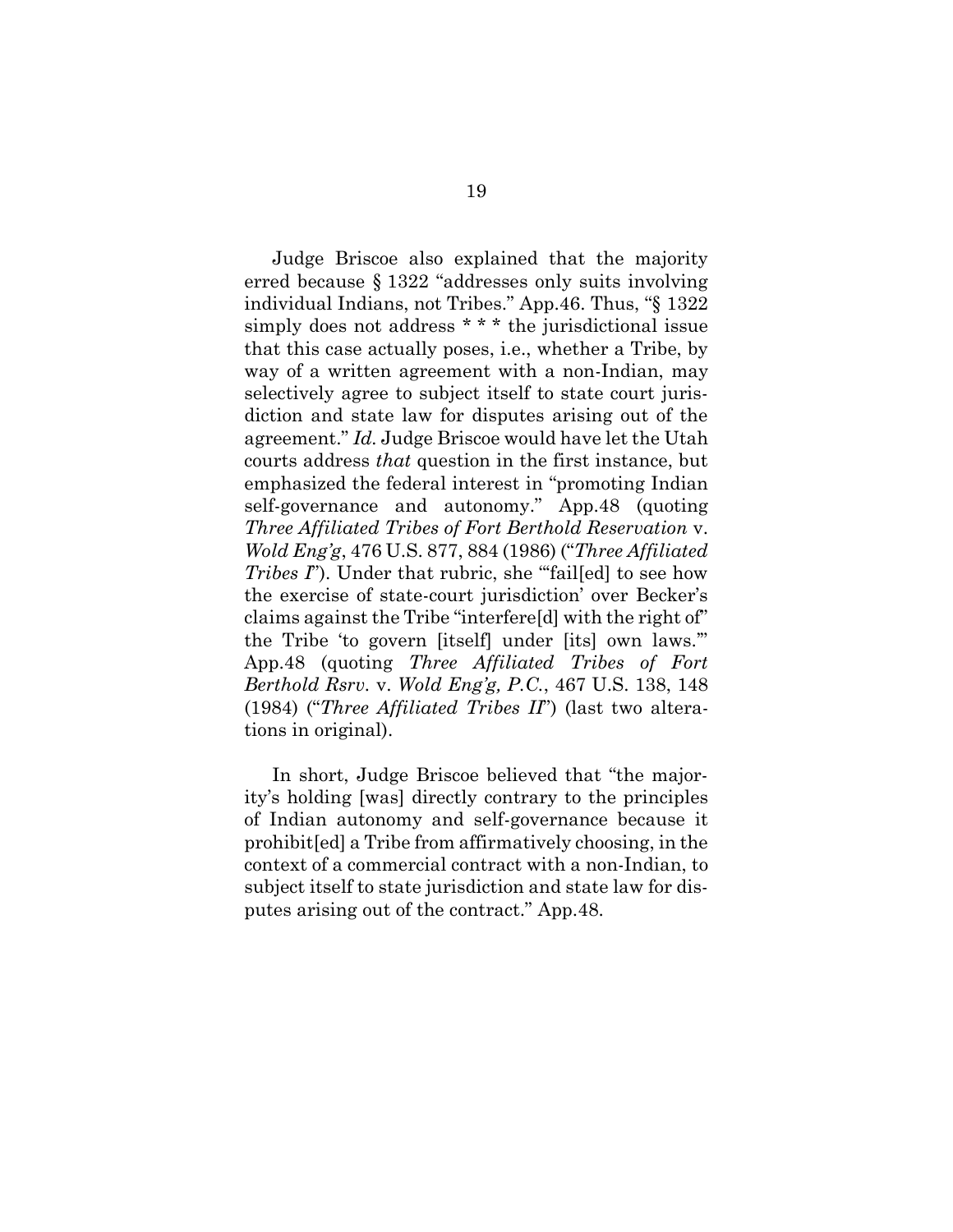#### <span id="page-31-0"></span>**REASONS FOR GRANTING THE PETITION**

This case presents an excellent vehicle to resolve two important questions that have divided the Courts of Appeals, and the Court should grant review to do so.

## <span id="page-31-1"></span>**I. The Courts of Appeals Are Divided on Two Important Questions Involving Contractual Disputes with Tribes.**

This petition presents two cert-worthy issues on which the lower courts are divided: First, the Tenth Circuit has deepened a recognized split, now 3-2, on the question whether tribal exhaustion applies when a Tribe contractually waives it and consents to suit in a nontribal court. The Tenth Circuit has also created a split with the Eighth Circuit and several state courts on the question whether a state court may exercise jurisdiction over a contract dispute with a non-Indian where the Tribe has consented by contract to statecourt jurisdiction.

## <span id="page-31-2"></span>**A. The Tenth Circuit's Decision in** *Becker III* **Deepens a Recognized Split over the Application of the Tribal Exhaustion Doctrine to Contracts that Select a Nontribal Forum.**

<span id="page-31-4"></span><span id="page-31-3"></span>The Courts of Appeals have acknowledged that "[t]here is a difference of opinion \* \* \* as to whether contractual forum-selection clauses escape application of the [tribal exhaustion] doctrine." *Ninigret Dev. Corp.*  v. *Narragansett Indian Wetuomuck Hous. Auth.*, 207 F.3d 21, 33 (CA1 2000); *see also Bank One, N.A.* v. *Shumake*, 281 F.3d 507, 515 n.32 (CA5 2002)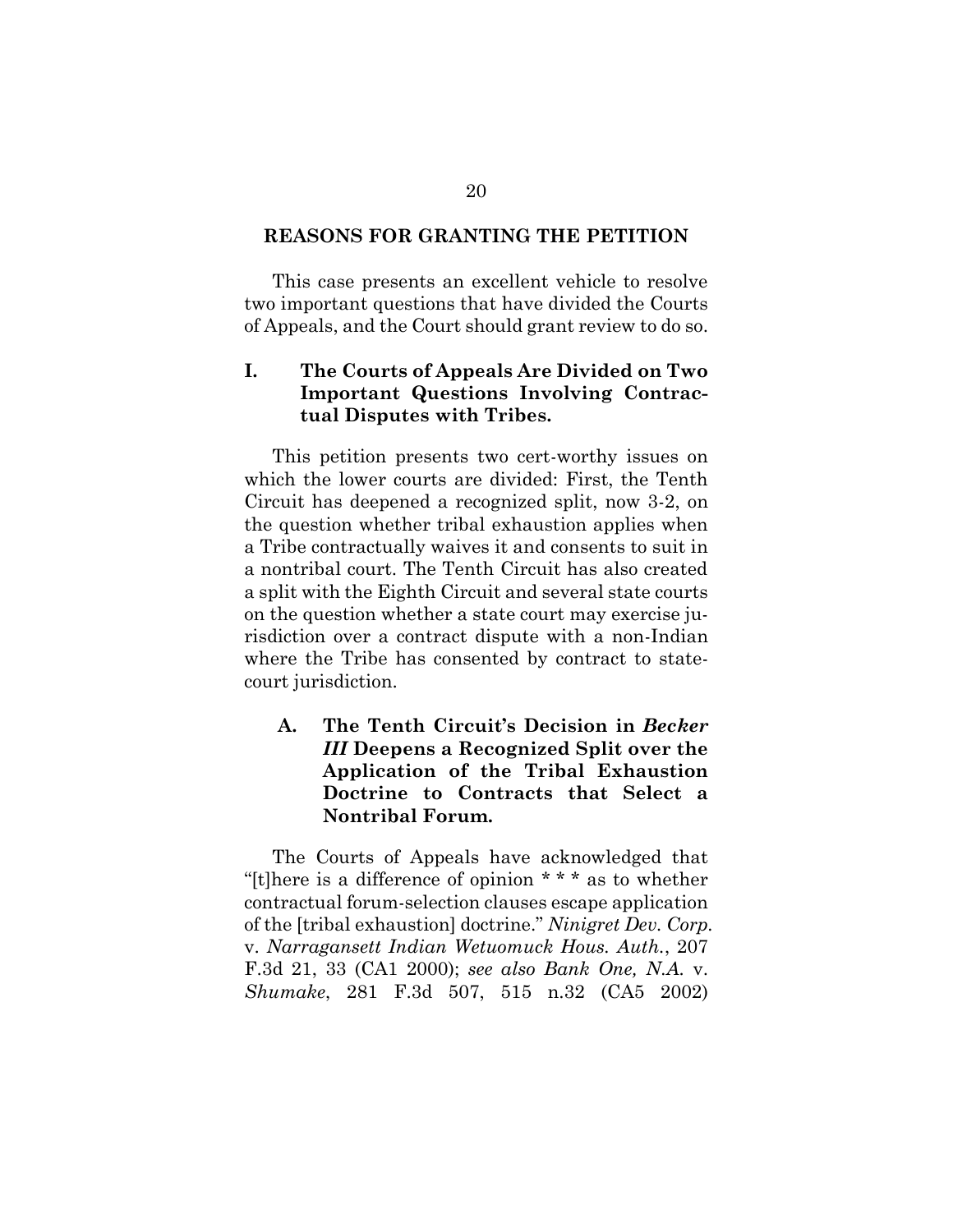(describing the split without taking a position). With the Tenth Circuit's decision below, the circuits are now squarely divided 3-to-2 on that question.

The Tenth Circuit required Becker to exhaust tribal remedies notwithstanding that "the Agreement expressly purported to waive the Tribe's sovereign immunity and to have all disputes settled in a non-Indian court by way of Utah state law." *Becker III*, 11 F.4th at 1149–50. The Tribe also expressly waived tribal exhaustion. The court refused to enforce those unambiguous provisions "[o]ut of respect for tribal self-government and self-determination," concluding that "the threshold question of whether the Tribal Court has jurisdiction" should "be resolved in the first instance by the Tribal Court itself." *Id.* at 1150.

<span id="page-32-0"></span>The Second Circuit likewise rejects contractual exceptions to the tribal exhaustion doctrine. In *Basil Cook Enterprises, Inc.* v. *St. Regis Mohawk Tribe*, 117 F.3d 61 (CA2 1997), a tribe contracted with a nontribal corporation to operate a gaming establishment on its reservation. The parties' agreement waived the tribe's sovereign immunity and provided for disputes to be settled by arbitration. *Id.* at 63. When a dispute arose, a district court denied the corporation's motion to compel arbitration, and the Second Circuit affirmed. The court noted that, absent one of the narrow exceptions articulated in *National Farmers* and *LaPlante*, tribal exhaustion was required. *Id.* at 66. Notwithstanding the tribe's waiver of sovereign immunity and arbitration provision, the Second Circuit concluded that the corporation could not establish one of those narrow exceptions and thus had to exhaust tribal remedies. *Id.* at 65–68.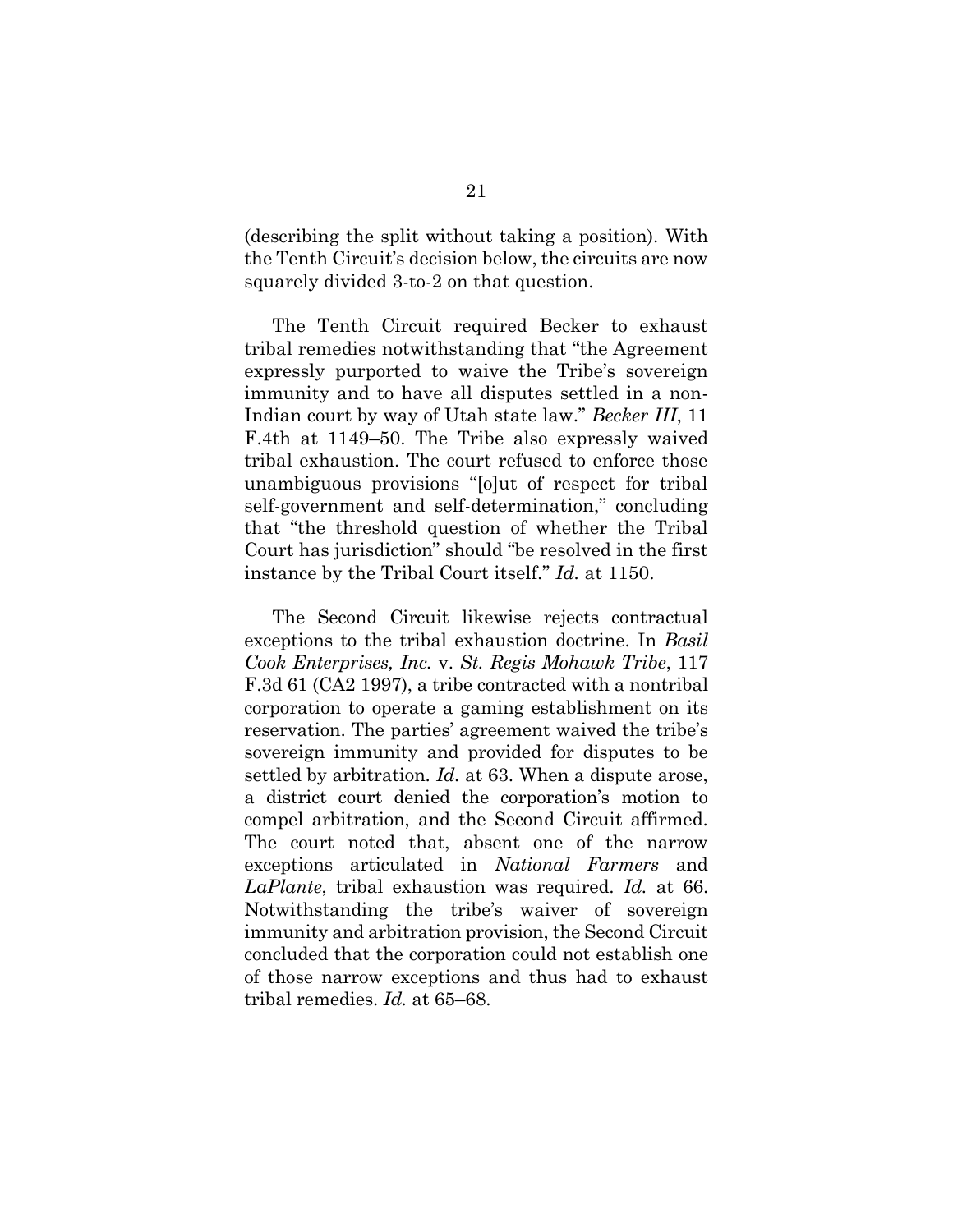<span id="page-33-0"></span>The First Circuit takes a consistent approach. In *Ninigret*, that court considered whether a nontribal construction company was excused from exhaustion based on a contractual arbitration provision. The contract provided that—instead of bringing disputes in tribal court—any dispute "shall be first presented to the Tribal Council for resolution" and, if there were no resolution, "the Tribal Court \* \* \* [would] appoint an Arbitration Board." 207 F.3d at 30. Any arbitration award would then be "enforceable under prevailing arbitration law." *Id.* The First Circuit refused to enforce contractual modifications to the tribal exhaustion doctrine. It began by acknowledging the split of authority on "whether contractual forumselection clauses escape application of the doctrine." *Id.* at 33. Although the court admitted that "the question is close," it reasoned that *National Farmers* dictated that "the determination of the existence and extent of tribal court jurisdiction must be made with reference to federal law, not with reference to forum-selection provisions that may be contained within the four corners of an underlying contract." *Id.*

But the Seventh and Eighth Circuits take the opposite approach, holding that tribal exhaustion is not required where a contract provides for a different method of dispute resolution.

In *Altheimer & Gray*, the Seventh Circuit held that a nontribal manufacturing company did not need to exhaust tribal remedies because the tribe had waived sovereign immunity and consented to federal and state jurisdiction. 983 F.2d at 814–15. The tribe expressly agreed to "waive all sovereign immunity in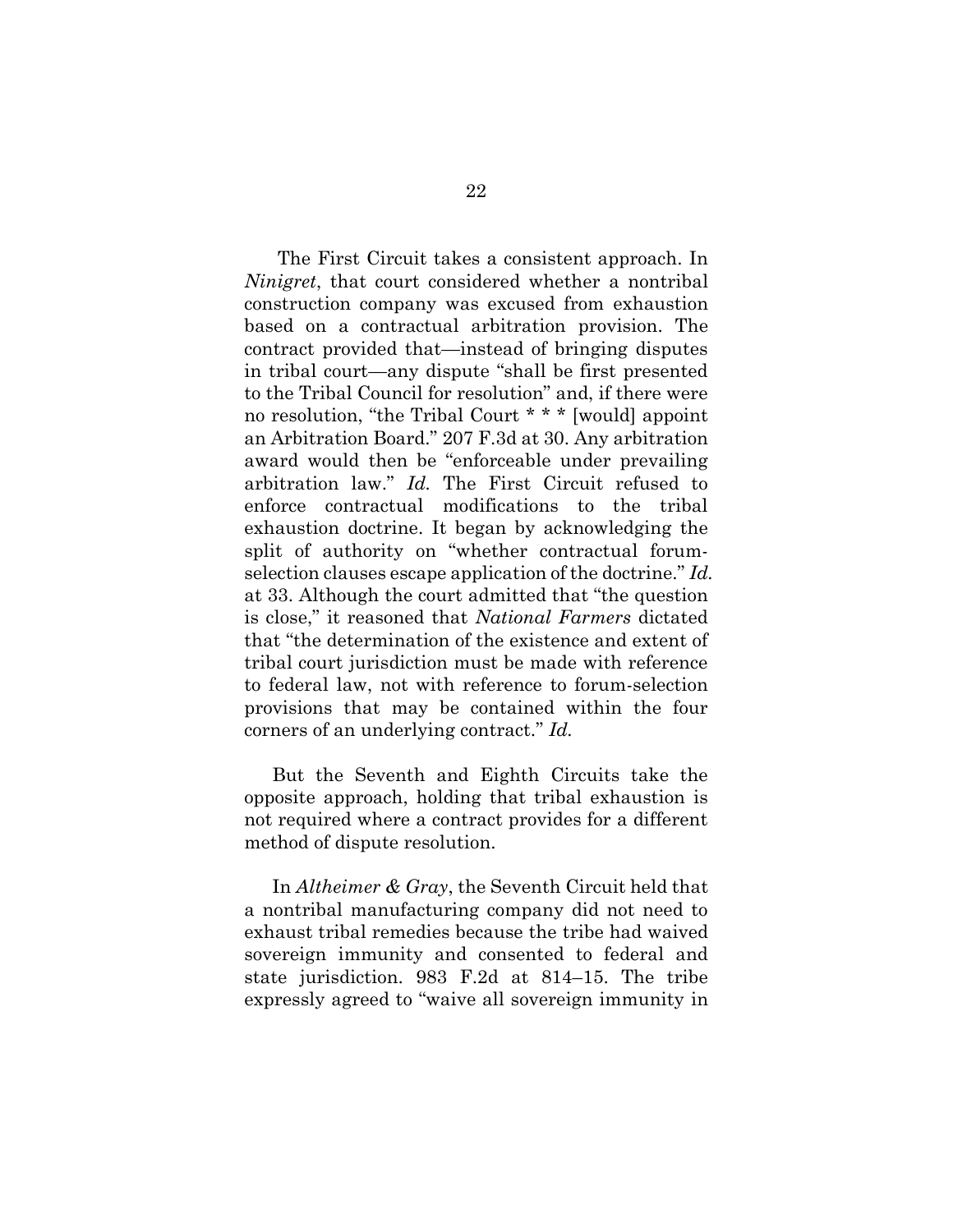regards to all contractual disputes," that the contract was "executed and interpreted in accordance with the laws of the State of Illinois," and that all parties "agree to submit to the venue and jurisdiction of the federal and state courts located in the State of Illinois." *Id.* at 807. The court held that compelling exhaustion would not further comity with tribal courts because "the tribal entity wished to avoid characterization of the contract as a reservation affair by actively seeking the federal forum." *Id.* at 815. It added: "If contracting parties cannot trust the validity of choice of law and venue provisions, [the tribal entity] may well find itself unable to compete and the Tribe's efforts to improve the reservation's economy may come to naught." *Id.*

<span id="page-34-0"></span>And in *Stifel, Nicolaus & Co.* v. *Lac du Flambeau Band of Lake Superior Chippewa Indians*, 807 F.3d 184 (CA7 2015), the Seventh Circuit reaffirmed its position, even in the face of a challenge to the validity of a contract. There, the tribe obtained bond instruments from a nontribal brokerage to finance a casino development. *Id.* at 189. Several instruments contained waivers of sovereign immunity and provided for disputes to be resolved under Wisconsin law in either federal or state court. *Id.* The tribe tried to distinguish *Altheimer* by raising "significant issues of tribal law" and seeking to void the instruments "under tribal law, [federal law], and the tribal constitution." *Id.* at 197. The Seventh Circuit flatly rejected that effort. It held that "the presence of a forum selection clause is dispositive of the exhaustion issue: 'To refuse enforcement of this routine contract provision would be to undercut the Tribe's selfgovernment and self-determination.'" *Id.* at 196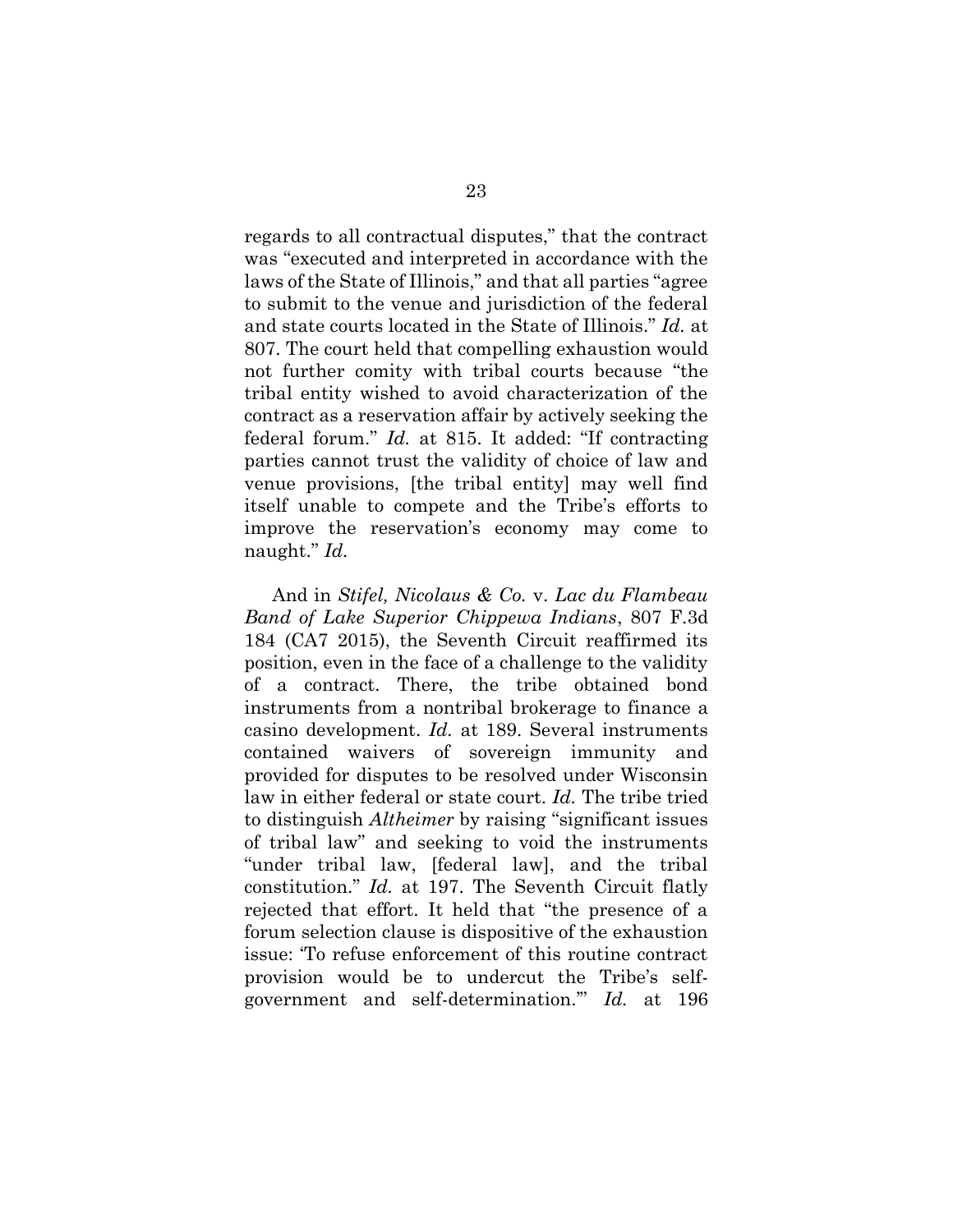(quoting *Altheimer*, 983 F.2d at 815). It also explained that a general challenge to contract's validity could not negate the forum-selection clause; the tribe would need to prove that the forum-selection clause itself was invalid. *Id.* at 198–99

<span id="page-35-1"></span>The Eighth Circuit similarly held that a tribe could not compel exhaustion where its contract provided that, "[i]n the event there is any dispute between the parties arising out of this agreement, it shall be determined in the Oglala Sioux Tribal Court or other court of competent jurisdiction." *FGS Constructors, Inc.* v. *Carlow*, 64 F.3d 1230, 1233 (CA8 1995). The court construed the phrase "other court of competent jurisdiction" to include federal courts in South Dakota. Id. It held that "[n]o provision in the agreement gave these defendants the right to override a plaintiff's choice of forum \* \* \* . Since [the tribe] agreed to be sued in the federal district court of South Dakota, [they] are not privileged to force the dispute into the tribal court." *Id.*; *see also Enerplus Res. (USA) Corp.* v. *Wilkinson*, 865 F.3d 1094, 1097 (CA8 2017) ("The tribal exhaustion doctrine does not apply when the contracting parties have included a forum selection clause in their agreement."). That contract contemplated suit in tribal court, but the court still held that it foreclosed requiring exhaustion.

<span id="page-35-0"></span>The circuits are squarely divided on whether a nontribal party must exhaust tribal remedies when a tribe agrees by contract to submit to a nontribal forum. All circuits agree that respect for tribal sovereignty is paramount. But they have reached irreconcilable conclusions about what that means when a tribe waives immunity and consents to nontribal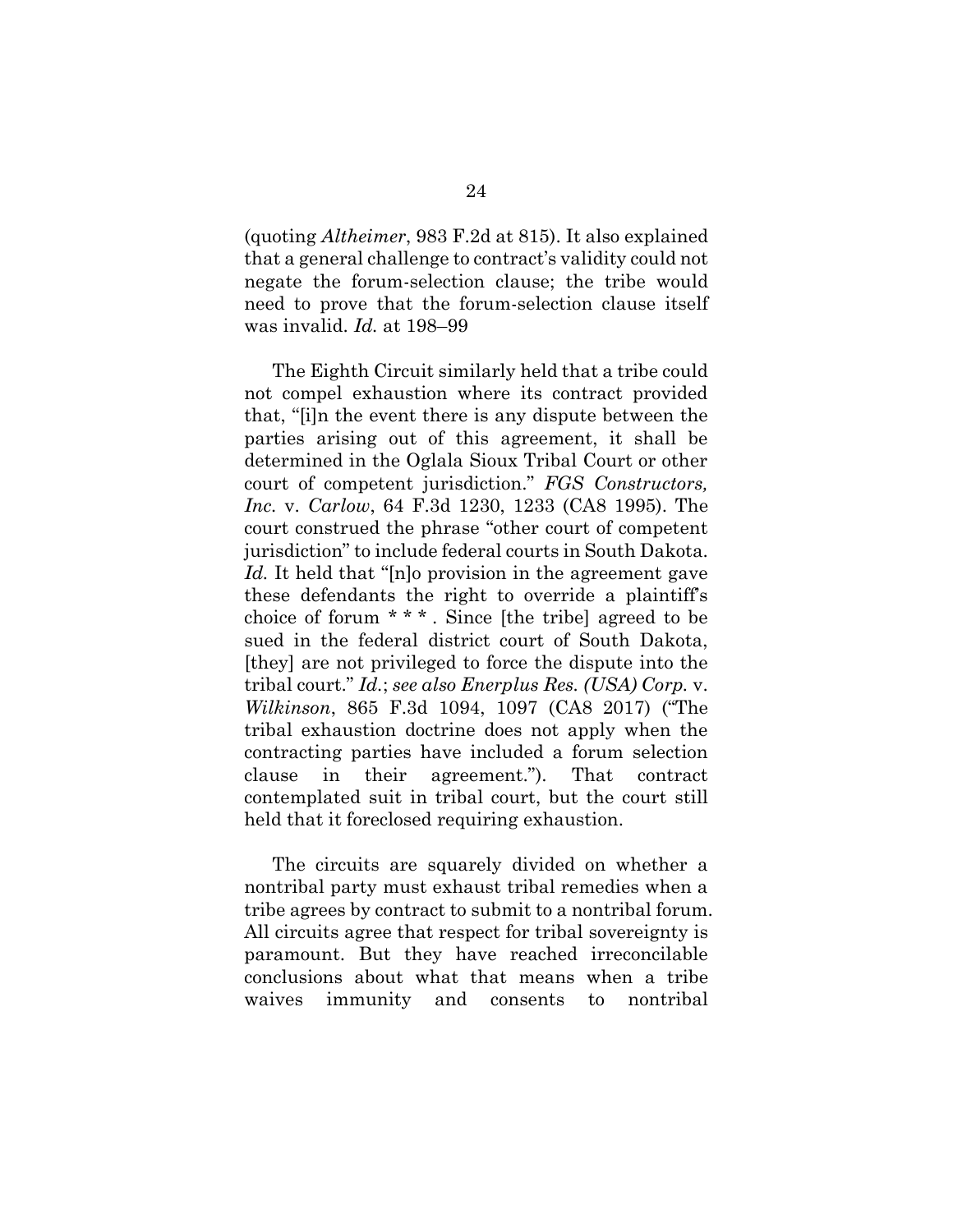jurisdiction. The Court should grant certiorari to resolve this established conflict.

## <span id="page-36-0"></span>**B.** *Becker IV* **Created a Split on Whether Contractual Consent Suffices for State Court Jurisdiction over a Contractual Dispute with a Tribe.**

The Tenth Circuit's decision in *Becker IV* created a split with the Eighth Circuit and several state courts over a tribe's ability to consent to state court jurisdiction over a contractual dispute and conflicts with this Court's decision in *C & L Enterprises*.

<span id="page-36-1"></span>Tribal sovereign immunity generally bars state courts from adjudicating claims against Tribes arising from on-reservations conduct, *see Williams*, 358 U.S. at 223, but not when "Congress has authorized the suit or the tribe has waived its immunity," *C & L Enterprises*, 532 U.S. at 416 (quoting *Kiowa*, 523 U.S. at 754).

A tribe may waive sovereign immunity and submit to state court jurisdiction. In *C & L Enterprises*, this Court held that the tribe waived immunity when it entered a contract with arbitration and choice-of-law provisions. 532 U.S. at 415. The arbitration clause provided that "[a]ll claims or disputes \* \* \* arising out of or relating to the Contract \* \* \* shall be decided by arbitration in accordance with the" rules of the American Arbitration Association and that the "award rendered by the arbitrator or arbitrators shall be final, and judgment may be entered upon it in accordance with applicable law in any court having jurisdiction thereof." *Id.* A choice-of-law provision stated that the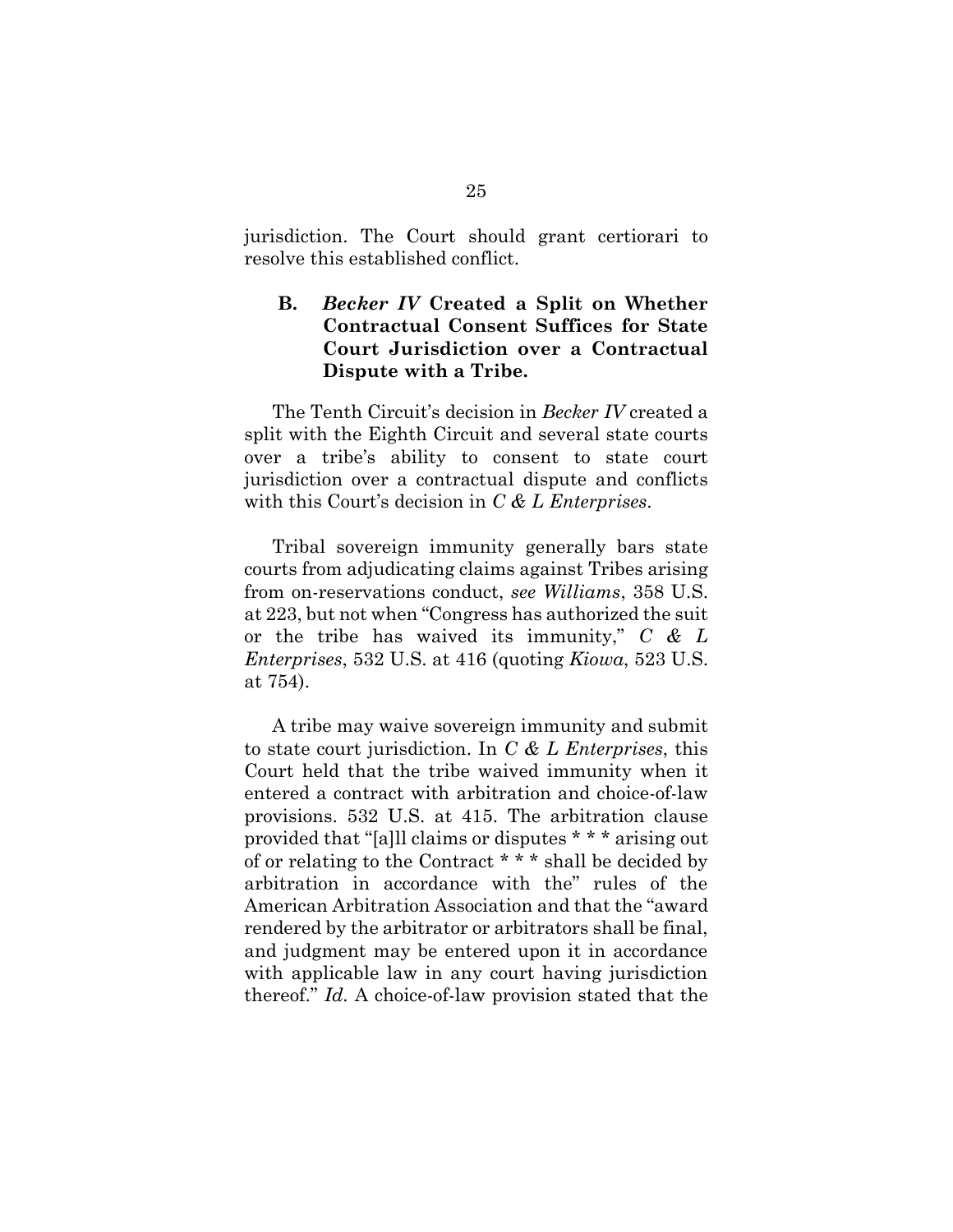"contract shall be governed by the law of the place where the Project is located." *Id.* The Court concluded that the tribe had clearly waived immunity and that the "choice-of-law clause makes it plain enough that a 'court having jurisdiction' to enforce the award in question is the Oklahoma state court in which C & L filed suit." *Id.* at 418–19. Oklahoma had never assumed general jurisdiction over the tribe under 25 U.S.C. § 1322(a).

<span id="page-37-0"></span>Faithfully applying *C & L Enterprises*, the Eighth Circuit held that a tribe is bound by its contractual agreement to submit to state court jurisdiction. In *Oglala Sioux Tribe* v. *C & W Enterprises, Inc.*, 542 F.3d 224 (CA8 2008), a construction company signed four contracts with a tribe to build roads on the reservation. Three contracts expressly provided for arbitration and stated that, in the event a federal court lacked jurisdiction, "the award rendered by the arbitrator shall be final, and judgment may be entered upon it in accordance with the applicable law in any court having jurisdiction thereof." *Id.* at 226. After arbitration, the parties filed separate actions: the contractor in South Dakota state court to affirm the award, the tribe in federal court to enjoin the award. *Id.* at 228.

The Eighth Circuit refused to enjoin the state court action. It determined that the tribe waived sovereign immunity by agreeing to arbitration in three contracts and by participating in the arbitration and failing to raise a sovereign immunity defense as to all four. *Id.* at 230–31. The court held that South Dakota courts had jurisdiction because the contracts incorporated the American Arbitration Association's rules, which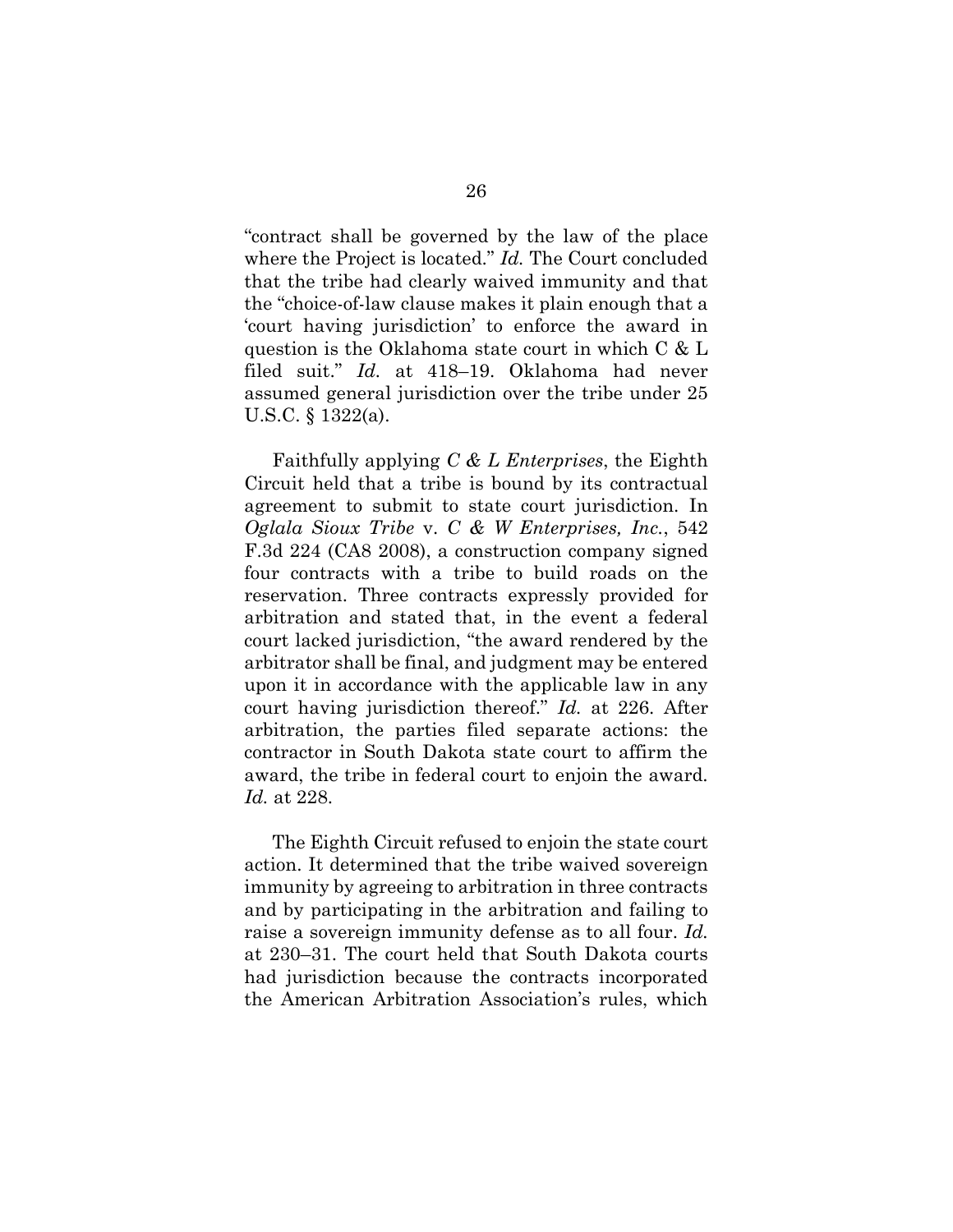<span id="page-38-1"></span>provided that "[p]arties to these rules shall be deemed to have consented that judgment upon the arbitration award may be entered in any federal or state court having jurisdiction thereof." *Id.* at 232. The Eighth Circuit reasoned that, "[w]hen it agreed to arbitrate disputes and incorporated the AAA's claim resolution procedures into the contracts, and when it participated in the South Dakota arbitration, the Tribe acquiesced in the arbitrator's decision, placing jurisdiction over the award in South Dakota's courts."<sup>7</sup> *Id.*

<span id="page-38-3"></span>The Eighth Circuit's decision harmonizes with state court decisions addressing the same question. For example, the Supreme Court of Washington expressly noted that the state had not assumed jurisdiction under § 1322(a) but nonetheless held that its state courts could exercise jurisdiction over a contractual dispute between a tribe and a non-Indian company because the tribe contractually consented to that arrangement. *Outsource Servs. Mgmt., LLC v. Nooksack Bus. Corp.*, 333 P.3d 380, 382–383 & n.2 (Wash. 2014) (en banc). Other state courts have reached the same outcome. *See, e.g.*, *Meyer & Assocs., Inc. v. Coushatta Tribe of Louisiana*, 992 So. 2d 446,

<span id="page-38-5"></span><span id="page-38-4"></span><span id="page-38-2"></span><span id="page-38-0"></span><sup>7</sup> *C & L Enterprises* involved Oklahoma courts, which had not assumed jurisdiction under § 1322(a). *See Okla. Tax Comm'n* v. *Sac & Fox Nation*, 508 U.S. 114, 125 (1993) ("Oklahoma did not assume jurisdiction pursuant to [§ 1322(a)]."); *Sheffer* v. *Buffalo Run Casino, PTE, Inc.*, 315 P.3d 359, 366 (Ok. 2013) (same). Similarly, the South Dakota courts at issue in *C & W Enterprises* had not assumed jurisdiction under § 1322(a). *See Sage* v. *Sicangu Oyate Ho, Inc.*, 473 N.W.2d 480, 482 (S.D. 1991).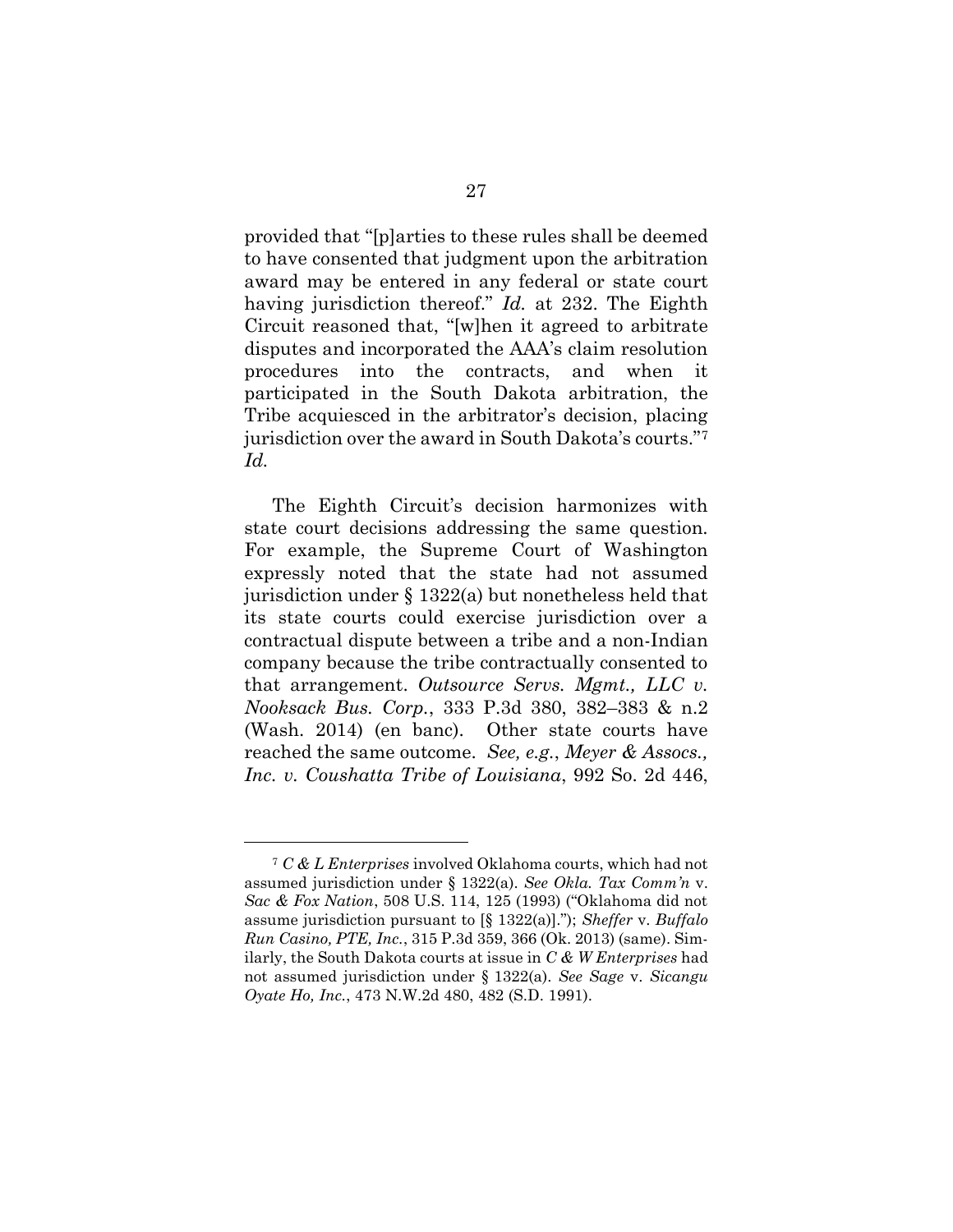<span id="page-39-0"></span>450 (La. 2008); *Bradley v. Crow Tribe of Indians*, 67 P.3d 306, 311–12 (Mont. 2003).

The Tenth Circuit's decision below in *Becker IV*  stands in stark contrast. Over Judge Briscoe's dissent, the court focused on whether the Tribe had consented the Utah state courts' exercise of general jurisdiction over the Tribe. 22 F.4th at 903–07. It held that, because Petitioner's claims arose on the Tribe's reservation and the Utah courts never assumed general civil jurisdiction under 25 U.S.C. § 1322(a), the Utah state courts lacked jurisdiction to adjudicate the dispute. *Id.* at 907. The court treated §§ 1322(a) and 1326 as exclusive means through which a state court could obtain jurisdiction over a Tribe's contractual dispute. While the court recognized that its approach was inconsistent with this Court's decisions in *C & L Enterprises*, it purported to distinguish that decision as "concern[ing] issues of sovereign immunity," and "not resolv[ing] whether the Utah state court has subject-matter jurisdiction over [Petitioner's] case," *id.* at 906—even though the Oklahoma courts would have lacked jurisdiction in *C & L Enterprises* under the majority's theory.

Judge Briscoe, dissenting, would have taken the same approach as the Eighth Circuit. She emphasized "the only reasonable inference that can be drawn from reading the contractual language"—namely, "that the parties intended for any disputes to be heard in the Utah state courts" if federal jurisdiction were lacking. *Id.* at 915. The majority's reliance on § 1322(a) was further wrong because the statute "addresses only suits involving individual Indians, not Tribes." *Id.* "[Section] 1322 simply does not address \* \* \* the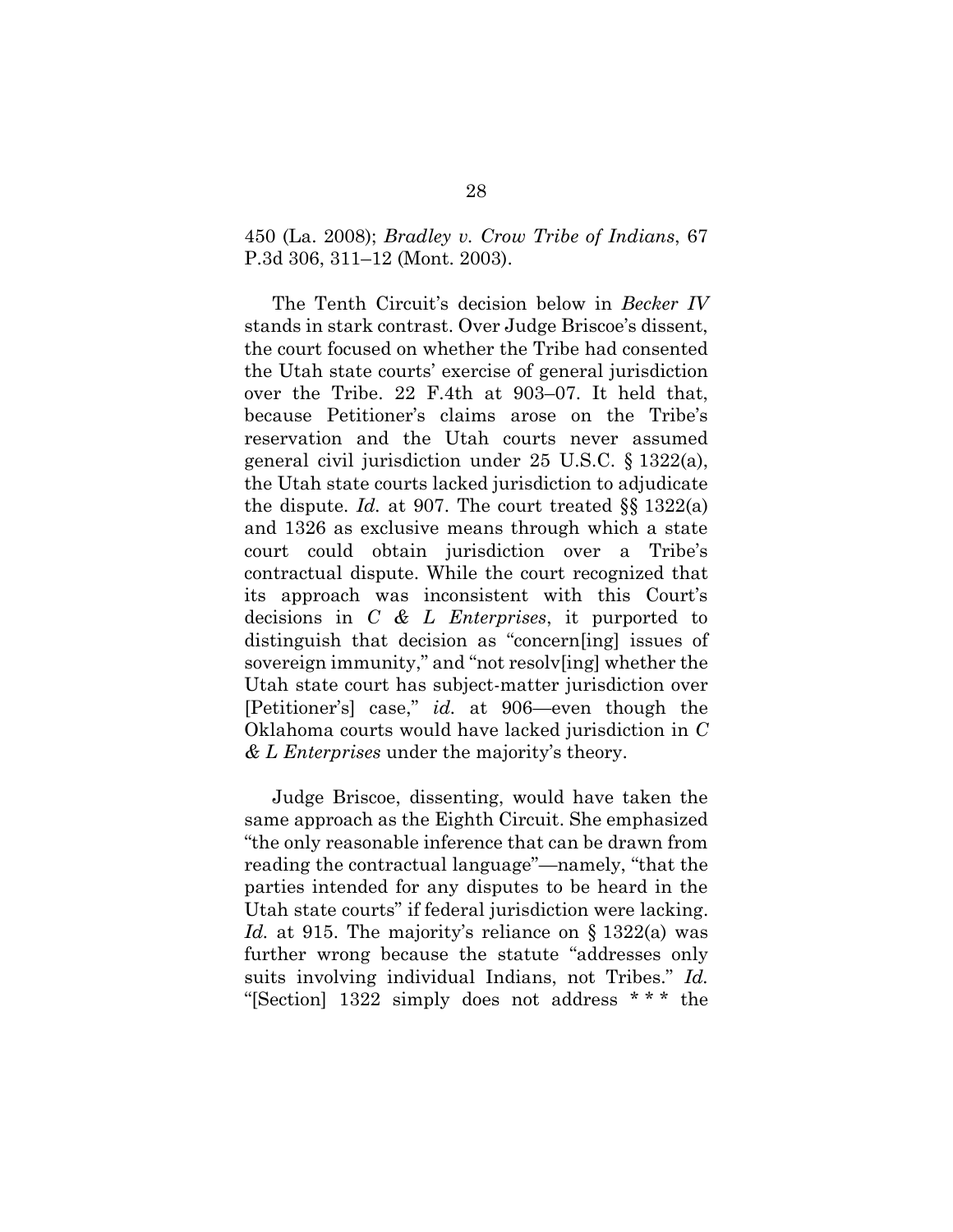jurisdictional issue that this case actually poses, i.e., whether a Tribe, by way of a written agreement with a non-Indian, may selectively agree to subject itself to state court jurisdiction and state law for disputes arising out of the agreement." *Id.* Judge Briscoe believed that "the majority's holding [was] directly contrary to the principles of Indian autonomy and selfgovernance." *Id.* at 916.

The split here is as stark as can be. The Eighth Circuit has held, consistent with this Court's precedent, that a Tribe may consent to state court jurisdiction in a particular case, and state courts have taken the same approach. The Tenth Circuit held below that consent must come through the special election procedures of 25 U.S.C. § 1326. The Court should grant review to resolve this issue too.

## <span id="page-40-0"></span>**II. The Court Should Grant Review to Resolve Irreconcilable Conflicts Among the Lower Courts.**

Beyond the conflicts, there are several reasons why the Court should grant certiorari in these cases and provide clear guidance on when a Tribe is bound to honor its contractual commitments to resolve disputes in a nontribal forum.

<span id="page-40-1"></span>First, the issues are recurring. Tribal exhaustion has been, and will continue to be, litigated extensively. Since this Court announced the doctrine in *National Farmers* and *LaPlante*, it has addressed its scope only twice and not once in the last 20 years. *See El Paso Nat. Gas Co.* v. *Neztsosie*, 526 U.S. 473 (1999); *Hicks*, 533 U.S. 353. But that scarcity of instruction hardly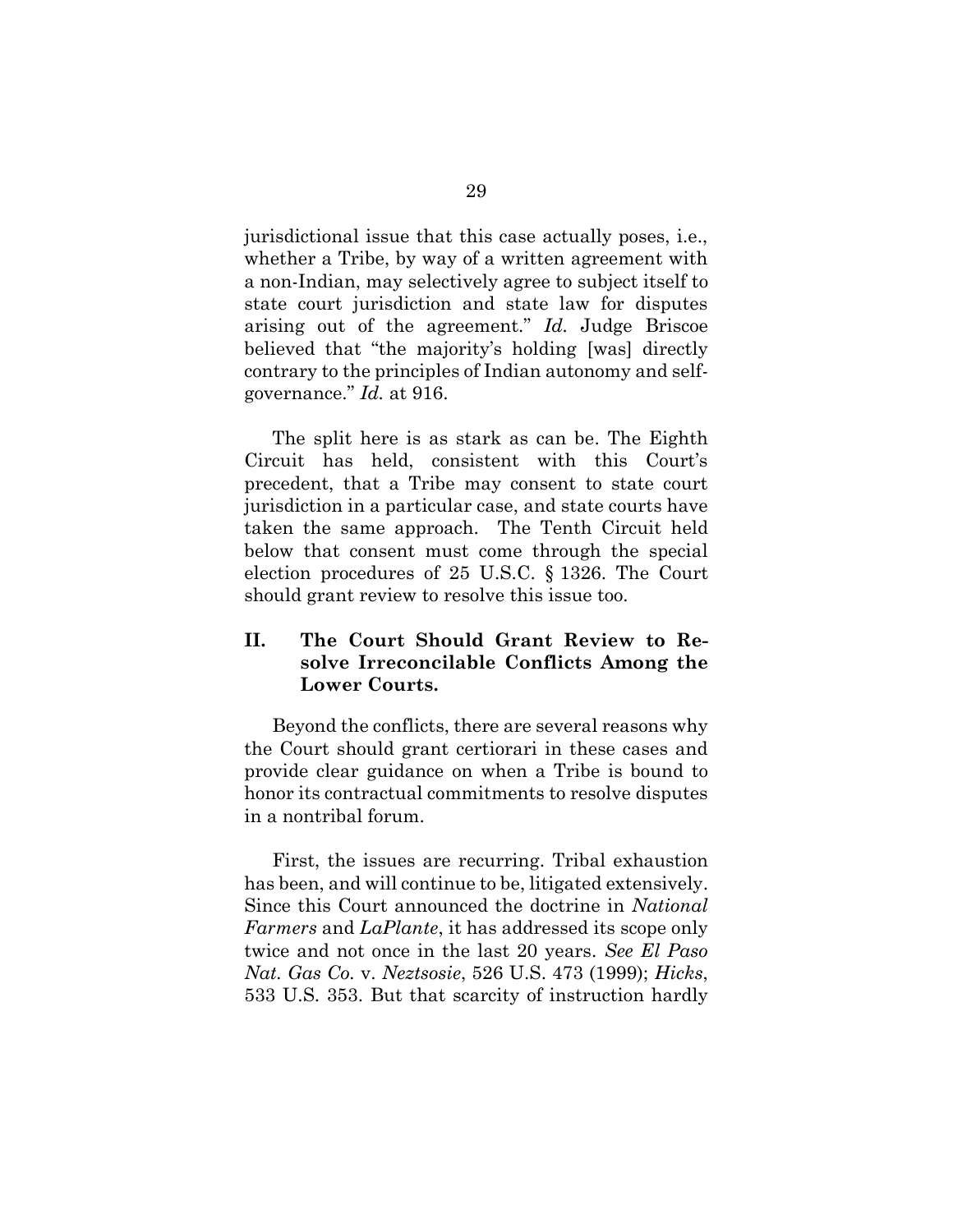<span id="page-41-1"></span>demonstrates that questions are rare. In the past few Terms alone, this Court has been asked to decide: whether tribal exhaustion applies to state courts, *see*  Petition for a Writ of Certiorari, *Harvey* v. *Ute Indian Tribe of Uintah and Ouray Reservation*, 2018 WL 1327120 (Mar. 7, 2018); whether tribal exhaustion is required when there is no pending tribal proceeding, *see id.*; and whether a non-Indian is required to exhaust when she agreed to do so by contract but never physically entered the reservation, *see* Petition for a Writ of Certiorari, *Western Sky Financial* v. *Jackson*, 2015 WL 678189 (Feb. 13, 2015). And that is just scratching the surface. Over 20 years ago, the First Circuit acknowledged a split on the question, *see Ninigret Dev. Corp.*, 207 F.3d at 33, which has only gotten worse.

<span id="page-41-7"></span><span id="page-41-3"></span>Whether a tribe may contractually consent to state court jurisdiction also arises frequently. This Court decided one such case in *C & L Enterprises*, concluding that an arbitration agreement waived the tribe's immunity and allowed enforcement in state court. But that case is hardly an outlier. Federal and state courts, both before and since, have grappled with the question whether a tribe agreed by contract to submit to state court jurisdiction. *See, e.g.*, *Altheimer*, 983 F.2d at 815; *Stifel, Nicolaus & Co.*, 807 F.3d at 198; *C & W Enterprises*, 542 F.3d at 231–33; *Becker IV*, 22 F.4th at 907; *Campo Band of Mission Indians* v. *Superior Ct.*, 137 Cal. App. 4th 175, 185 (2006); *Meyer & Assocs.*, 992 So. 2d at 450; *Outsource Servs. Mgmt.*, 333 P.3d at 381–82.

<span id="page-41-6"></span><span id="page-41-5"></span><span id="page-41-4"></span><span id="page-41-2"></span><span id="page-41-0"></span>Second, the questions are exceptionally important. Sovereign immunity waivers and forum-selection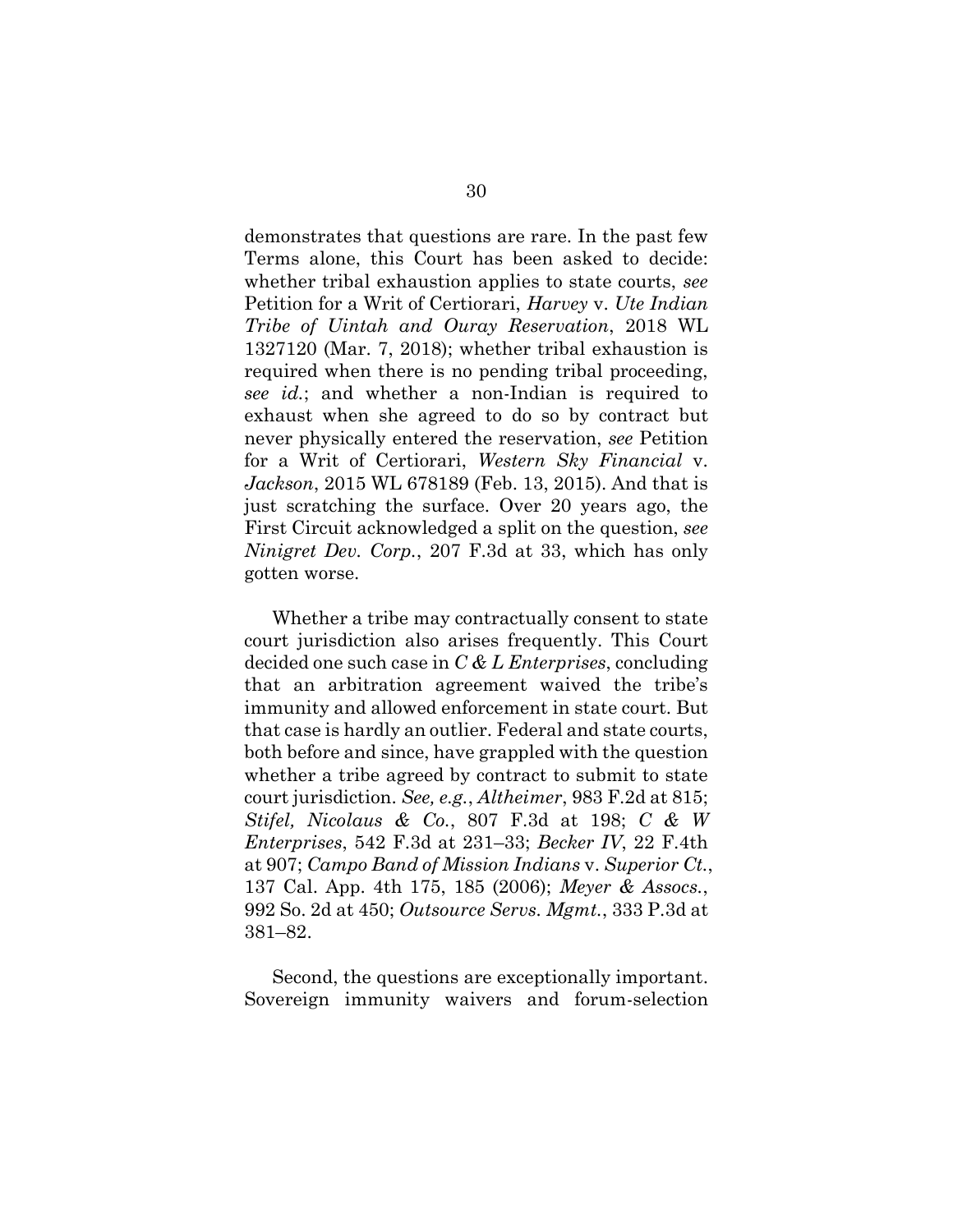<span id="page-42-1"></span><span id="page-42-0"></span>clauses are ubiquitous in contracts between tribes and non-Indians. This petition cites many examples, but federal and state courts routinely encounter cases involving contractual disputes between non-Indians and tribes. Those provisions have "real world objective[s]" and "consequences." *C & L Enterprises*, 532 U.S. at 422. Courts interpret contracts "with a view to effecting the objects and purposes of the [parties] thereby contracting." *Rocca* v. *Thompson*, 223 U.S. 317, 331–32 (1912); *cf. AT&T Mobility LLC* v. *Concepcion*, 563 U.S. 333, 351 (2011). But if courts frustrate expectations about forum and jurisdiction to resolve contractual disputes, tribal economies suffer the deleterious effects. *See, e.g.*, *Altheimer*, 983 F.2d at 815 ("If contracting parties cannot trust the validity of choice of law and venue provisions, [the tribal entity] may well find itself unable to compete and the Tribe's efforts to improve the reservation's economy may come to naught."). Compelled exhaustion also implicates the due process rights of the non-consenting, non-Indian party who is forced to litigate "in an unfamiliar court." *Strate* v. *A-1 Contractors*, 520 U.S. 438, 459 (1997).

<span id="page-42-2"></span>These issues also affect vast sectors of tribal commerce. In 2017, the Department of Agriculture estimated that tribes sold \$3.5 billion in agricultural products. <sup>8</sup> Natural resource development on reservations accounted for over

<span id="page-42-3"></span><sup>8</sup> *See* U.S. Dep't of Agric., American Indian/Alaska Native Producers (2017), https://www.nass.usda.gov/Publications/Highlights/2019/2017Census\_AmericanIndianAlaskaNative\_Producers.pdf.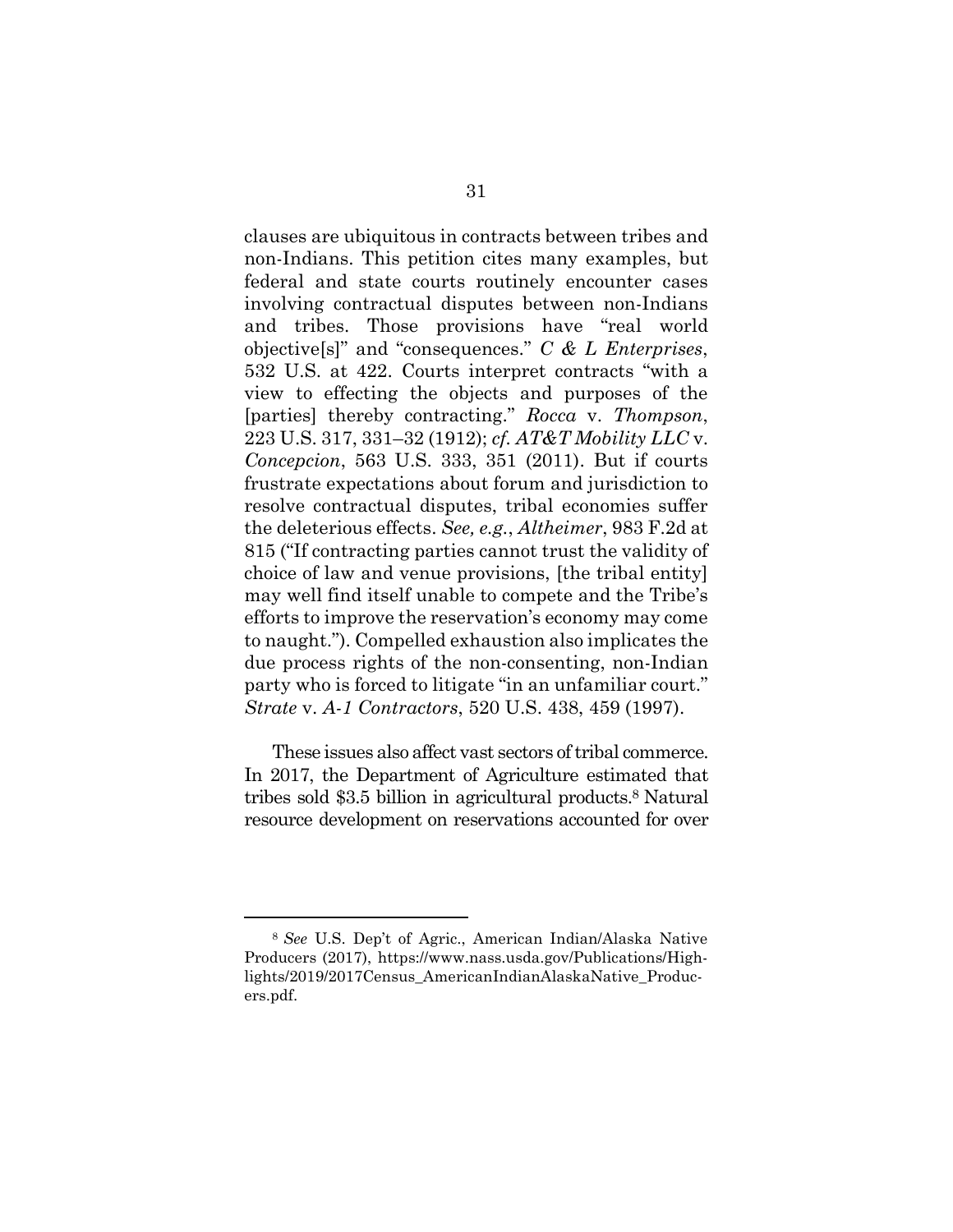\$1 billion in royalties and revenues in 2021.<sup>9</sup> And Indian gaming revenues were a staggering \$27.8 billion in 2020.<sup>10</sup> Uncertainty about the enforceability of waivers and consents threatens to disrupt fruitful commerce between non-Indians and tribes in these and many other areas.

Third, this case is an excellent vehicle. The waivers and consents here are much clearer than in other similar cases. The parties used a belt, suspenders, and safety pins for good measure. Even as it declined to enforce the Agreement, the Tenth Circuit acknowledged that "it [was] undisputed that the Agreement expressly purported to waive the Tribe's sovereign immunity and to have all disputes settled in a non-Indian court by way of Utah state law." *Becker IV*, 11 F.4th at 1149–50. This case raises pure questions of law that were dispositive in foreclosing Becker's avenues for relief in federal or state court. And the Court has reasoned lower court opinions that address both sides of the issues.

<span id="page-43-0"></span>Fourth, the decisions below undermine tribal sovereignty and self-governance, which are the cornerstones of the tribal exhaustion and immunity doctrines. *See Bay Mills Indian Cmty.*, 572 U.S. at 788. The parties negotiated the Agreement at arms-length, and the Agreement was drafted by the Tribe's

<sup>9</sup> *See* U.S. Dep't of the Interior, Natural Resources Revenue Data (filtered to show revenue data for FY 2021), https://revenuedata.doi.gov/query-data/?dataType=Revenue&landType=Native%20American.

<span id="page-43-1"></span><sup>10</sup> *See* News Release, National Indian Gaming Commission (Aug. 17, 2021), https://www.nigc.gov/news/detail/2020-indiangaming-revenues-of-27.8-billion-show-a-19.5-decrease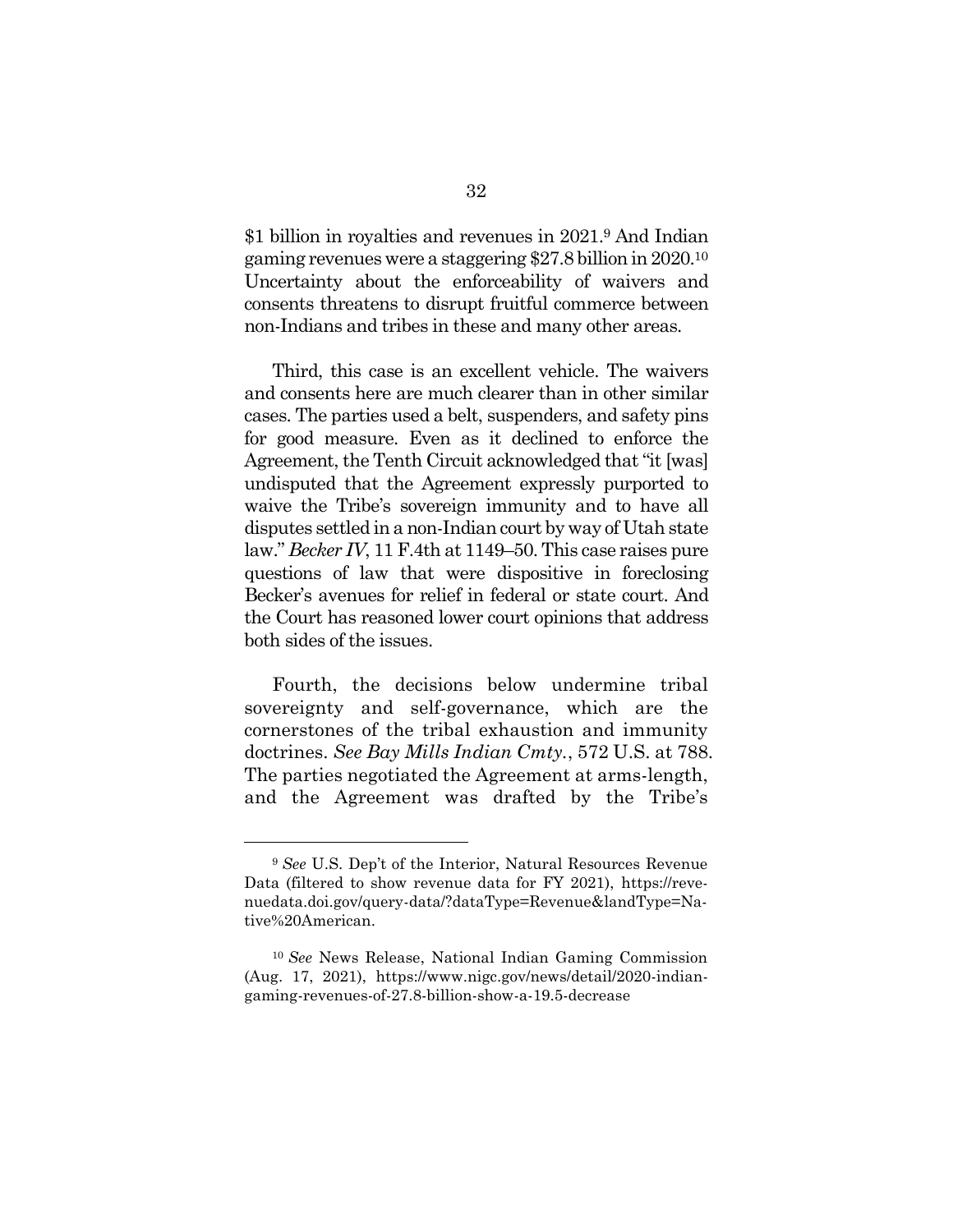"experienced law firm that specializes in Indian law and oil and gas law." App.154 n.37. As Judge Briscoe observed, the Tenth Circuit decision in *Becker IV* "prohibits a Tribe from affirmatively choosing \* \* \* to subject itself to state jurisdiction and state law" and is thus "contrary to the principles of Indian autonomy and self-governance." 22 F.4th at 916.

### <span id="page-44-0"></span>**III. The Decisions Below Are Wrong.**

The Court should also grant review because the Tenth Circuit erred.

#### <span id="page-44-1"></span>**A. Tribal Exhaustion Is Not Required.**

The Tenth Circuit was wrong to hold that Becker must exhaust tribal remedies. A tribe may waive its immunity and submit to state court jurisdiction provided the waiver is "clear." *C & L Enterprises*, 532 U.S. at 418. And "a valid forum-selection clause [should be] given controlling weight in all but the most exceptional cases." *Atl. Marine Const. Co.* v. *U.S. Dist. Ct. for W. Dist. of Texas*, 571 U.S. 49, 63 (2013).

<span id="page-44-2"></span>Nothing here justifies departure from the ordinary rule that forum-selection clauses are controlling, particularly not the prudential considerations this Court has cited in support of tribal exhaustion. Congress's "policy of supporting tribal self-government and selfdetermination" does not favor exhaustion. *National Farmers*, 471 U.S. at 856. If supporting tribal selfgovernment and self-determination means anything, it means honoring the Tribe's commitment to an armslength transaction, drafted by the Tribe's attorneys, whereby the Tribe agreed to litigate in a nontribal forum.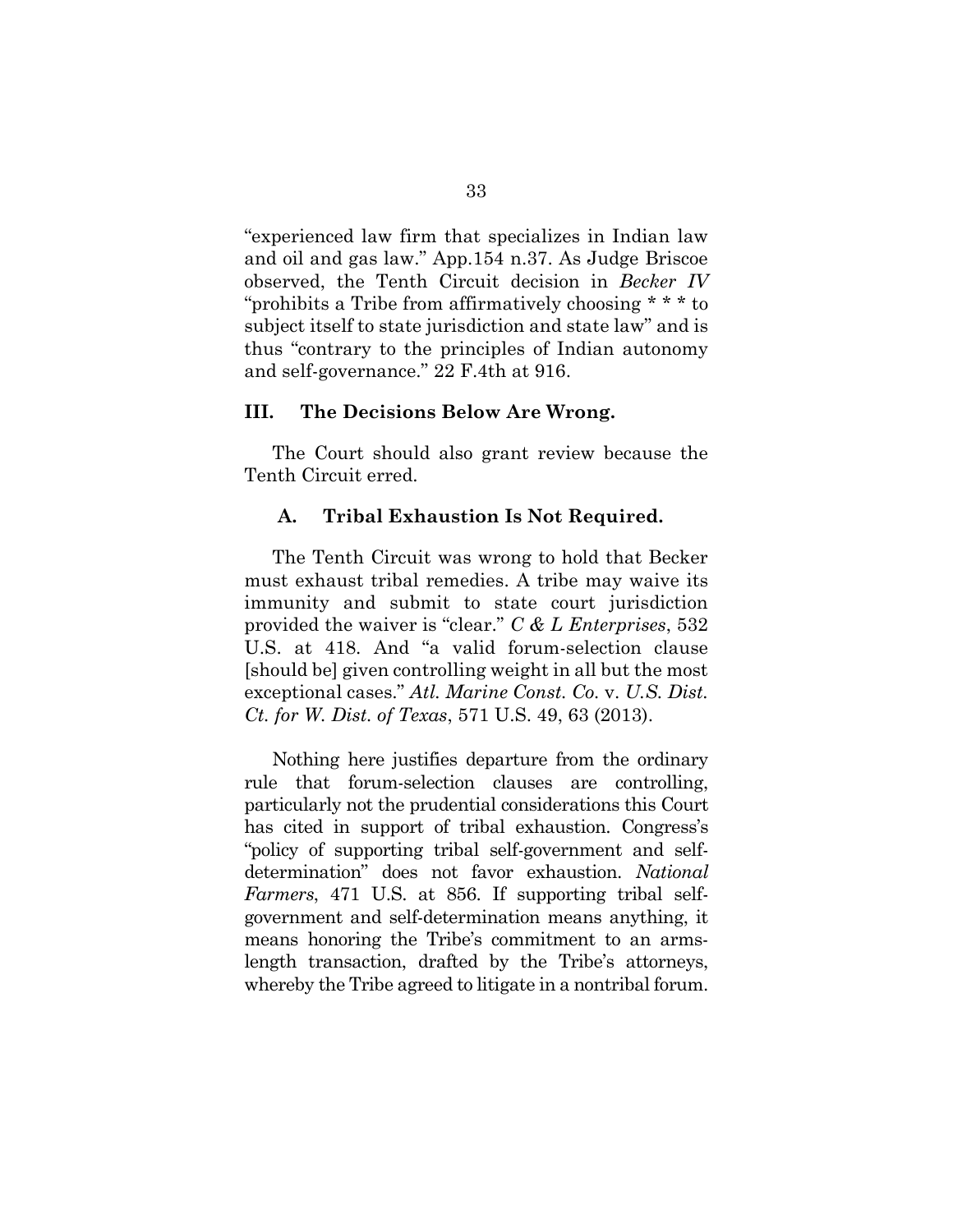<span id="page-45-0"></span>*SeeStifel, Nicolaus & Co.*, 807 F.3d at 196; *Altheimer*, 983 F.2d at 815.

Nor is "the orderly administration of justice" served here "by allowing a full record to be developed in the Tribal Court." *National Farmers*, 471 U.S. at 856. The Tenth Circuit did not rely on that rationale, and rightly so. There is no advantage to developing a tribal court record where the Agreement contains a clear waiver of sovereign immunity and tribal exhaustion, as the Tenth Circuit acknowledged.

The final prudential concern—allowing tribal courts to "provide other courts with the benefit of their expertise," *id.* at 857—does not change things. Tribal courts have no special expertise in interpreting a contract governed by state law that would compel deference to their adjudication in the first instance.<sup>11</sup>

That a Tribe might raise "nonfrivolous challenges" to the validity of a contract does not mandate litigation in a tribal forum. This Court declined to address a similar challenge in *C & L Enterprises*, while holding that the tribe waived its immunity and consented to Oklahoma state court jurisdiction. 532 U.S. at 423 n.6. Moreover, a forum-selection clause "is understood not merely as a contract provision, but as a distinct contract in and of itself—that is, an agreement

<span id="page-45-1"></span><sup>&</sup>lt;sup>11</sup> The Court of Appeals further erred by ignoring uncontroverted record evidence establishing that the tribal court lacked jurisdiction over Becker's claims, *see* Exhibit A, No. 2:16-cv-00579, Dkt. 105-1 (D. Utah), such that exhaustion "would serve no purpose other than delay." *Strate*, 520 U.S. at 459 n.14; *see also Hicks*, 533 U.S. at 369.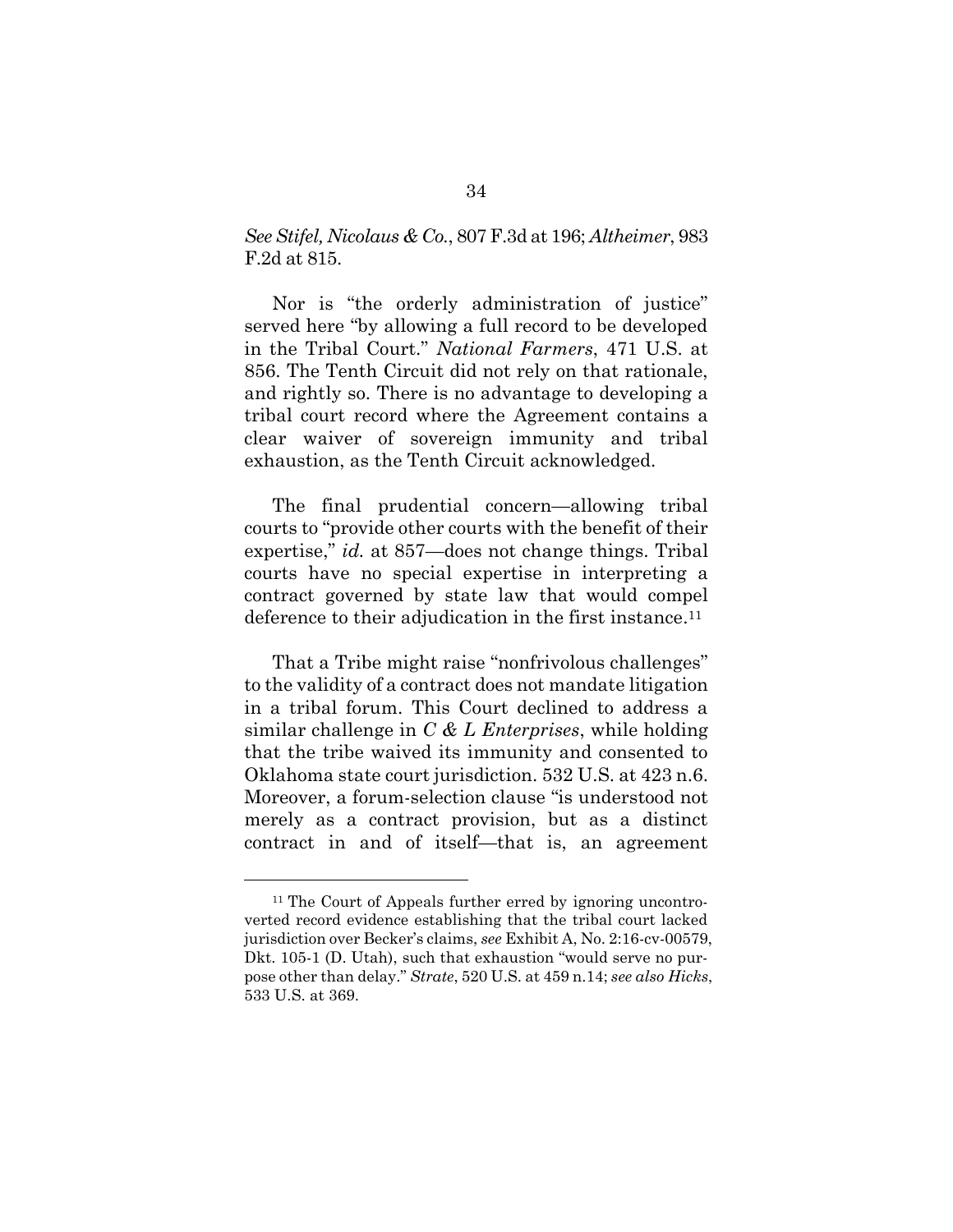<span id="page-46-2"></span>between the parties to settle disputes in a particular forum—that is separate from the obligations the parties owe to each other under the remainder of the contract." *Marra* v. *Papandreou*, 216 F.3d 1119, 1123 (CADC 2000); *accord Rent-A-Ctr., W., Inc.* v. *Jackson*, 561 U.S. 63, 67 (2010).<sup>12</sup>

<span id="page-46-3"></span>The Tenth Circuit was wrong to render the Agreement's waivers and consents illusory and to force the dispute into tribal court.

### <span id="page-46-0"></span>**B. The Utah Courts Have Jurisdiction.**

The Tenth Circuit erred when it held that Utah state courts lacked jurisdiction to adjudicate Becker's contract claims.

<span id="page-46-1"></span>"As a matter of federal law, an Indian tribe is subject to suit only where Congress has authorized the suit *or the tribe has waived its immunity*." *Kiowa*, 523 U.S. at 754 (emphasis added). "[T]o relinquish its immunity, a tribe's waiver must be 'clear.'" *C & L Enterprises*, 532 U.S. at 418. The Tribe waived immunity and consented to state court jurisdiction. That should be the end of the matter.

The Tenth Circuit avoided that straightforward conclusion by focusing whether the Tribe consented to Utah's exercising *general* civil jurisdiction under § 1322(a), rather than whether the Tribe consented to

<span id="page-46-4"></span><sup>12</sup> *See also Scherk* v. *Alberto–Culver Co.*, 417 U.S. 506, 519 n. 14 (1974) (explaining that a forum-selection clause within a contract alleged to be the product of fraud is enforceable as long as the clause itself was not a result of fraud).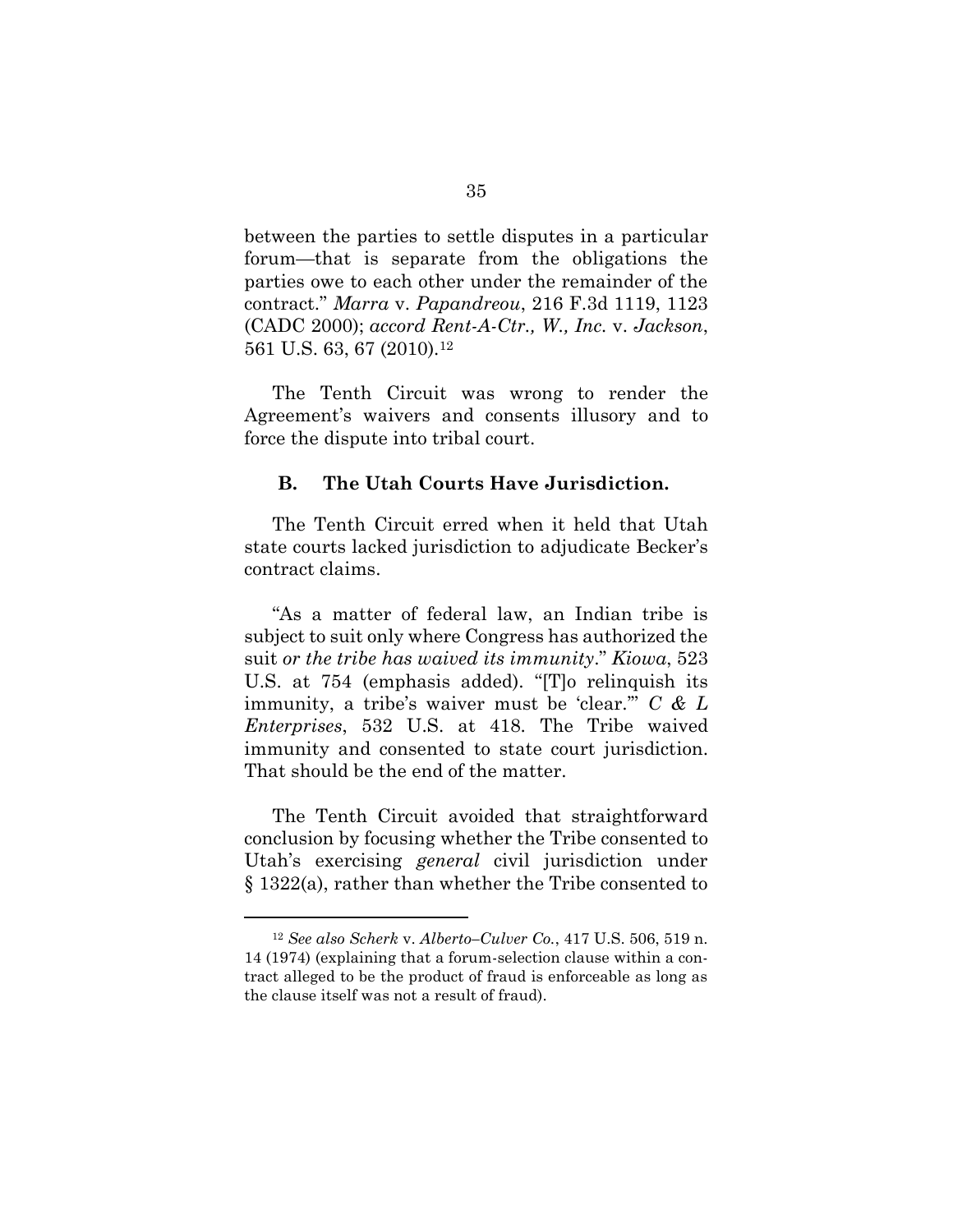jurisdiction to Becker's *specific* case. Utah state courts have not assumed general civil jurisdiction over the Tribe under § 1322(a), but that is irrelevant. The Tribe waived immunity by contract and agreed to submit to federal jurisdiction or, alternatively, state jurisdiction. The Tenth Circuit held that "[w]aiving sovereign immunity simply renders a party amenable to suit in a court properly possessing jurisdiction; it does not guarantee a forum." *Becker IV*, 22 F.4th at 906. But the Tribe's contractual consent, separate from its waiver of immunity, confirms that Utah state courts have jurisdiction.

<span id="page-47-1"></span><span id="page-47-0"></span>In *C & L Enterprises*, this Court enforced an arbitration clause governed by the laws of Oklahoma (where an award would be confirmed) even though Oklahoma has never assumed jurisdiction under § 1322(a). *See Okla. Tax Comm'n* v. *Sac & Fox Nation*, 508 U.S. 114, 125 (1993) ("Oklahoma did not assume jurisdiction pursuant to [§ 1322(a)]."); *Sheffer* v. *Buffalo Run Casino, PTE, Inc.*, 315 P.3d 359, 366 (Ok. 2013) (noting same). The Court was satisfied that the tribe had consented to jurisdiction by agreeing to arbitration and choice-of-law provisions and held that Oklahoma courts could affirm the award.

Section 1322(a) provides one means for state courts to acquire jurisdiction over one category of cases. But it does not bar a Tribe from consenting to jurisdiction in a specific case. Furthermore, as Judge Briscoe noted, § 1322(a) may not apply to tribal *entities* at all. The statute says only that a State may assume jurisdiction "over civil causes of action between *Indians* or to which *Indians* are parties." 25 U.S.C. § 1322(a) (emphasis added).